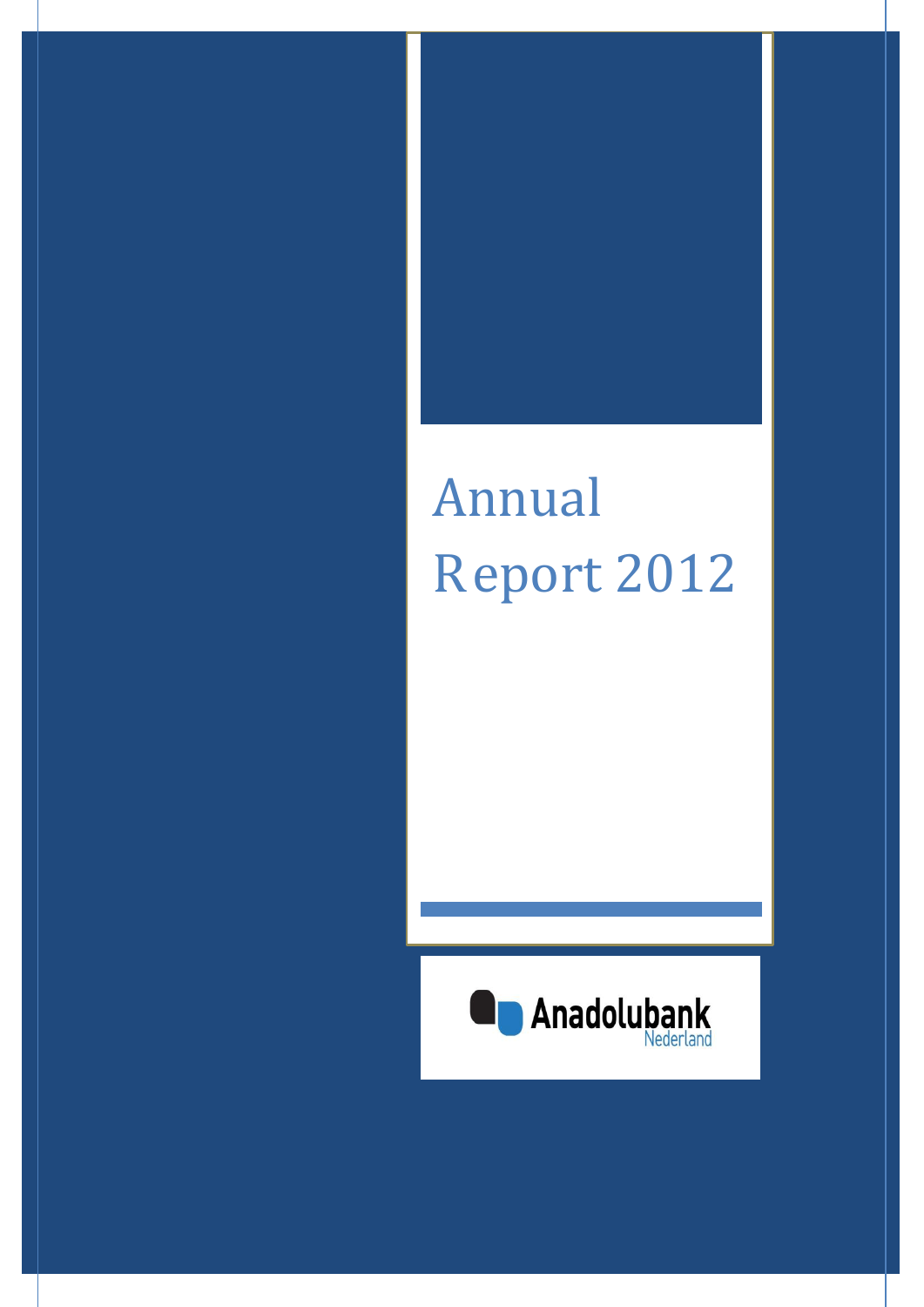#### **Bank Profile**

Established in 2006, Anadolubank Nederland N.V. was granted a full banking license by De Nederlandsche Bank (Dutch Central Bank) in early August 2007. As of December 31, 2012, the balance sheet closing date for the Bank's operations in 2012, Anadolubank Nederland N.V. has a paid-in capital of EUR 55,000,000.

The bank maintains a high solvency and liquidity. The bank meets fully all requirements of Basel III several years before the implementation date.

Anadolubank Nederland N.V. is a Dutch bank with a Dutch banking license as well as part of one of the largest conglomerates in Turkey, as a result of which it is able to offer attractive tariffs to its customers and meet their needs. Anadolubank Nederland N.V. is a wholly-owned subsidiary of Anadolubank A.S., a Turkish bank owned by the Habas Group, one of the largest industrial conglomerates in Turkey that operates in industrial and medical gas production, LPG and natural gas distribution, electricity generation, iron and steel manufacturing and industrial facilities construction sectors.

Anadolubank A.S. is a commercial bank with more than 100 branches. The Bank has a still expanding branch network in Turkey. Even though it is relatively new in the industry, it is already among the leading and pioneering institutions in the Turkish financial services industry thanks to the strength of its shareholders, its hand-picked and seasoned management team and diligent employees. Anadolubank A.S. offers short-term working capital and trade finance facilities to small and medium size enterprises.

Launching its operations at the beginning of 2008 as a new actor in the Dutch financial sector, Anadolubank Nederland N.V. uses its experience and know-how that were obtained in the innovative and dynamic Turkish financial sector to render the best and fastest service to its customers. Innovative and well-designed products help the Bank to maximize customer satisfaction while also creating a loyal customer base.

Anadolubank Nederland N.V.'s solid funding base, coupled with a robust capital structure, is the primary factor underlying its success. The Bank's core competencies include financing small and medium sized enterprises as well as funding international trade throughout Europe.

Specializing in business and retail banking segments Anadolubank Nederland N.V. has a particular interest in risk management products asset-backed lending, international projects and structured trade finance transactions. The Bank currently provides commercial banking services and products, with a particular focus on supporting small and medium size enterprises.

The Bank's Management Board revised a new Corporate Plan for the period of 2013-2015. In the years ahead, Anadolubank Nederland N.V. will expand its activities while maintaining a high level of customer service, liquidity and solvency.

A key component of the Bank's operating strategy is to maintain a highly-efficient, risk-sensitive asset structure. The Bank caters to select retail banking customer segments and offers tailor-made financial product alternatives designed particularly for its retail clientele.

The Bank has traditionally adopted a prudent banking culture that complies fully with national and international risk management standards, corporate governance principles and sound ethical values of the banking profession.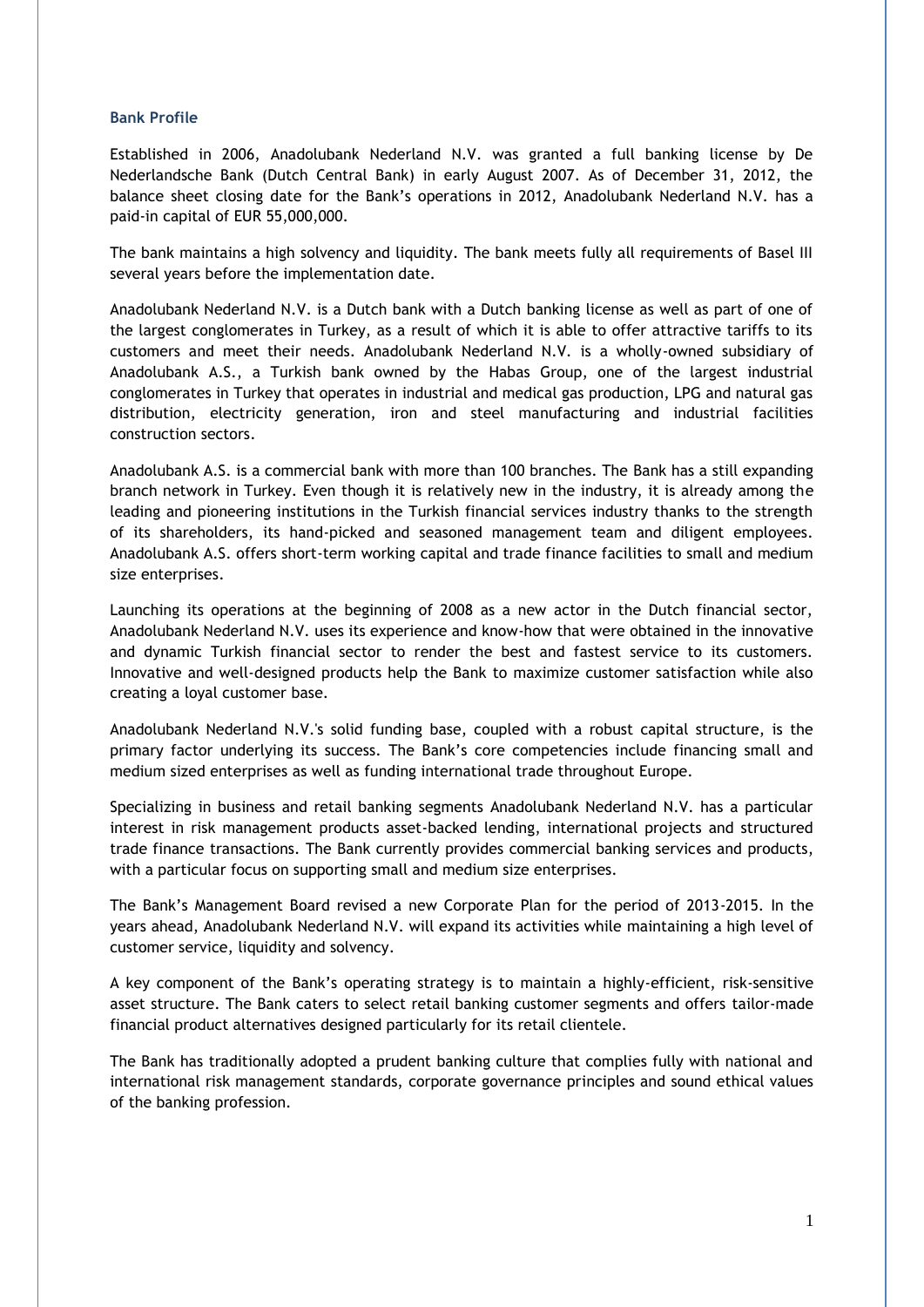## **Five-year Key Figures**

| Key figures                                         | 2012      | 2011      | 2010    | 2009    | 2008    |
|-----------------------------------------------------|-----------|-----------|---------|---------|---------|
| in thousands of EURO                                |           |           |         |         |         |
| Total assets                                        | 460.686   | 370,362   | 332,362 | 306,842 | 206,754 |
| Loans                                               | 325,440   | 278,839   | 247,342 | 224,054 | 142,392 |
| Deposits                                            | 312,031   | 277,744   | 272,629 | 248,250 | 167,136 |
| Shareholders' equity (including results after tax)  | 56,350    | 60.769    | 40,087  | 33,013  | 30.263  |
| Operating result before tax and impairments         | 6,812     | 4.979     | 9.480   | 3.683   | 949     |
| Provisions                                          | (12, 981) | (10, 797) |         |         |         |
| Result after tax and impairments                    | (4, 419)  | (4,318)   | 7.074   | 2.750   | 879     |
| %                                                   |           |           |         |         |         |
| Return on average equity before impairments and tax | 11.6      | 9.9       | 26.1    | 11.6    | 6.1     |
| Loans/deposit                                       | 104.3     | 100.4     | 90.7    | 90.3    | 85.2    |
| Efficiency ratio                                    | 33.6      | 34.9      | 23.6    | 45.6    | 73.5    |
| Cost / average assets                               | 0.8       | 0.8       | 0.9     | 1.2     | 2.4     |
| Capital adequacy ratio                              | 17.91     | 23.2      | 17.0    | 13.1    | 18.0    |

# **Capital adequacy ratio %**



## **Efficiency ratio %**

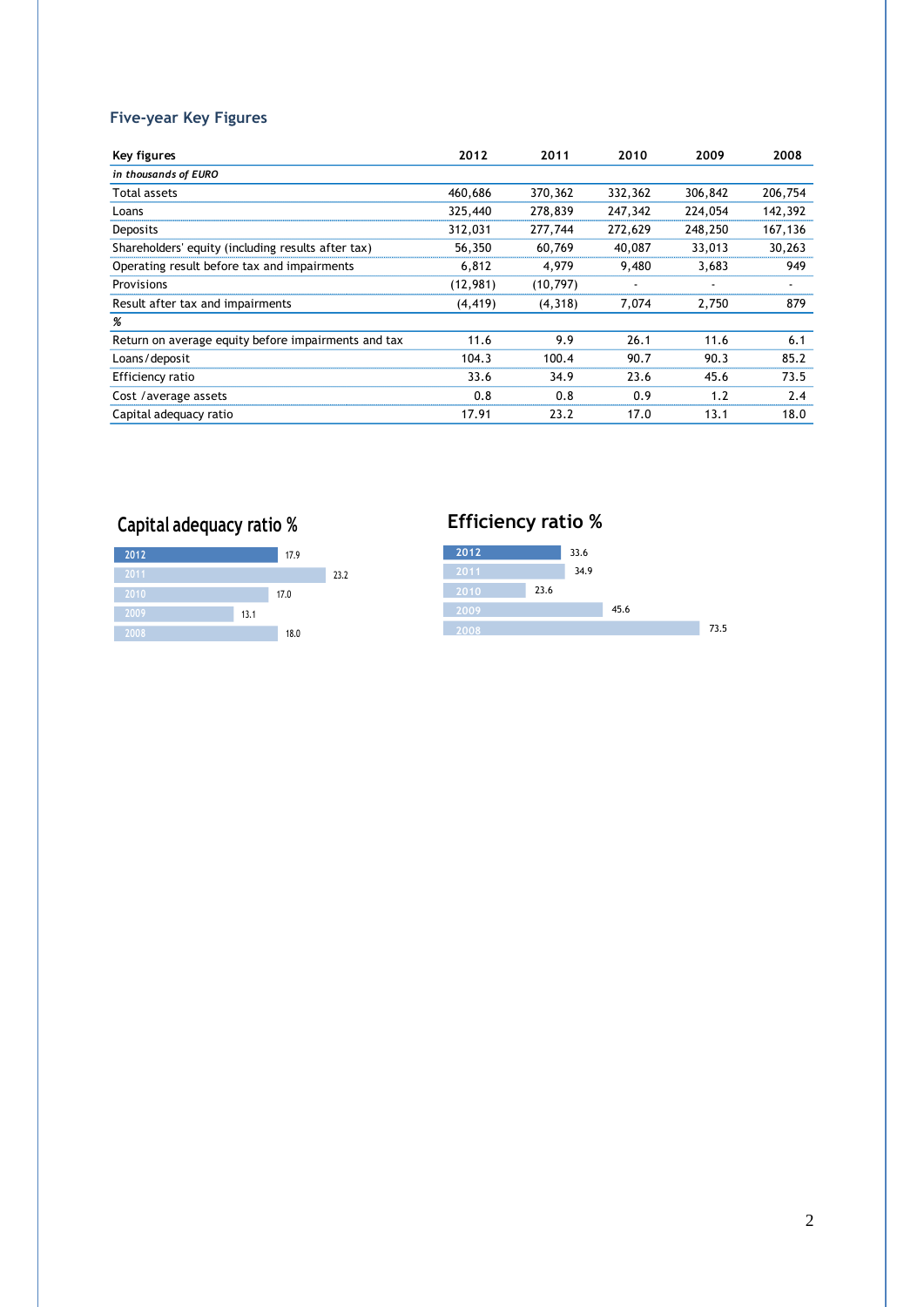#### **Supervisory Board Report**

We are pleased to present the Annual Report of Anadolubank Nederland N.V. for the year ended December 31, 2012. The Annual Report includes the statement of financial position as of this date and the income statement for the year. The Bank's financial statements have been prepared by the Management Board and they have been audited by KPMG Accountants N.V. The opinion with the independent auditors is attached to the Annual Report. The Annual Report has been reviewed with the Management Board as well as within the Audit Committee.

The Bank reported profit before tax and value adjustment amounting to EUR 6.8 million for 2012. We recommend to the General Assembly of Shareholders the approval of Anadolubank Nederland N.V.'s Annual Accounts for 2012 and propose that the loss after tax and value adjustment (EUR 4.6 million) will be deducted of the Bank's reserves. Approval of the Bank's accounts by the Annual General Meeting of Shareholders will discharge the Management Board from liability with respect to management activities and the Supervisory Board with regard to its supervision thereof.

The Supervisory Board regularly took up pertinent issues throughout the year including risk management, portfolio management and the impact of changing global conditions in core markets around the world. During the year under review the Supervisory Board met periodically with the Management Board to review the interim figures, management reports and reports of the internal and external auditors and audits by DNB. The Supervisory Board receives updates regarding the Bank's operation results at least on a quarterly basis. The Supervisory Board is also responsible for approving the credit lines that exceed the authority of the Credit Committee. All members share equal responsibility for the execution of the Supervisory Board's functions. In the Supervisory Board meeting of 18 June 2012 Mr. F. de Pierpont is assigned as chairman of the Audit, Risk and Compliance Committee. Mr. F. de Pierpont is independent member of the Supervisory Board. Mr. P. Akcin is appointed member of this committee.

Even during the economic crisis and recession during the last years and during 2012, thanks to the extremely capable and experienced management, Anadolubank Nederland N.V. maintained sustainable growth and has focused on long-term value creation. The Supervisory Board has confidence in the strategies, financial and operational expertise of the Management Board. Together with their broad understanding of industry dynamics and global economic conditions, the Bank's long-term health, growth and profitability will be ensured well into the future.

Mr. E. Turker (February 2012), Mr. Gunay (April 2013), and Mr. Basaran (April 2013) had resigned from their duties as member of the Supervisory Board. We would like to thank all members for their contribution to the Bank during the period they were members of the Supervisory Board.

The shareholder of the Bank decided in close coordination with the Supervisory Board to bring more balance in the composition of the Supervisory Board. In 2013 the structure of the Supervisory Boards has changed. Supervisory Board is formed of four persons with the inclusion of two new members with necessary backgrounds in order to fulfill the independence criteria of the Supervisory Board on the one hand, and to carry the audit and risk control functions appropriately on the other.

Members of the Supervisory Board are elected for a term of four years. The composition of the Supervisory Board will be in line with DNB regulation that 50 percent of the members should be independent i.e. not related to Anadolubank NV's shareholders. The Bank met this requirement by the appointment of Mr. A.J. Smith in April 2013.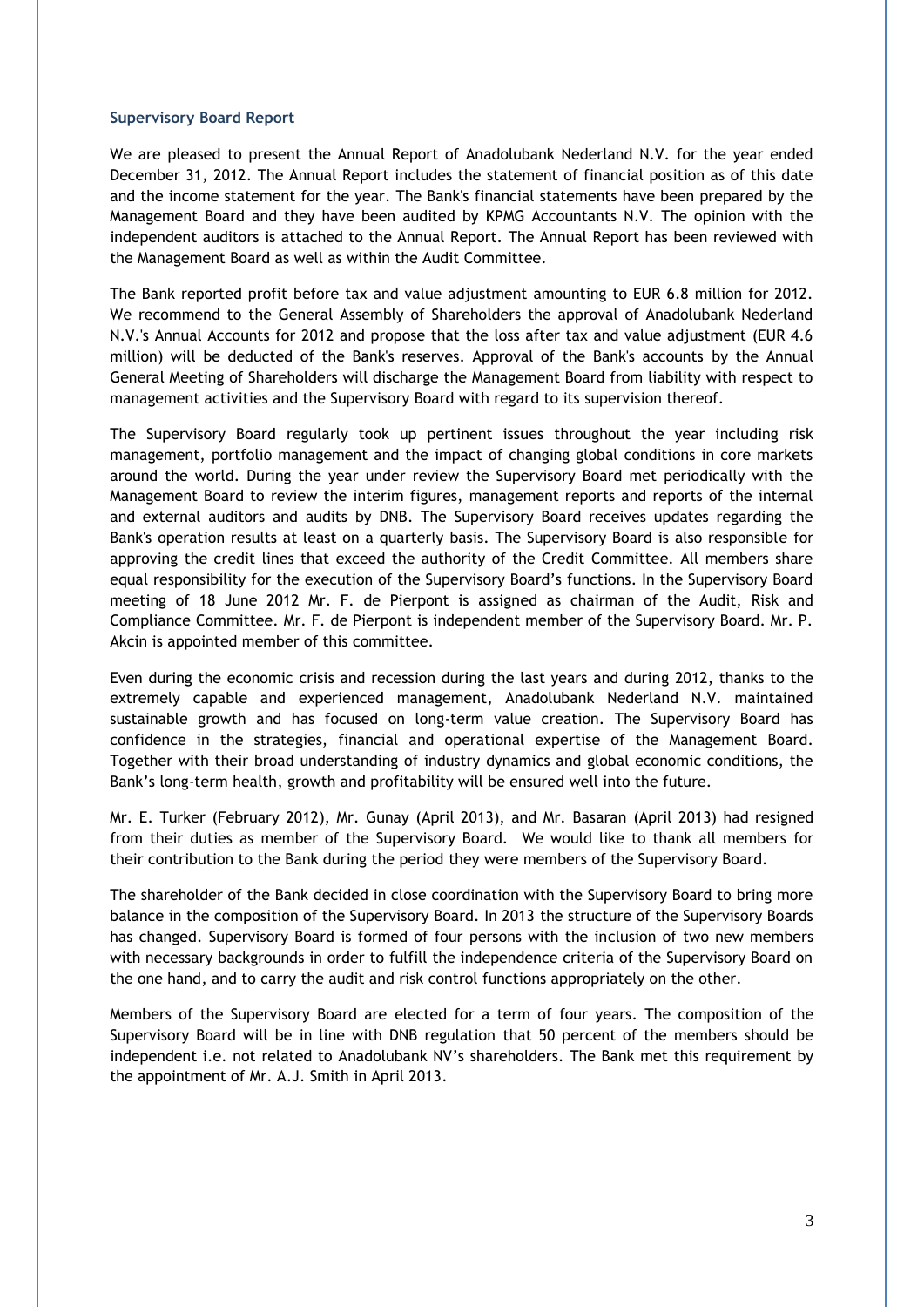## Composition of the Supervisory Board:

| <b>Name</b> | <b>Position</b> | Membership<br><b>Since</b> | End of<br><b>Term</b> |  |
|-------------|-----------------|----------------------------|-----------------------|--|
|             |                 |                            |                       |  |
| P. Akcin    | Chairman        | 2007                       | 2017                  |  |
|             |                 |                            |                       |  |
| A.J. Smith  | Member          | 2013                       | 2017                  |  |
|             |                 |                            |                       |  |
| C. Dogru    | Member          | 2013                       | 2017                  |  |
|             |                 |                            |                       |  |
| F. Pierpont | Member          | 2009                       | 2017                  |  |

In the shareholders meeting in April 2013 Mr. Akkartal and Mr. Dirk Van Leeuwen stepped down as member of the Management Board. We would like to thank both of them for their contribution to the Bank during the period they served.

The Supervisory Boards has decided to make a revision on the structure of the Management Board. In the new composition the positions of CEO and two new board members are held by three separate persons in order to maintain effective segregation of duties. The Supervisory Board proposed this revision to be an appropriate blend of commercial skills of CEO and experience to govern and to ensure the Management Board works effectively.

Composition of the Managing Board:

| <b>Name</b> | <b>Position</b>          | Membership<br><b>Since</b> |
|-------------|--------------------------|----------------------------|
| S. Yakar    | CEO                      | 2013                       |
| N. Plotkin  | <b>Managing Director</b> | 2013                       |
| A. Otten    | <b>Managing Director</b> | 2013                       |

The Management Board members have full executive responsibilities over the business direction and operational decisions of managing the Bank. The Supervisory Board supports the separation of the roles in the Management Board.

We would like to take this opportunity to express our appreciation for the management and staff of Anadolubank Nederland N.V. for their dedication and thank them for their hard work during the year under review.

Even during the recession and the moderate economic growth in 2012, thanks to the extremely capable and experienced management, Anadolubank Nederland N.V. maintained sustainable growth and has focused on long-term value creation.

Amsterdam, 30 May 2013

P. Akcin, Chairman A.J. Smith RA, CIA, Member C. Dogru BA, MBA, CA, Member F.M.C.L.G.J. de Pierpont, Member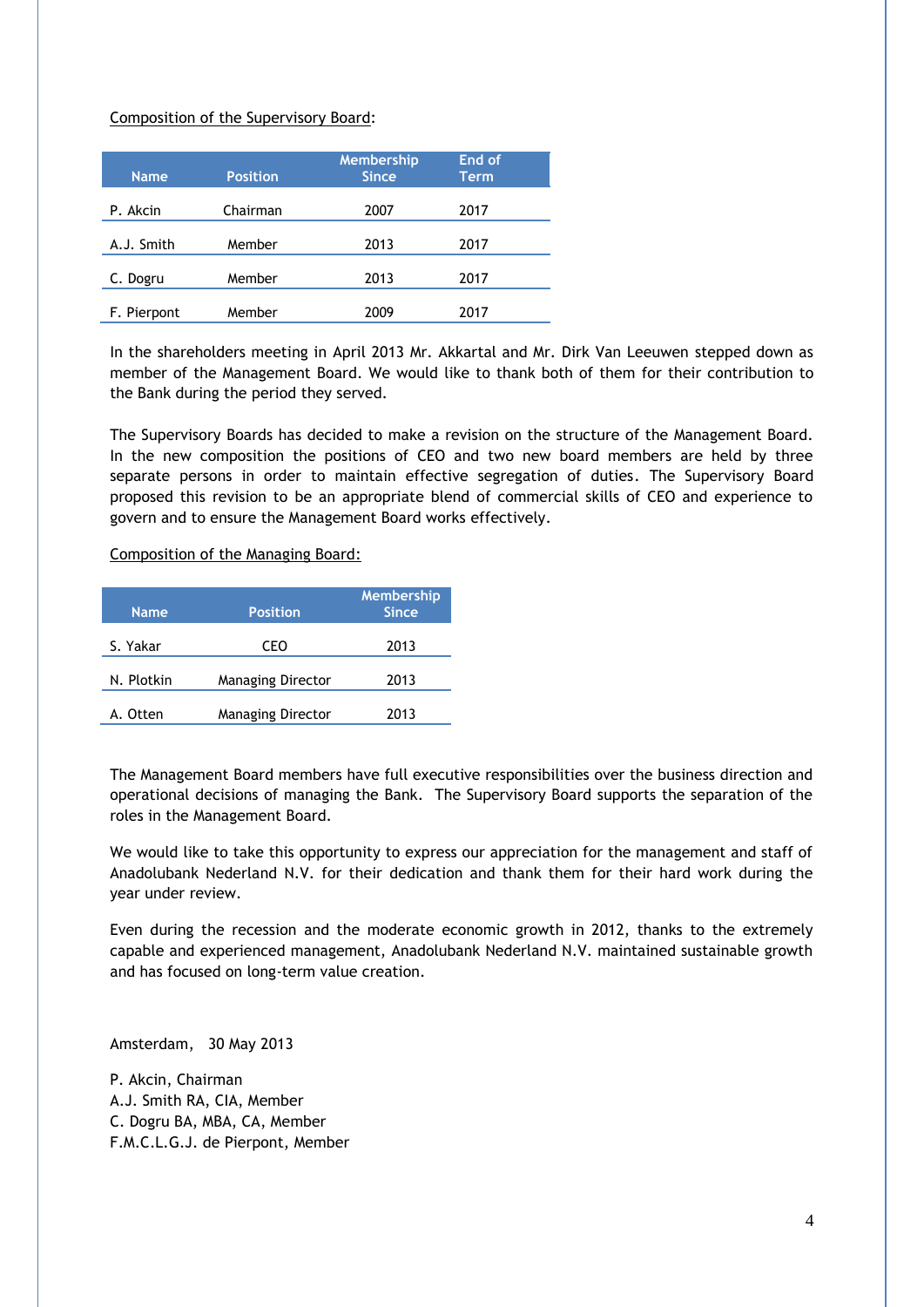#### **Management Board Report**

Although the negative developments in the economy as Anadolubank Nederland N.V. we managed our business and operations very well.

Due to the negative market developments the Board of Management maintained a conservative approach in expanding the activities. Subsequently the asset total increased to EUR 461 million, which is slightly higher than our expectation. The Bank has recorded EUR 4.6 million losses after tax and value adjustment.

As Anadolubank Nederland N.V. we are maintaining a strong Risk Management.

We are maintaining a strong liquidity and solvency. We are proud to state that we already fulfill all Basel III requirements, namely the solvency, liquidity and leverage ratios.

The Bank has established a loyal customer base in a short period of time and differentiates itself from the competition by providing superior quality of services to its customers.

For the year under review, no bonuses are paid to the Management or other staff, similar to former years.

#### **Economic Developments**

Global economic growth continued to weaken in 2012, as real gross domestic product (GDP) grew in US and the most other emerging markets, but contracted in many European countries and Japan. Concerns about European sovereign debt crisis continued to weigh down markets sentiments. However, the progress has been made as far as the necessary balance-sheet repair is concerned. Moreover, European Central Bank (ECB) promise to do 'whatever it takes' to save the single currency calmed down the markets. Bond yields in peripheral economies declined. During the last months of 2012, concerns about the fiscal cliff in the US emerged, contributed to higher volatility levels.

The euro zone economy was contracted by 0.5% in 2012, compared with an increase of 1.5% in 2011. The contraction reflected tighter policies, increased unemployment rates and reduced growth in consumer expenditure and exports, and deteriorated the business and consumer confidence indices. Core inflation slightly decreased during the year. Concerns about euro zone debt crisis and a potential Spanish bailout contributed to a higher volatility in the market. The European governments and ECB took range of policy measures to address these issues. In September 2012, the ECB announced Outright Monetary Transactions program, committing to unlimited government securities purchases, focused on the shorter part of the yield curve. Moreover, the euro zone's leaders started to work on Banking Union by agreeing to set up a Single Supervisory Mechanism. However, fundamental problems stayed: financial system continues to fragment and the euro zone economy shrank.

US GDP increased by 2.2% in 2012, compared with an increase of 1.8% in 2011. Growth accelerated slightly, primarily reflecting housing market stabilization and decreased the unemployment ratios. Moreover, debt stabilized in the US. The US debt-service ratio of private households reached a thirty year low in 2012. Solvency ratios of US banks improved significantly and reached ten year highs. However, the US government debt has been rising. In addition, decrease in export constrained the economic growth in 2012. US Federal Reserve announced the third round of quantitative easing.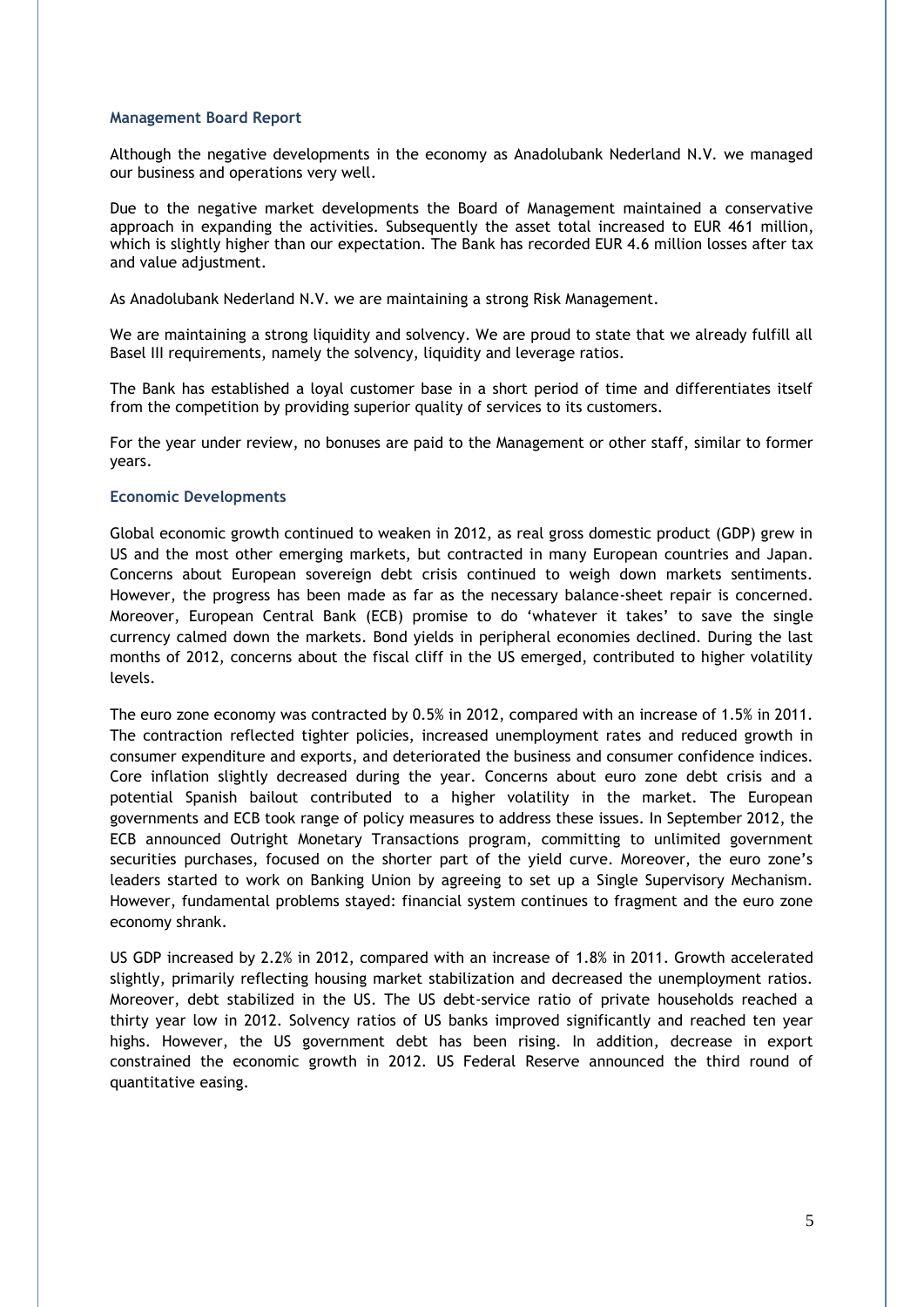Emerging markets and developing economies increased by 5.3% in 2012, compared with an increase of 6.2% in 2011. The growth moderated, primary reflecting a slow growth and uncertainty in developed economies. Policy makers took measures to stimulate economies, although in most cases they were quite weak. The effects of that easing on economic activity started to show up at the end of the year.

#### **The Dutch Economy**

The Dutch economy contracted by 0.7% in 2012, compared with 1.0% growth in 2011. Unexpectedly sharp contraction was recorded in the third quarter, when GDP shrank by 1.1% compared with the second quarter. The growth contraction reflected financial uncertainty, rising unemployment and historically low consumers confidence. Households consumption has shrank for seven successive quarters in a row, and reached the 2003 year-end level. Inflation reached 2.9% in October up from 2.3% in September, due to the VAT increase from 19% to 21%. Export grew by 2.0% in 2012. The unemployment in the Netherlands jumped to 7.2% from 6% at year-end 2011.

The Dutch government signed the government Accord, which states that the mortgage interest tax deduction will only apply for new mortgages redeemed on an annuity basis. Moreover, the maximums income tax tariff at which homeowners can deduct mortgage tax will be reduced gradually from 2014. The loan-to-value ratio of homes will be gradually reduced to 100% in 2018. In addition, the temporary reduction in the property transfer tax rate to 2% was made permanent, which cuts transaction costs.

#### **Turkish Economy**

Turkey economy was increased by 4.1% in 2012, compared with an increase of 8.6% in 2011. In the third quarter the growth reached three-year low of 1.6% yoy. The growth slowdown was welcomed as it was needed to rebalance the large current account deficit and the high inflation rate. Inflation felt quickly in the autumn from 9.2% yoy in September to 6.4% yoy in November. Overall, inflation reached 9% level in 2012 comparing with 6.5% in 2011. The current account deficit felt to 7% of GDP in 2012 compared with 10% in 2011. Following the economic slowdown Central Bank of Turkey started policy easing by lowering ceiling of the interest rates corridors. The overnight lending rate was reduced by 250 bps, to 9% in November. The benchmark 1-week repo rate was lowered by 25 bps to 5.5% in December. The unemployment rate has declined to 9.1% from 10.2% which was in the year end 2011.

In early November Turkey was upgraded to the investment grade, to BBB-, by Fitch, reflecting a moderate and declining government debt burden, a sound banking system, favorable medium-term growth prospects and a relatively wealthy and diverse economy.

#### **Information Technology**

The IT Department has put significant effort into developing both hardware and software systems during 2012. More than 100 user requirements are completed including LC Import-Export, Discounting Loans and Securities modules. Also at the end of 2012 we have announced our new savings product.

IT Department has finished PORTALIMNL implementation. PORTALIMNL is a lotus based intranet application to manage internal applications, regulations, procedures, internal correspondences and user requirements.

Information Security Management Self Assessment has been done according to COBIT, based on which an action plan has been prepared. According to this action plan missing policies and procedures have been written.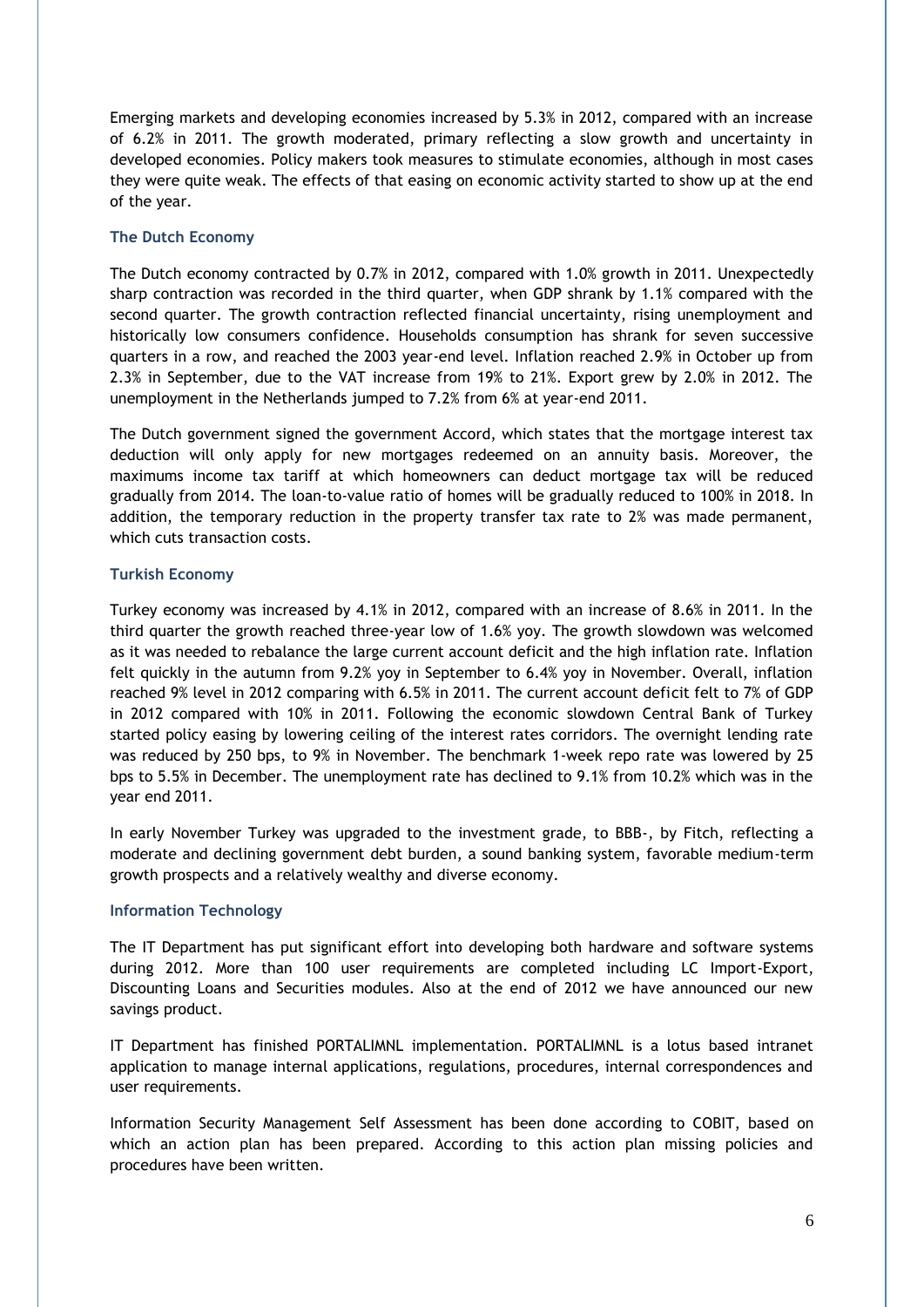In terms of security; all the servers and client computers have been updated with latest security patches. McAfee Host Intrusion Prevention System has been implemented, McAfee VirusScan Enterprise has been upgraded to the latest version and Check Point Firewall has been upgraded to the latest version.

IT Risk and business impact analyse has been done in May 2012 and according to the RTO and RPO values we have started to work on our disaster recovery center. We purchased new hardware. Application servers, database servers and storage systems were replaced with the new hardware. Disaster recovery installations and implementation finished end of November. Business Continuity Test will be done in the first quarter of 2013.

In 2012 Anadolubank Nederland N.V. Information Technologies Department finished its digital backup project also. We have decided to work with Iron Mountain. Iron Mountain will give service to Anadolubank Nederland N.V. both in scanning documents and storing the hard copies.

Due to the new projects and additional responsibilities, 2013 will be a challenging year for the IT Department. However, we are confident in the IT Department's capability to cope with these projects and responsibilities.

#### **Financial Institutions**

The Bank's Financial Institutions Department is responsible for participating in syndications, purchasing of bank and corporate syndications from the secondary market and forfeiting of these assets and the origination of bank-to-bank loans via various products.

The Department also administers the Bank's relationships with its correspondent banks, which encompasses expanding and optimizing the correspondent network, increasing the range of products for international business and improving the cost of external funding; all of which are integral parts of bolstering these relationships.

In 2012 the Financial Institutions Department has participated in syndicated loans in the Middle East, European Union, Turkey and Russia, both at the corporate level and on the financial institution basis. Promissory notes were conducted in forfaiting market. In addition, the department also expanded businesses with customers in leasing and factoring sectors. For issuance of LCs, LGs, FI offered intermediary between Bank's customers and the International financial institutions. The department also began with TRS transactions (Total Return SWAP).

The origination activities account for more than 50% of the Bank's portfolio, the department has always strived for paramount profitability meanwhile assisted other departments. Anadolubank Nederland N.V. also assists Central and Eastern European Turkish and CIS banks with debt origination.

## **Trade Finance**

Trade Finance business has been one of the key business lines consistently adding value to Anadolubank Nederland N.V financially and reputation-wise. While diversifying Trade Finance product range, execution and understanding of customer requirements have also improved drastically. 2011 was the infancy period for Trade Finance Department. Many steps have been taken to expand the Trade Finance business at Anadolubank Nederland N.V. Compared to 2011, 2012 was a growth year for the Trade Finance Department. The main drivers behind this growth were greater marketing efforts during years supported by the favorable dynamics in the world commodity markets. Addition of new clients to the customer portfolio, activation of some existing inactive customers and increased efforts had a strong positive impact on trade finance volumes.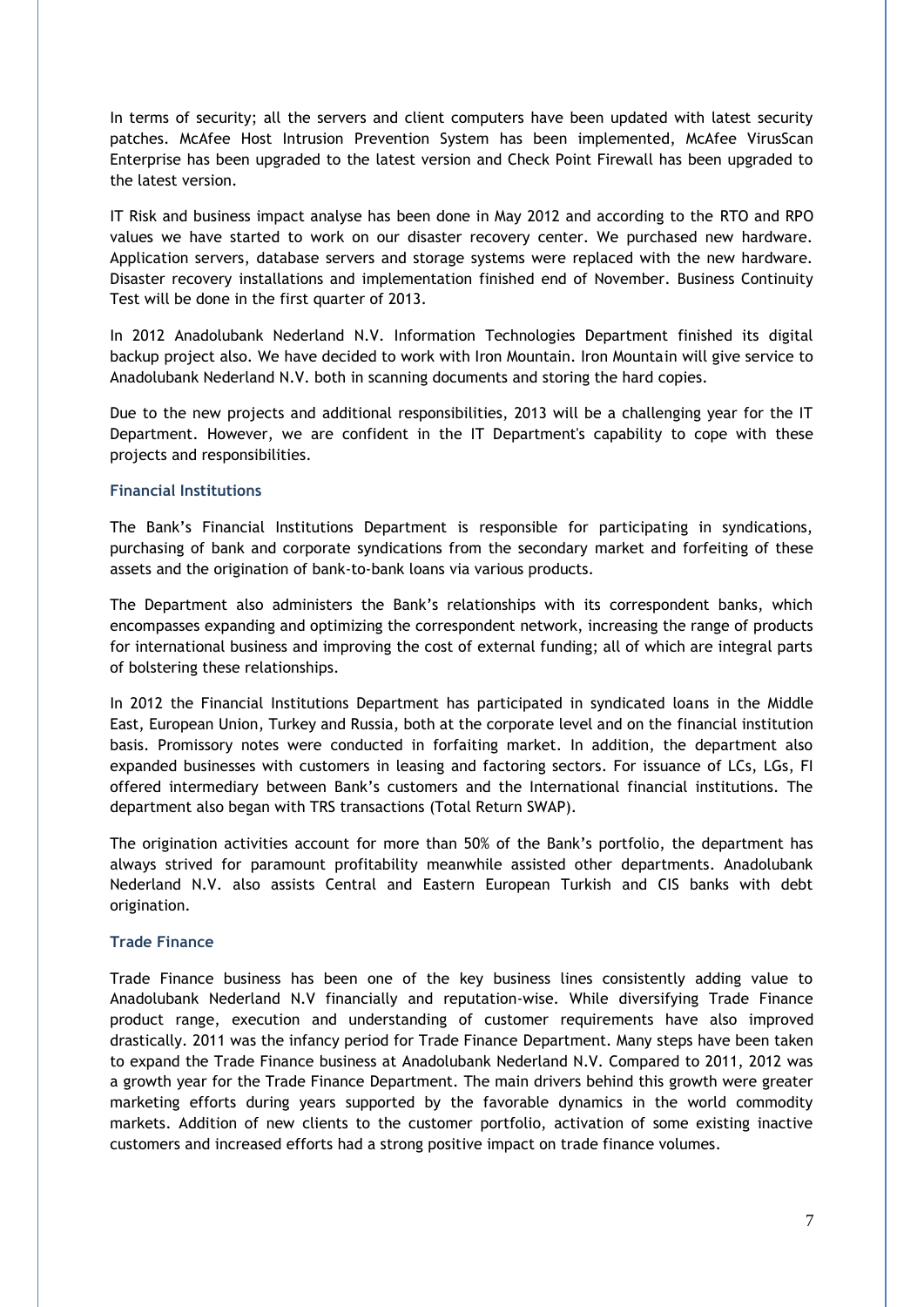In 2011, target commodities were determined as a first step to Trade Finance. Steel & steel scrap, petrochemicals and coal were selected as the first priority commodities. In 2012, agricultural business and fertilizer were added to these focus commodities. Trade finance team kept focusing on the pre-determined commodities and prospect customers during 2012. The counter parties who sell raw materials and semi-finished products to Habas Group and buy end-products from Habas Group constitute a natural target group for the Trade Finance Department.

Our efforts to broaden our customer base and sector coverage during 2012 resulted in a greater sector diversification and decreasing country concentration in our non-bank exposures. This strategy will be further pursued during 2013 and new customers from various new geographies as well as existing and prospect sectors will contribute in further reducing concentrations.

#### **Retail Banking**

In 2012, Anadolubank Nederland N.V. Retail Banking Department kept its focus on fast, reliable and consistent customer service and competitive pricing.

The Bank continued to enhance customer-oriented lines of communication and straightforward solutions to customer requests. Reaping the benefits of a cost efficient direct banking business model supported by centralized workflow systems, retail banking was able to offer competitive interest rates throughout 2012. All processes pertaining to the segment were thoroughly reviewed and redesigned to enable better delivery of fast, high quality service. The internet continued to be the main channel of customer acquisition and activity in 2012. Within 2012 we launched our new environmental friendly product 'Alfa Slimmer Sparen Account' which can be opened and managed only through internet and prevents waste of paper consumption. The Department maintains its short- and long-term plans for ongoing augmentation of its customer base and deposits volume.

#### **Compliance**

Compliance Department provides independent oversight with respect to Anti-Money Laundering (AML) and Combating Financing of Terrorism (CFT) policies and Know Your Customer (KYC), Customer Due Diligence (CDD) and Enhanced Due Diligence (EDD) procedures to ensure Anadolubank Nederland N.V. complies with related laws and regulations such as; Wwft (Wet Ter Voorkoming Van Witwassen En Financieren Van Terrorisme), Sanctions Act 1977, Wft (Wet op het financieel toezicht), Code Banken, FATF Recommendations, EU Directives, OFAC Statements and UN Resolutions. Compliance function of the Bank performs in coordination with the Audit, Risk and Compliance Committee of the Supervisory Board to keep the board informed and updated on developments in compliance issues related to the Bank.

Compliance Department is briefly responsible to;

- identify and verify the customer at customer acceptance stage (KYC and CDD Procedures);
- carry out monitoring and controlling activities (both AML and Sanction);
- report to the Management Board (weekly controls and monitoring activities of the Compliance Department);
- report suspicious activities (Suspicious Activity Report/ Suspicious Transaction Report) to the Financial Intelligence Unit on the compliance risks faced by the Bank.

Compliance Department directly reports to the Management Board.

Compliance tools have been purchased and implemented to the core system to enable the AML and CFT risk of the Anadolubank Nederland N.V. minimum such as; Dow Jones's Sanction and PEP data list and Pay Gate Inspector module.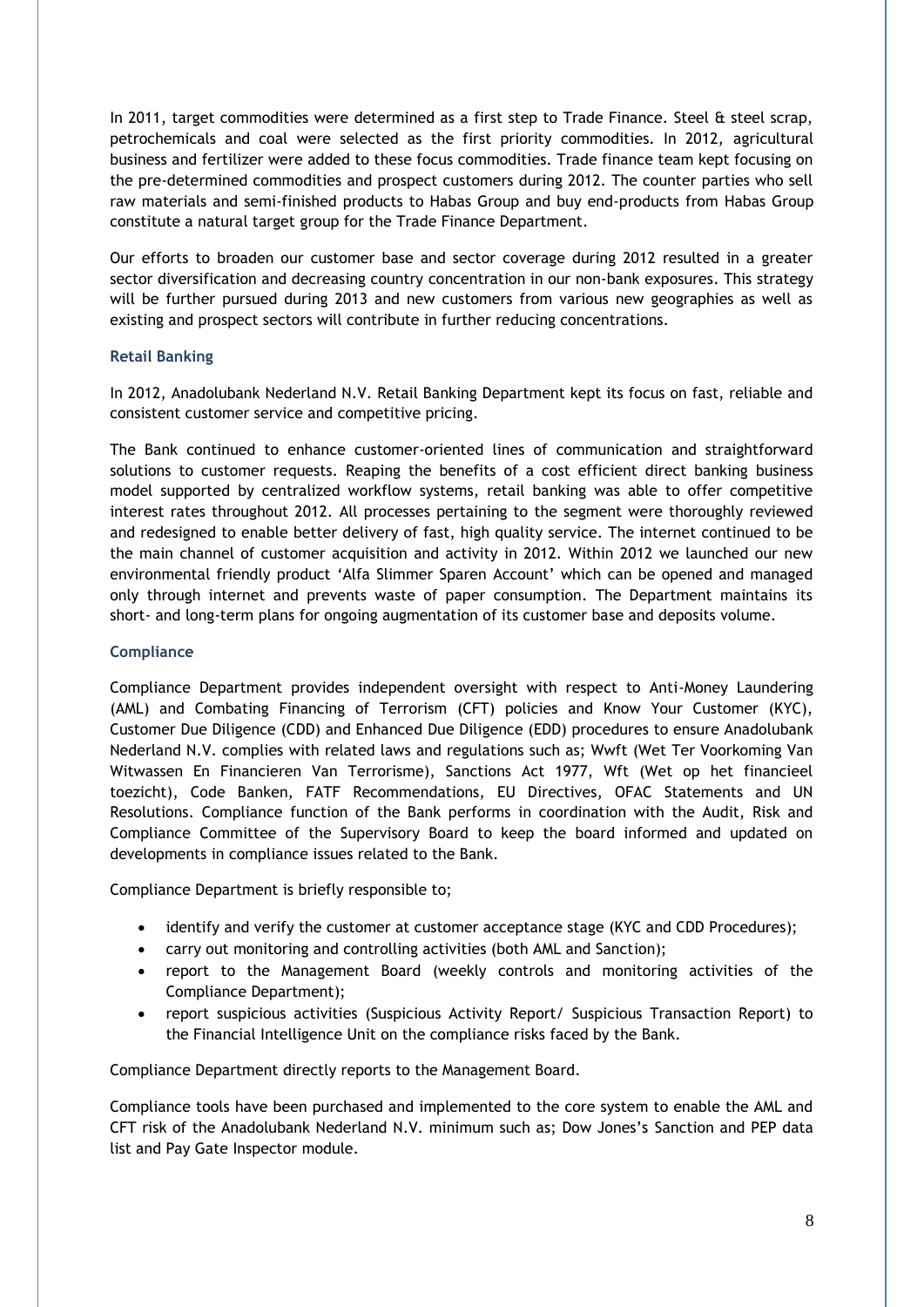Compliance Department created new reporting mechanisms to raise the awareness of the staff. A long term compliance action plan has also been prepared.

#### **Financial Performance Summary**

The profit before tax and value adjustments amounting to EUR 6.8 million was 39% higher than in 2011 (EUR 4.9 million).

The Bank's total assets at 31 December 2012 were EUR 461 million which is 24% higher than last year.

Cash and cash equivalents slightly increased to EUR 48 million at the end of 2012 from EUR 47 million at the end of 2011. The Bank keeps maintaining the good level of liquidity.

In 2012 total loans grew over the previous year to EUR 325 million from EUR 279 million in 2011. Majority of loans have less than 1 year maturity. Bank loans has reduced to EUR 199 million from EUR 218 million, corporate loans has increased to EUR 128 million from EUR 60 million in 2011.

The held-to-maturity portfolio increased to EUR 69 million at the end of 2012 from EUR 40 million at the end of 2011. The increase is related to new purchases of ECB eligible bonds. The majority part of the portfolio is eligible for refinancing at the ECB, improving the Bank's liquidity.

Diversifying the funding sources, the Bank has increased wholesale funding with 234% to EUR 92 million at the end of 2012 from EUR 27 million at the end of 2011. Total deposits were EUR 312 million at the end of 2012 with 12% increase compared to EUR 278 million at the end of 2011. It shows the strong customer base of the bank.

Net interest income of EUR 12 million was EUR 5 million higher than 2011.

Total operating expenses of EUR 3.4 million were EUR 0.8 million or 28 % higher than 2011.

#### **Internal Capital Adequacy Assessment Process (ICAAP) and Solvency Ratio**

The solvency ratio of Anadolubank Nederland N.V stands at 17.91% at year-end 2012.

The Bank monthly performs calculation of its ICAAP. We define risks the Bank is exposed to such as credit, liquidity, interest, reputational, market and operational risk, and calculate the impact on the Bank's profitability, equity position and solvency ratio. Extensive stress tests are conducted to analyze the worst case scenario. An extensive ICAAP report is presented to Management Board every quarter end.

The shareholder decided to increase paid-in capital with EUR 15 million in February 2013, so that the total paid-in capital of the Bank increased to EUR 70 million.

Currently, the Bank is following Standardized Approach for credit risk, Basic Indicator Approach for operational risk and Standardized Duration Approach for market risk for computing capital adequacy ratio. The Bank computes the Capital Adequacy Ratio on a parallel run for Basel II and Basel III as per the DNB guidelines.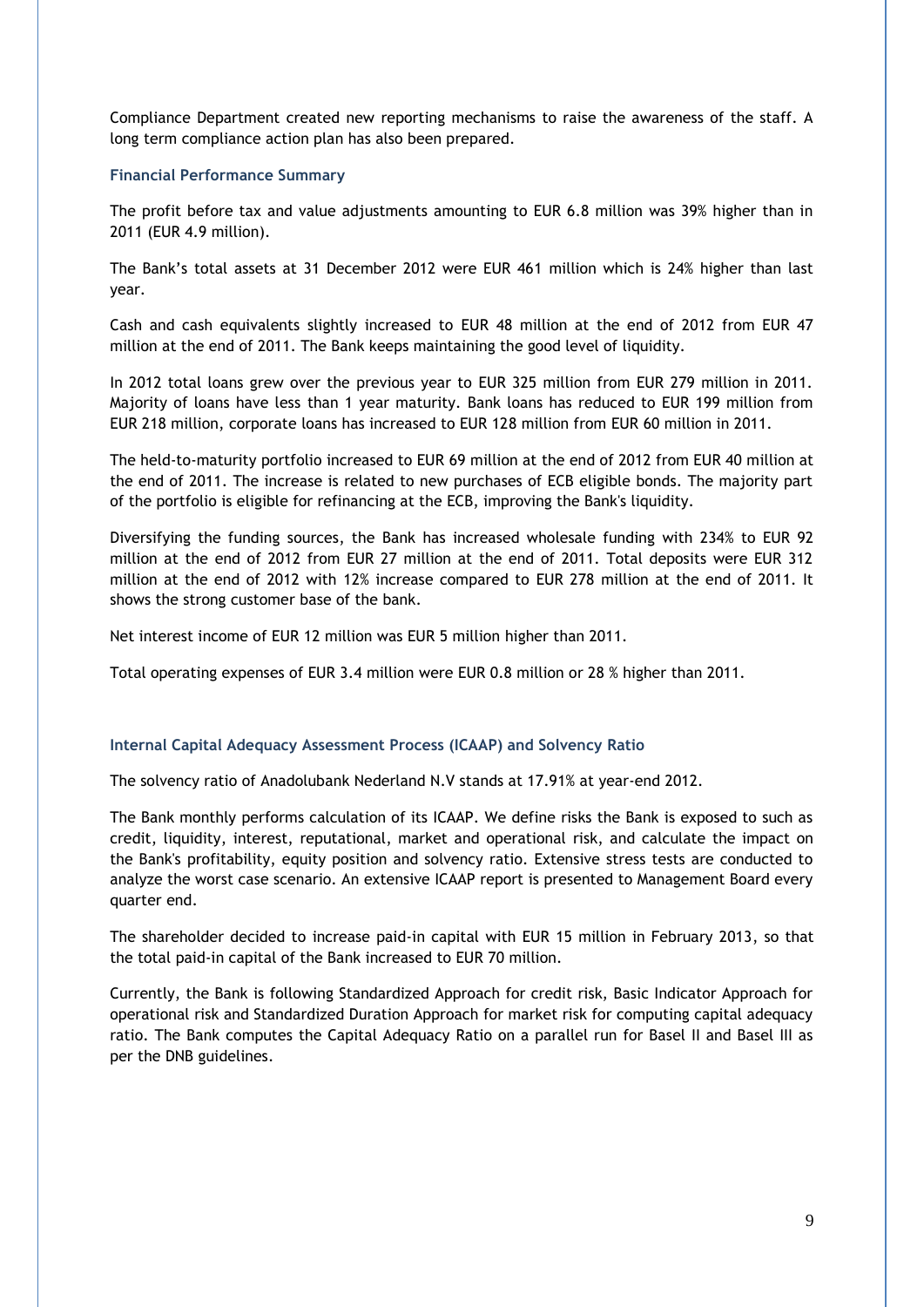The Solvency ratio of the Bank is summarized as follows:

**Capital Requirements**

| In thousands of euro        | <b>BIS</b><br><b>BIS</b> |               | <b>BIS</b> |       |
|-----------------------------|--------------------------|---------------|------------|-------|
|                             | <b>Dec-12</b>            | <b>Dec-11</b> | 2010       |       |
| Common EquityTier 1         | 56,235                   | 60,769        | 40,087     |       |
| Paid-in capital             | 55,000                   | 55,000        | 30,000     |       |
| Reatined earnings           | 5,770                    | 10,087        |            | 3,013 |
| Profit/loss for the year    | (4, 419)                 | (4, 318)      |            | 7,074 |
| Regulatory adjustments      | 116                      |               |            |       |
| Additional Tier 1 capital   |                          |               |            |       |
|                             |                          |               |            |       |
| Tier 2                      |                          |               |            |       |
| <b>Revaluation reserves</b> |                          |               |            |       |
| Subordinated debt           |                          |               |            |       |
| <b>Total capital</b>        | 56,235                   | 60,769        | 40,087     |       |

| Tier 1 ratio %          | 17.91% 23.20% | 16.95 |
|-------------------------|---------------|-------|
| <b>Solvency ratio %</b> | 17.91% 23.20% | 16.95 |

#### **Risk Management**

The Bank uses the 'three lines of defence' principle, in which the business units have primary responsibility for the management of risk. Second-line specialised departments, such as Risk Management Department is responsible for the supervision of the market, credit, liquidity and operational risk control activities. Monitoring and reporting activities of limits, interest rate sensitivity and currency risk of all positions, gathering operational loss data to set up operational risk database are among the responsibilities of the department.

#### **Credit Committee**

Two Management Board members are voting members of the Credit Committee, while the Credit Department, Risk Management Department, Financial Institutions Department and Trade Finance Department are the non-voting members of the Committee. The Credit Committee has the authority to make a final decision on approval or rejection of proposals in accordance with its powers. For credit limits exceeding the authority level of the Management Board, the approval of the Supervisory Board members is required.

The Credit Department analyses credit applications independently from the commercial departments before they are submitted to the Credit Committee. Credit Committee is responsible for ensuring the maintenance of strong internal credit risk controls. The Committee extensively discusses, judge and evaluates the counterparty wide risk profile before reaching a decision. The outcome of the financial structures of the counterparty, the quality of its management, collateral requirements, market conditions, sectors, operations, credibility of the current/prospected customers as well as all the other components of the credit proposal are discussed in the Credit Committee meetings.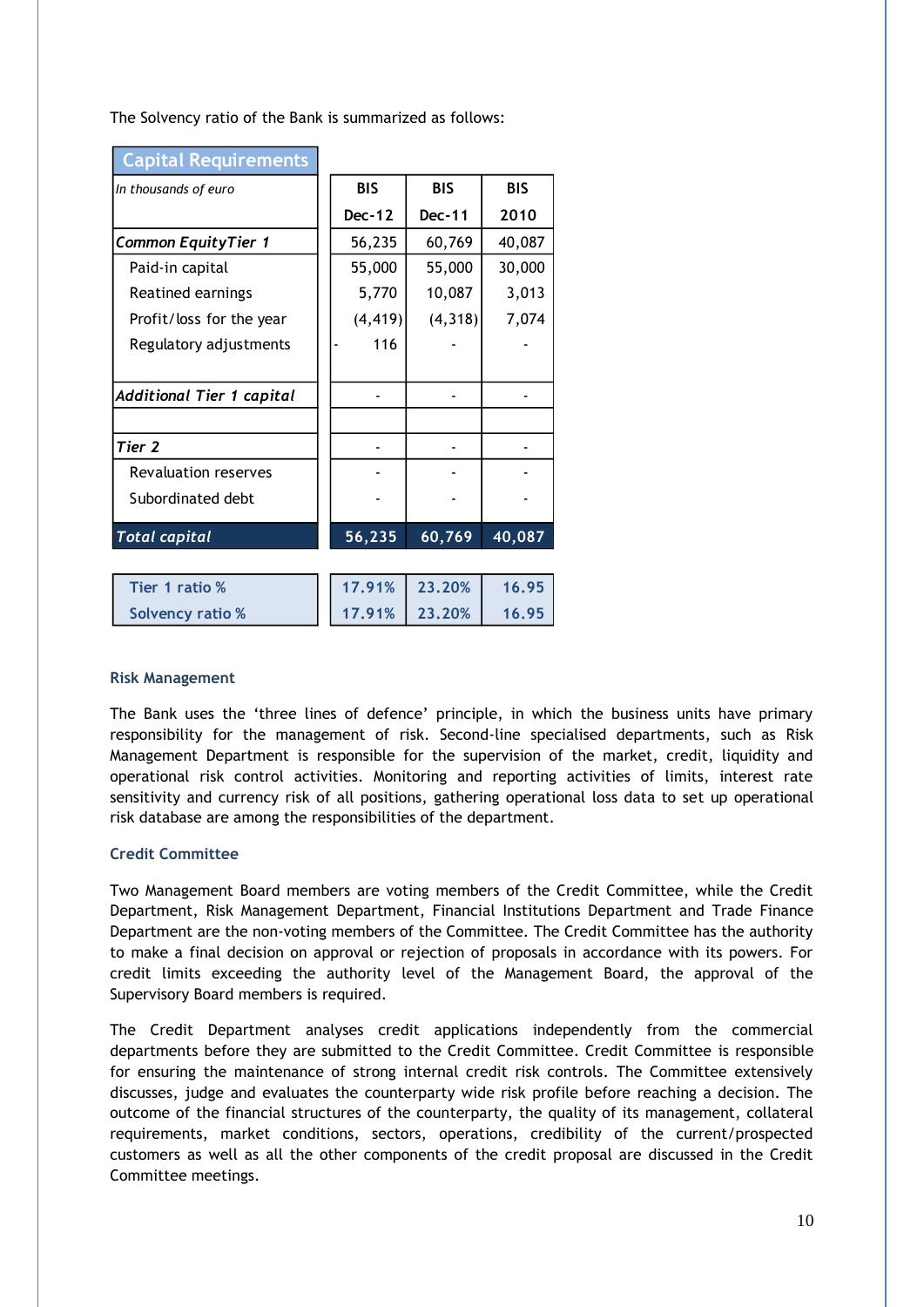#### **Asset & Liability Committee**

The Asset & Liability Committee (ALCO) is comprised of two members of the Management Board, head of Treasury & Financial Institutions, head of Trade Finance, head of Retail Banking, head of Risk Management and head of Financial Control & Accounting departments. The Committee convenes on a biweekly basis to set and review strategies on ALM. If necessary, additional meetings may be convened.

The ALCO is a decision making unit responsible for balance sheet planning from risk-return perspective including the strategic management of interest rate and liquidity risks. It will provide the bank with the ability to continuously assess current asset and liability management (ALM) direction and balance sheet structure. The ALCO discusses a wide variety of issues at its meetings throughout the year including projected solvency, liquidity and results of the bank, projected loans and loan repayments, interest rate risk, foreign currency risk, foreign exchange and main equity markets, macro-economic developments and market outlook in the main markets where the bank operates and the savings market. ALCO reviews the results of and progress in implementation of the decisions made in the previous meetings.

The Bank finds it prudent to keep a high level of liquidity and maintains liquidity significantly above the minimum requirements of the Dutch Central Bank. It also keeps an eye on diversification, cost robustness of funding sources and current and new funding structure.

#### **Corporate Governance, Board of Supervisory Directors and the Management Board**

The Bank follows the sound international practices with regard to corporate governance, considering the size of the Bank. The Bank has a two-tiered management structure, the Management Board and the Supervisory Board.

The Board of Supervisory Directors is comprised of four members, three of which also hold positions on the Board of Directors of the parent company: Mr. P. Akcin, and Mr.C. Dogru. Two members are external: Mr. A.J. Smith and Mr. F. de Pierpont.

The Board of Supervisory Directors met several times during the year together with the Board of Management. The Board discussed a diverse range of matters at these meetings including strategy, the crisis, customer base, solvency, liquidity, credits, profitability and reports issued by the regulator.

Each independent member is expected to be a member of at least one committee. Presently, all SB members are participants of at least one standing committee. Committee composition complies with all Dutch Corporate Governance Code, applicable Corporate Governance Rules for director independence and the Bank Act provisions for members.

Committees of the board assist the board in fulfilling its responsibilities and duties, and allow members to share responsibility and devote sufficient time and attention to issues. There are two committees of the SB:

- 1. Audit, Risk and Compliance Committee
- 2. Remuneration and Nomination Committee

Mr. P. Akcin is chairman of the Supervisory Board. Mr. C. Dogru is appointed chairman of the Audit, Risk and Compliance Committee (ARCC) in April 2013.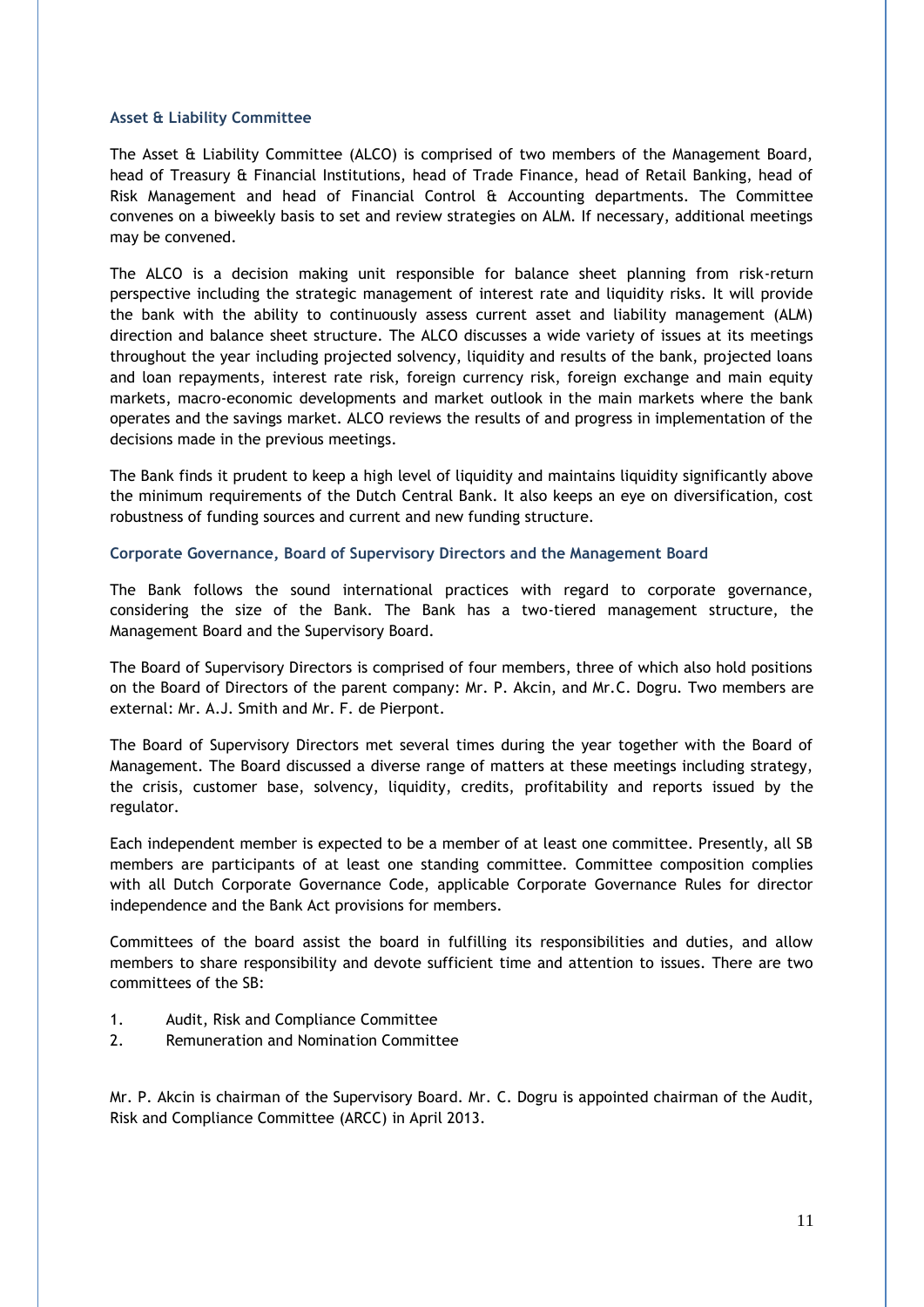The Management Board, composed of three members, is responsible for the day-to-day management of the Bank, for the development of strategies and for the fulfillment of the Bank's obligations towards regulatory bodies.

Members from SB and MB and head of departments took part in lifelong learning training organized in December 2012. In the seminar that was facilitated by external consultants, the subjects covered were Banking Supervision, Corporate Governance, Compliance Risk Management (Customer Due diligence/Anti Money Laundering, Anti-Bribery & Corruption, and Sanctions).

#### **Audit, Risk and Compliance Committee**

The Audit, Risk and Compliance monitors and advises the adequacy and appropriateness of financial statements, accounting policies and practices, the independence and performance of the internal and external audit functions, internal and external/regulatory compliance and the risk management structure.

The Committee consists of three members of the Supervisory Board, Mr. C. Dogru, chairman, Mr. F. de Pierpont and Mr. A.J. Smith who are two independent members of the Supervisory Board since April 2013.

Audit, Risk and Compliance Committee met twice in 2012. The main matters discussed are with financial reporting, internal audit, internal control systems and risk management policies and practices, the other subjects regularly reviewed included credit risk, corporate governance and its applications, compliance.

The Committee focuses on supervising the activities of the Management Board with respect to:

- Review the implementation and maintenance of the Risk Management Framework and internal control system throughout the Bank;
- Review risk appetite, limits and authority levels;
- Review the compliance activities, ensuring it addresses all key areas of risks;
- Review the engagement of the external auditor annually, particularly in respect of their independence;
- Monitor the establishment and maintenance of an appropriate independent internal audit framework aligned with relevant standard;
- Review the annual internal audit plan, including scope and materiality level of the audit plan, ensuring it addresses all key areas of risks.

#### **Internal Audit**

Anadolubank Nederland N.V. ceased to outsource its Internal Audit function to parent bank, and established an Internal Audit function which has local presence to contribute to corporate governance structure in a proactive manner. An independent and objective Internal Audit function has been designed to help Anadolubank Nederland N.V. accomplish its objectives by bringing a systematic, disciplined approach to evaluate and improve the effectiveness of risk management, control, and governance processes.

During the course of the establishment of Internal Audit function, legal foundations and operating procedures of all institutional bodies which contributes to the control environment of Anadolubank Nederland N.V. have been created. Precisely, charters of Internal Audit and Audit, Risk and Compliance Committee have been published. The policies related to External Auditor's Independence and Internal Audit Ethics are prepared. Internal Audit and Fraud Investigation policies and operating procedures are defined. A quality assessment program has been implemented for Internal Audit function. All the adjustments and regulations have been approved by Supervisory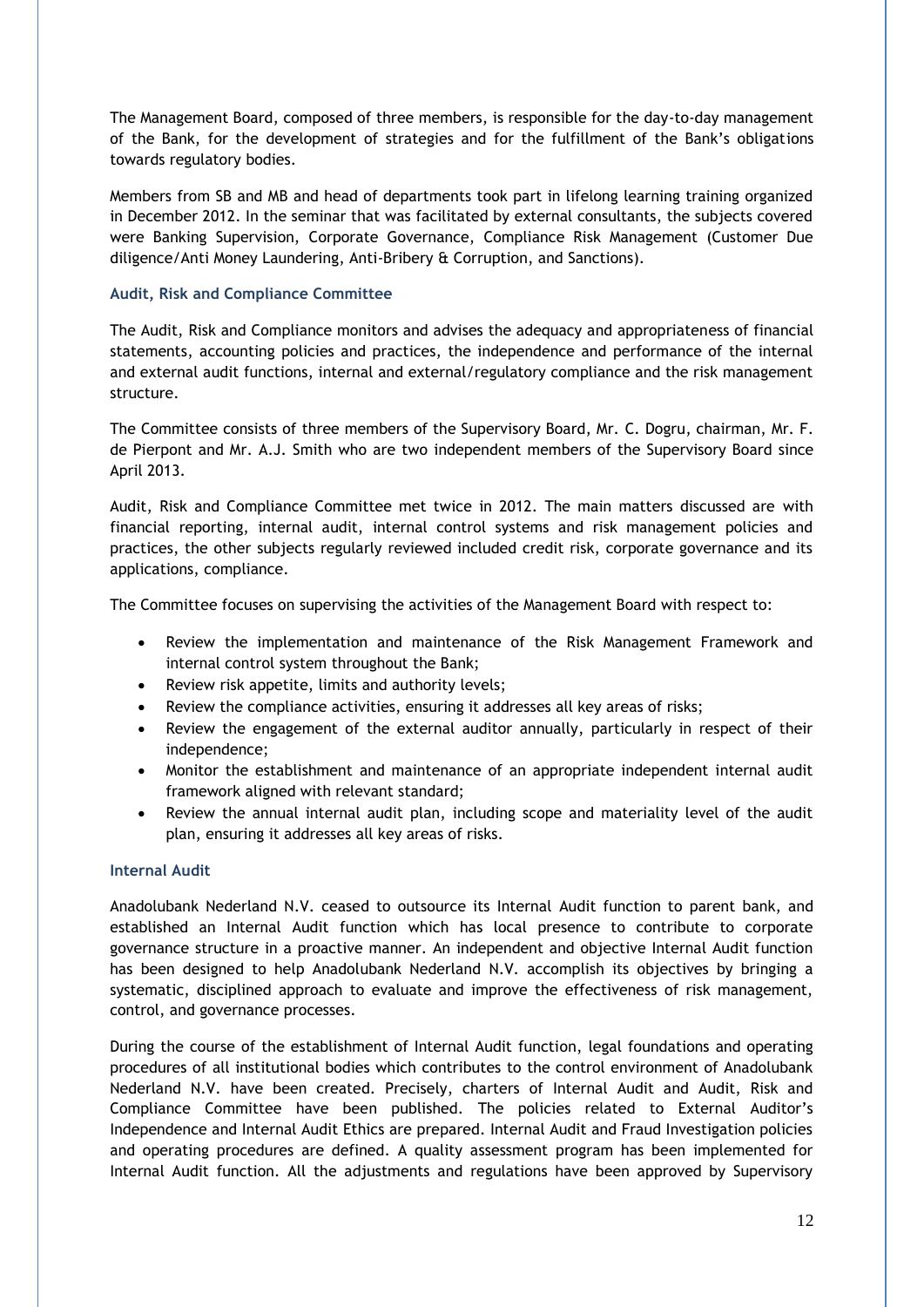Board or Audit, Risk and Compliance Committee and are published via the website of Anadolubank Nederland NV based on the classification of document.

State of the art audit tools and applications have been employed to enable a competent and competitive Internal Audit function. A set of tools has been created over a web application platform to manage Internal Audit engagements, organize work programs, prepare MIS reports and follow up internal and external audit findings. The industry leader computer aided audit tool has been acquired to facilitate audit field work, advance sampling methodology and measure the audit risk. The forensic toolkit of a world-wide known institute has been deployed to enable internal auditors to extract legal evidence found in computers and digital storage during the course of fraud investigations. Finally, a world famous IT audit and penetration testing tool has been employed to deeply investigate the IT infrastructure besides the IT processes.

Internal Audit department, in collaboration with other stakeholders and business lines, identified the audit universe of Anadolubank Nederland N.V., defined the business processes, created risk and control catalogs with determining key risks/controls and prepared risk & control matrixes for the identified processes. The Internal Audit plan is based on this robust risk assessment framework accompanying with a training plan which enables auditors to stay keen and competent to perform the planned engagements. A long term audit strategy has also been prepared with taken business plan of the bank and future risk projections into account.

#### **Banking Code**

The Dutch Banking Code was drawn up by the Netherlands Banking Association (Nederlandse Vereniging van Banken, NVB) and determined on 9th of September 2009, it came into effect on 1 January 2010.

The Banking Code includes the set of principles on corporate governance, remuneration, risk management and audit issues that apply to all Dutch banks possessing a banking license granted under the Financial Supervision Act (Wft). The bank complies with the main principles of the Code. Establishment of the Internal Audit function and the revision of the New Product Policy were the further improvements performed in 2012 to leverage the alignment of the processes with the Banking Code. Please refer to the website for an overview of all Banking Code requirements and our implementation.

## **Outlook for 2013**

We expect that the economy will slightly improve during 2013 and after 2013 the economy in the Netherlands and European countries will grow again.

We expect that the Bank's current total assets of circa EUR 461 million will increase to EUR 500 million at the end of 2013. This will mainly be realized by increase of corporate loans and investment securities maintained in the Hold-to-Maturity Portfolio.

For 2013 we expect a profit before tax and value adjustments in line with our Business Plan 2013- 2015.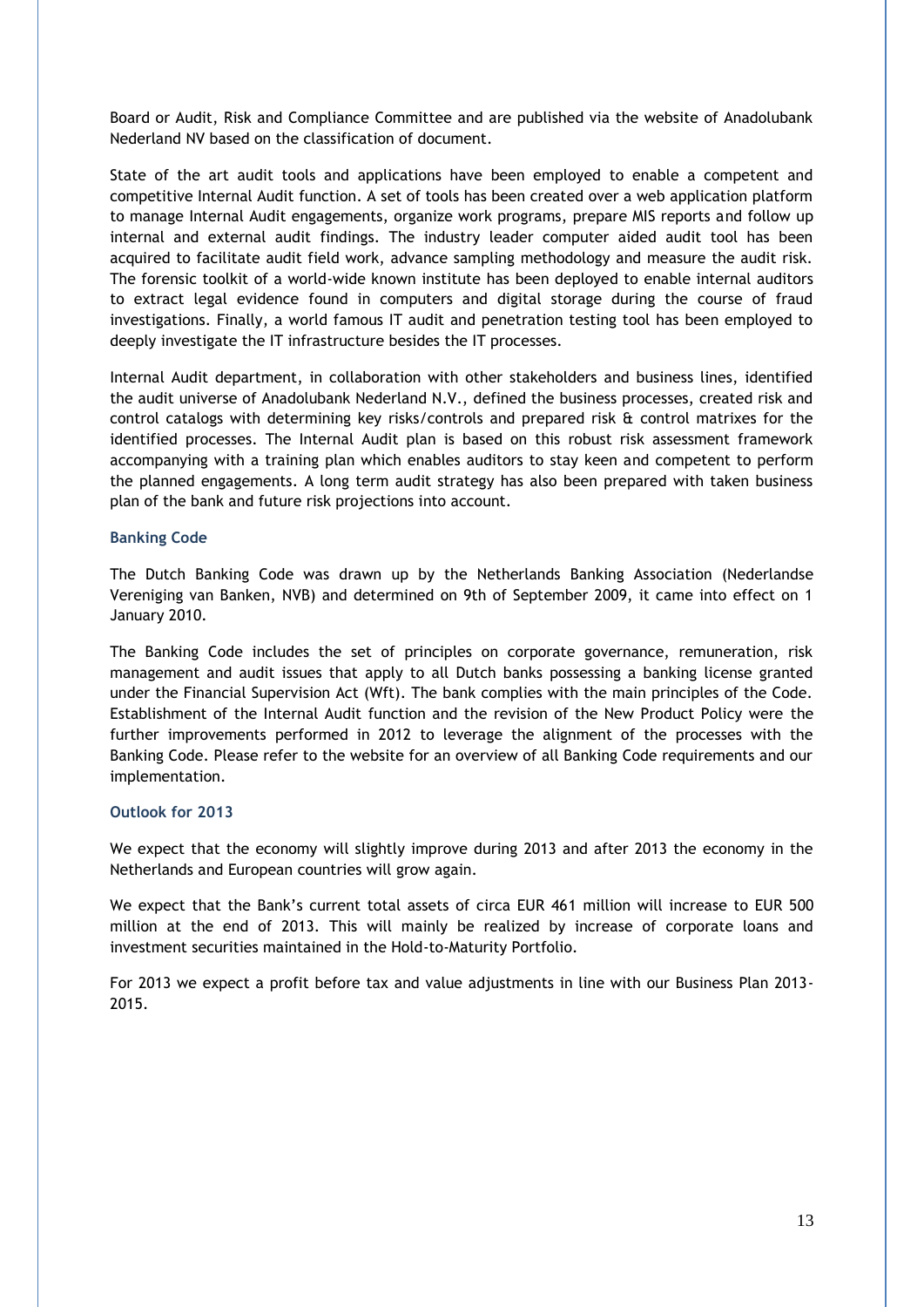#### **Developments in 2013**

- ∞ The 2008 banking crisis highlighted that banks failed to have effective plans in place to deal with financial stresses and potential failure. As a reaction, regulatory authorities require financial institutions to prepare and sustain Recovery and Resolution Plans ("RRPs"). In line with these international developments, the Dutch Central Bank requires majority of Dutch banks to prepare a recovery plan. The Bank will build and embed the recovery plan by the end of 2013. In this respect the Bank is now working out a recovery plan to submit to the Dutch Central Bank in June 2013. The management appointed external advisors in developing a recovery plan.
- ∞ The Bank has been operating surrounded by a controlled environment. However, partly due to the current adverse economic circumstances and partly due to the Bank's motivation to grow, it has become apparent that an advanced Risk Management Framework will be needed for the Bank's day-to-day business model. Reviewing everything in-house was not an option for the Bank. The management started to work with Zanders Group as an external advisor based on its industry expertise and the ability to provide a comprehensive assessment that the Bank can improve the current framework. The Bank will create the integrated risk & control framework, update the policies and educate all involved parties within Anadolubank in this project. All improvements of risk assessments and control activities which are undertaken by business units will be implemented in 2013. The results of these assessments will be used for further strengthening the internal control structure and our risk control procedures.
- ∞ The Bank will continue to concentrate on driving operational efficiency and effectiveness of processes of its business activities by using its core IT system. Banks adopted IT portfolio to make the new SEPA payment products available to our customers since establishment of the Bank. In 2013 the Bank will continue to make all necessary preparations to become fully SEPA compliant with the due diligence rules for new accounts under FATCA which will become effective as of 2014. All these arrangements need considerable adjustments to our core IT system and related procedures. The management thinks more importantly, operational efficiency should go hand in hand with a better customer experience and revenue growth initiatives in order to create a successful long-term business.

Amsterdam, 30 May 2013

S. Yakar, CEO N. Plotkin, Managing Director Ab Otten, Managing Director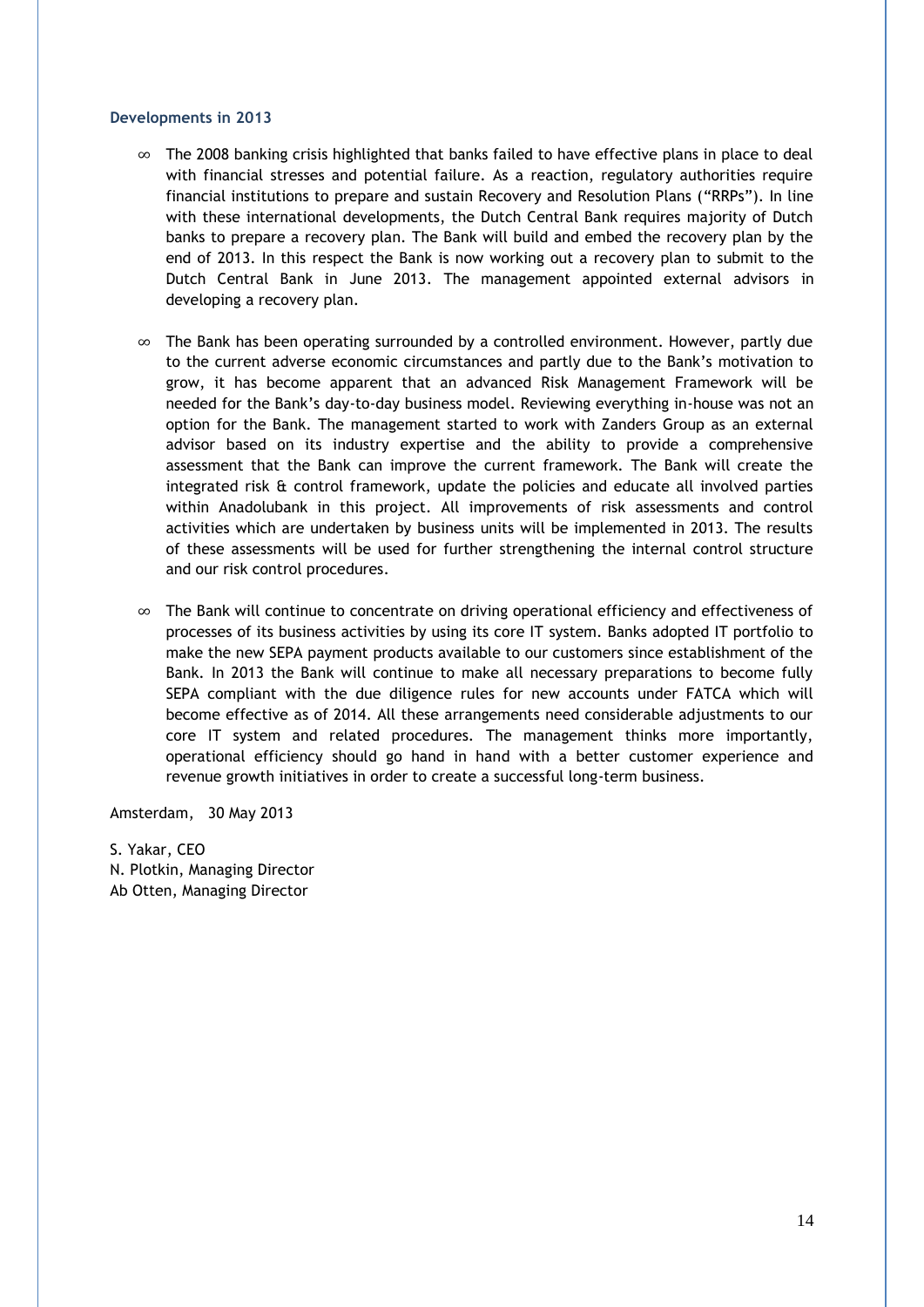## **Statement of financial positions**

 **as at 31 December**

*thousands of Euros*

| <b>Assets</b>                       | <b>Note</b> | 2012    | 2011     |
|-------------------------------------|-------------|---------|----------|
| Cash and cash equivalents           | 5           | 47,588  | 46,862   |
| Derivative financial assets         | 6           | 1,710   |          |
| <b>Banks</b>                        | 7           | 199,236 | 218,343  |
| Loans and advances                  | 8           | 127,501 | 60,496   |
| Interest bearing securities         | 9           | 76,108  | 42,964   |
| Property and equipment              | 10          | 159     | 155      |
| Intangible assets                   | 10          | 116     |          |
| Current tax assets                  | 25          | 2,170   | 1,501    |
| Deferred tax assets                 | 25          | 1,473   |          |
| Other assets                        | 11          | 4,625   | 41       |
| <b>Total assets</b>                 |             | 460,686 | 370,362  |
|                                     |             |         |          |
| <b>Liabilities</b>                  |             |         |          |
| Derivative financial liabilites     | 6           | 424     | 4,074    |
| <b>Banks</b>                        | 12          | 91,502  | 27,413   |
| Funds entrusted                     | 13          | 312,031 | 277,744  |
| Current tax liabilites              | 25          |         | 122      |
| Other liabilites                    | 14          | 379     | 240      |
| <b>Total liabilities</b>            |             | 404,336 | 309,593  |
| <b>Equity</b>                       |             |         |          |
| Share capital and share premium     | 15          | 55,000  | 55,000   |
| Retained earnings                   | 15          | 5,769   | 10,087   |
| Revaulation of reserves             | 15          | 208     |          |
| Profit for the year                 | 15          | (4,627) | (4, 318) |
| <b>Shareholders' equity</b>         |             | 56,350  | 60,769   |
| <b>Total liabilities and equity</b> |             | 460,686 | 370,362  |
| Off-balance sheet liabilities       | 16          | 9,374   | 1,714    |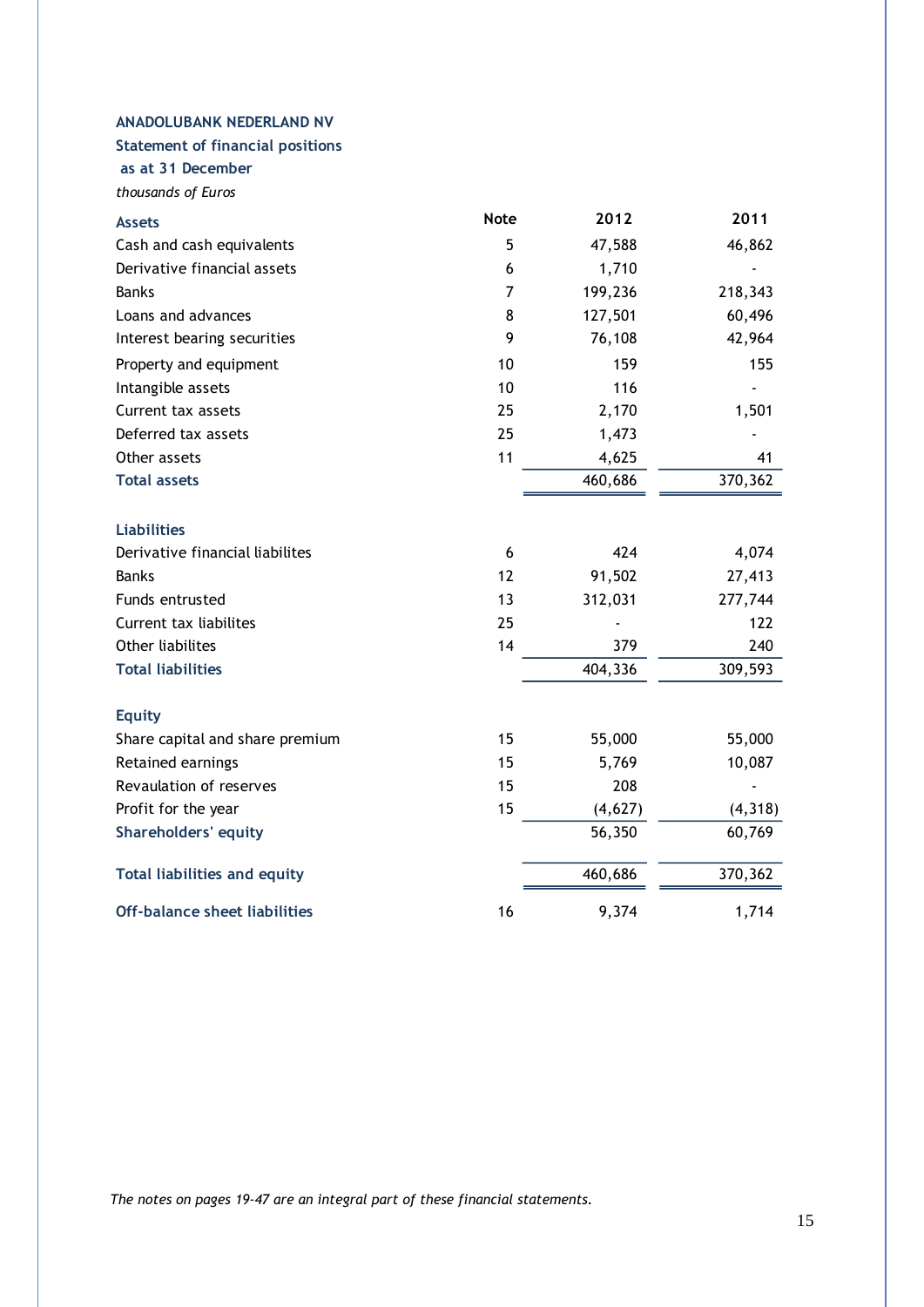## **Statement of comprehensive income**

**For the year end 31 december** *thousands of Euros*

|                                                             | <b>Note</b> | 2012      | 2011      |
|-------------------------------------------------------------|-------------|-----------|-----------|
| Interest income                                             | 19          | 22,461    | 15,588    |
| Interest expense                                            | 19          | (10, 429) | (8, 533)  |
| Net interest income/expense (+/-)                           | 19          | 12,032    | 7,055     |
| Fee and commission income                                   | 20          | 1,105     | 814       |
| Fee and commission expense                                  | 20          | (268)     | (438)     |
| <b>Net commission</b>                                       | 20          | 837       | 376       |
| Net trading income                                          | 21          | (6)       | 30        |
| Results from financial transactions                         | 22          | (2,628)   | 185       |
| <b>Operating income</b>                                     |             | 10,235    | 7,646     |
| Net impairment loss on financial assets                     | 9           |           | (10, 797) |
| Net impairment loss on loan and advances                    | 8           | (12, 981) |           |
| Personnel expenses                                          | 23          | (2, 165)  | (1,687)   |
| Depreciation and amortisation                               |             | (187)     | (142)     |
| Other expenses                                              | 24          | (1,071)   | (839)     |
| Profit/(loss) before income tax                             |             | (6, 169)  | (5, 819)  |
| Tax income                                                  | 25          | 1,542     | 1,501     |
| Tax expense                                                 | 25          |           |           |
| Profit/(loss) for the period                                |             | (4,627)   | (4, 318)  |
| <b>Attributable to:</b>                                     |             |           |           |
| Equity holders of the Bank                                  | 15          | (4,627)   | (4, 318)  |
| Movement in Available for Sale reserve (after tax)          | 15          | 208       |           |
| Profit/(loss) for the period and total comprehensive income |             | (4, 419)  | (4, 318)  |
| Earnings/(loss) per share                                   |             | (0.0803)  | (0.0785)  |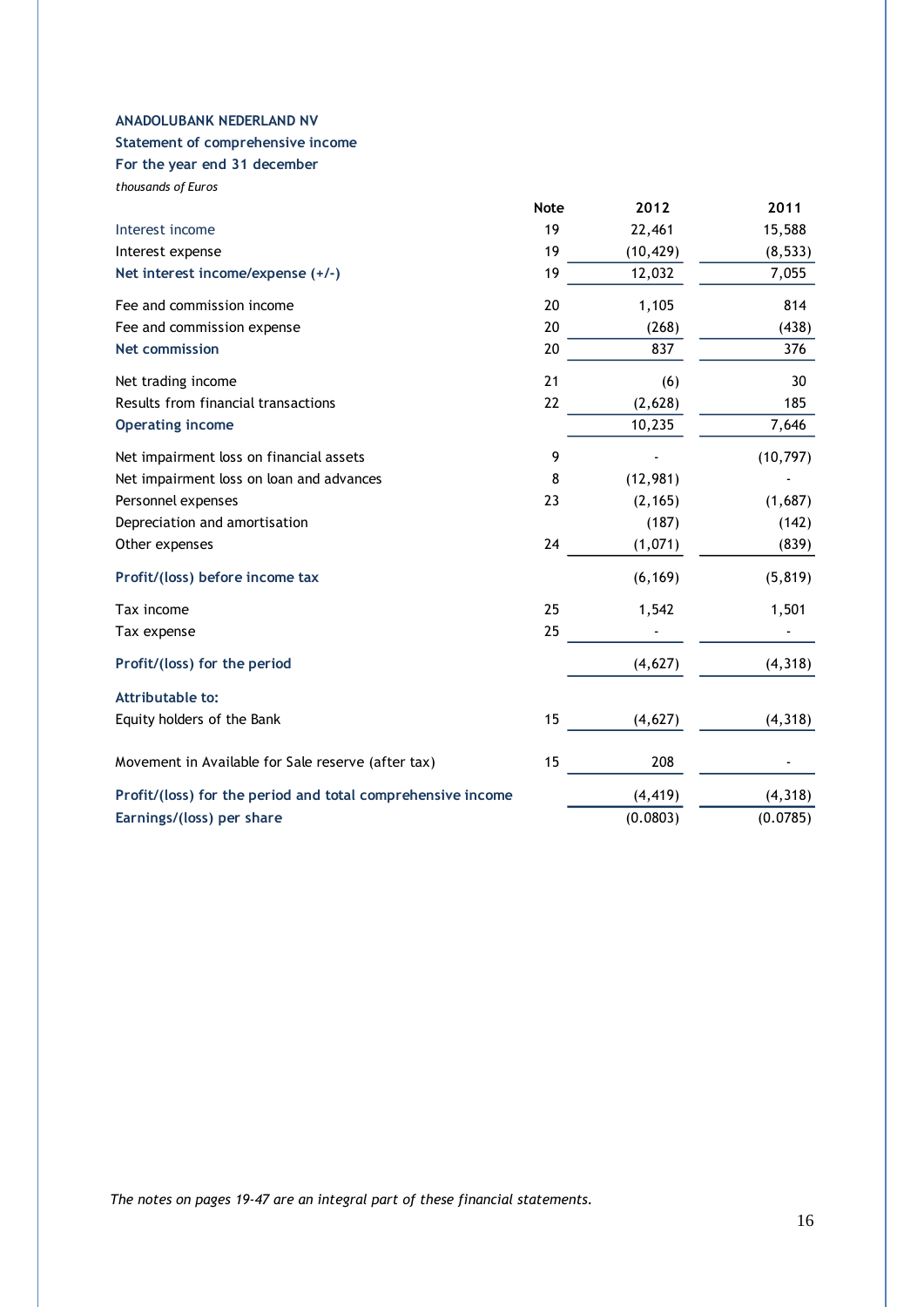#### **Statement of cash flow**

**For the year end 31 december**

| Thousands of Euros                                                | <b>Note</b> | 2012      | 2011      |
|-------------------------------------------------------------------|-------------|-----------|-----------|
| Cash flows from operating activities                              |             |           |           |
| Profit/(loss) for the period                                      |             | (4,627)   | (4, 318)  |
| Adjustments for:                                                  |             |           |           |
| Depreciation and amortisation                                     | 10          | 187       | 142       |
| Net interest income                                               | 19          | (12, 869) | (7, 431)  |
| Results from financial transactions                               | 22          | 2,628     |           |
| Net impairment loss on loans and advances                         | 8           | 12,981    |           |
| Net impairment loss on investment securities                      | 9           |           | 10,797    |
| Income tax income/expense $(-/+)$                                 | 25          | (1, 542)  | (1, 501)  |
|                                                                   |             | (3, 242)  | (2, 311)  |
| Movements in operating assets and liabilities                     |             |           |           |
| Change in derivative financial instrument (assets)                | 6           | (1,710)   | 97        |
| Change in loans and advances to banks                             | 7           | 19,107    | (23, 505) |
| Change in loans and advances to customers                         | 8           | (79, 986) | (7,992)   |
| Change in financial assets at fair value through profit or loss   |             | (4, 205)  | (2,772)   |
| Change on other assets                                            | 11          | (4, 515)  | 36        |
| Change in derivative financial instrument (liabilities)           | 6           | (3,650)   | 379       |
| Change in deposits from banks                                     | 12          | 64,089    | 12,078    |
| Change in deposits from customers                                 | 13          | 34,287    | 5,115     |
| Change in other liabilities and provisions                        | 14          | 139       | (254)     |
|                                                                   |             | 20,314    | (19, 128) |
| Interest received                                                 |             | 19,961    | 15,885    |
| Interest paid                                                     |             | (9, 732)  | (9,034)   |
| Tax paid                                                          |             | (791)     |           |
| Net cash from/used in operating activities                        |             | 29,752    | (12, 277) |
| Cash flows from investing activities                              |             |           |           |
| Acquisition of investment securities                              | 9           | (28, 939) | (12, 643) |
| Proceeds from sale of investment securities                       | 21          | 252       |           |
| Acquisition of property and equipment                             | 10          | (153)     | (1)       |
| Acquisition of intangible assets                                  | 10          | (153)     |           |
| Net cash used in investing activities                             |             | (28, 840) | (12, 644) |
| Cash flows from financing activities                              |             |           |           |
| Increase in share capital                                         | 15          |           | 25,000    |
| Net cash from financing activities                                |             |           | 25,000    |
| Net increase in cash and cash equivalent                          |             | 912       | 78        |
| Cash and cash equivalents at 1 January                            | 5           | 46,862    | 46,204    |
| Effect of exchange rate fluctuations on cash and cash equivalents |             |           |           |
| held                                                              |             | (186)     | 580       |
| Cash and cash equivalents at 31 December                          | 5           | 47,588    | 46,862    |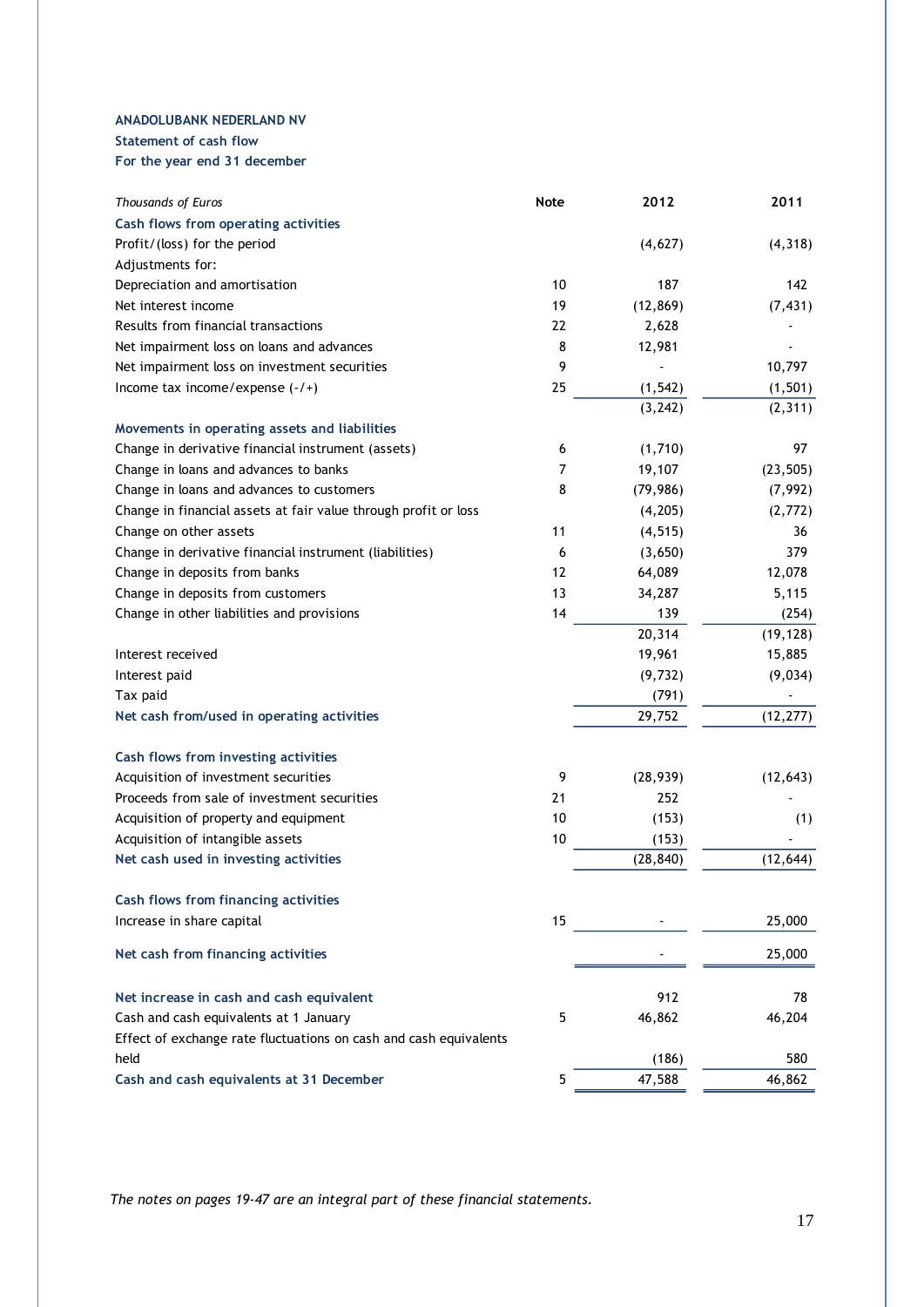## **Statement of changes in equity**

**For the years ended 31 December 2012 and 31 December 2011** *thousands of Euros*

|                             | <b>Share</b><br>capital | <b>Retained</b><br>earnings | <b>Profit for</b><br>the year | Reserves for available<br>for sale portfolio | Total    |
|-----------------------------|-------------------------|-----------------------------|-------------------------------|----------------------------------------------|----------|
| Balance at 1 January 2011   | 30,000                  | 3,014                       | 7,073                         |                                              | 40,087   |
| Share capital increase      | 25,000                  |                             |                               |                                              | 25,000   |
| Profit/(loss) allocation    |                         | 7,073                       | (7,073)                       |                                              |          |
| Net income for the year     |                         |                             | (4, 318)                      |                                              | (4, 318) |
| Balance at 31 December 2011 | 55,000                  | 10,087                      | (4, 318)                      |                                              | 60,769   |
|                             |                         |                             |                               |                                              |          |
| Balance at 1 January 2012   | 55,000                  | 10,087                      | (4, 318)                      |                                              | 60,769   |
| Share capital increase      |                         |                             |                               |                                              |          |
| Profit/(loss) allocation    |                         | (4, 318)                    | 4,318                         |                                              |          |
| Net income for the year     |                         |                             | (4,627)                       |                                              | (4,627)  |
| Revaulation of reserves     |                         |                             |                               | 208                                          | 208      |
| Balance at 31 December 2012 | 55,000                  | 5,769                       | (4,627)                       | 208                                          | 56,350   |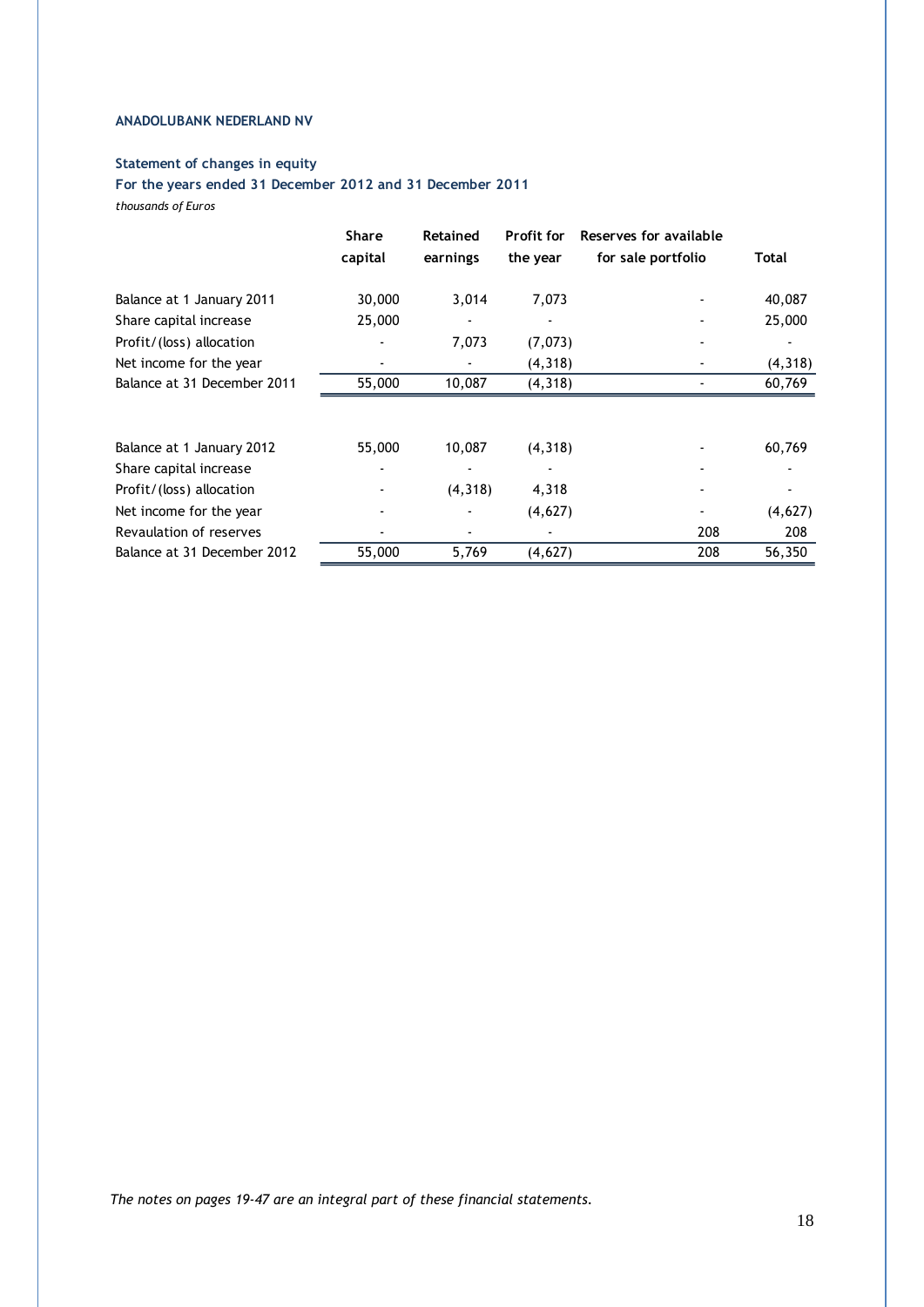Notes to the financial statements As at and for the year ended 31 December 2012 *(thousands of Euros)*

#### **1. Overview of the Bank**

Anadolubank Nederland N.V. (the "Bank") is a public limited liability company domiciled in the Netherlands. The Bank was established on 5 April 2006 and was granted a full banking licence by De Nederlandsche Bank (Dutch Central Bank) on 2 August 2007. The Bank has been operational since early 2008. The Bank primarily is involved in corporate and retail banking – retail banking deposit activities. The registered office of the Bank is De Boelelaan 7, 1083 HJ Amsterdam, the Netherlands.

The Bank is 100% owned by Anadolubank A.S incorporated in Turkey. Anadolubank A.S. belongs to the Habas Sınai ve Tıbbi Gazlar İstihsal Endüstrisi AS, which is one of the biggest industrial conglomerates of Turkey, operating in industrial and medical gases production, LPG and natural gas distribution, electricity generation, iron and steel manufacturing and industrial facilities construction. Anadolubank A.S. is a commercial bank and its branch network is still expanding. The Bank is comparatively young in the industry, but already has reached a leading position in the sector, thanks to the strength of its shareholders, well-chosen experienced management team and most diligent employees.

The Bank provides small to medium sized companies with short-term working capital and trade finance facilities. The financial information of the Bank will be consolidated in the financial statements of Anadolubank A.S.

#### **2. Basis of preparation**

#### *(a) Statement of compliance*

The financial statements of the Bank have been prepared in accordance with International Financial Reporting Standards (IFRS) as adopted by the European Union (EU) and in accordance with the legal requirements for the annual accounts of banks contained in Part 9, Book 2 of the Netherlands Civil Code.

#### *(b) Basis of measurement*

The financial statements have been prepared under the historical cost convention, except for financial assets designated at fair value through profit and loss and derivative financial instruments that have been measured at fair value. The financial figures and tables are stated in thousands.

#### *(c) Functional and presentation of currency*

The financial statements are presented in Euros, which is the Bank's functional and presentation currency and all values are rounded to the nearest thousand euro unless otherwise is stated.

#### *(d) Use of estimates and judgements*

The preparation of financial statements requires management to make judgments, estimates and assumptions that affect the application of accounting policies and the reported amounts of assets, liabilities, income and expenses. Actual results may differ from these estimates. Estimates and underlying assumptions are reviewed on an ongoing basis. Revisions to accounting estimates are recognized in the period in which the estimate is revised and in any future periods affected.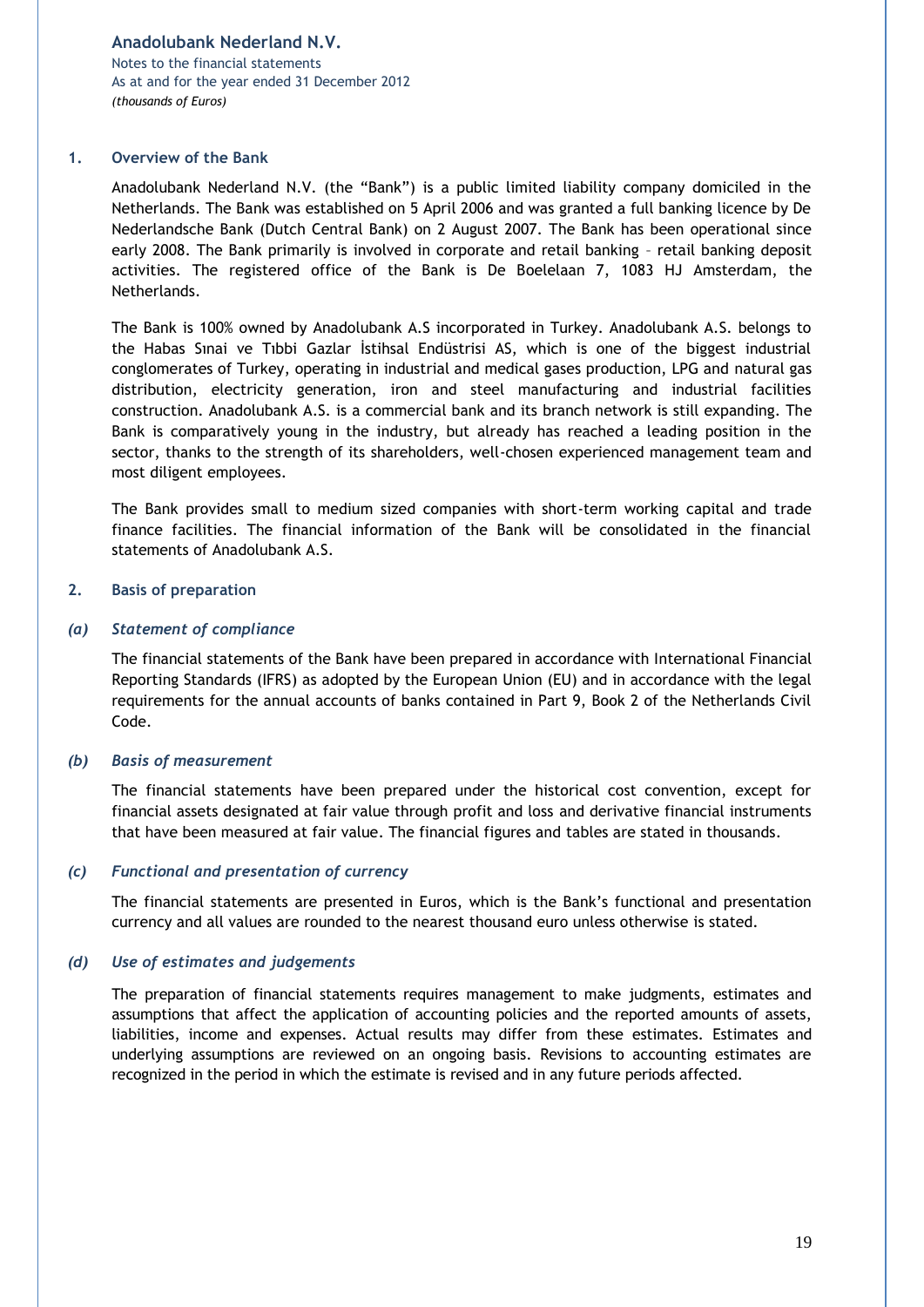Notes to the financial statements As at and for the year ended 31 December 2012 *(thousands of Euros)*

#### **3. Significant accounting policies**

#### *(a) Foreign currency transactions*

Transactions denominated in foreign currencies are recorded at the exchange rates ruling at the dates of the transactions. Monetary assets and liabilities denominated in foreign currencies are converted into Euros at the exchange rates ruling at balance sheet date with the resulting exchange differences recognized in the income statement as foreign exchange gain or loss. Gains and losses arising from foreign currency transactions are reflected in the income statement as realized during the course of the period.

#### *(b) Interest*

Interest income and expense are recognized in the income statement using the effective interest rate method. The effective interest rate is the rate that exactly discounts the estimated future cash payments and receipts through the expected life of the financial asset or liability (or, where appropriate, a shorter period) to the carrying amount of the financial asset or liability. The effective interest rate is established on initial recognition of the financial asset and liability and is not revised subsequently.

The calculation of the effective interest rate includes all fees paid or received regarding transaction costs, and discounts or premiums that are an integral part of the effective interest rate. Transaction costs are incremental costs that are directly attributable to the acquisition, issue or disposal of a financial asset or liability.

#### *(c) Fees and commission*

Fees and commission income and expenses that are integral to the effective interest rate on a financial asset or liability are included in the measurement of the effective interest rate.

Other fees and commission income, including account servicing fees, investment management fees, sales commission, placement fees and syndication fees, are recognized as the related services are performed. When a loan commitment is not expected to result in the draw-down of a loan, loan commitment fees are recognized on a straight-line basis over the commitment period.

Other fees and commission expense relate mainly to transaction and service fees, which are expensed as the services are received.

#### *(d) Net trading income*

Net trading income consists of the results arising from any trading activity including related interest income and expense and gains and losses from changes in fair value.

## *(e) Lease payments made*

Payments made under operating leases are recognized in the income statement on a straight-line basis over the term of the lease. Lease incentives received are recognized as an integral part of the total lease expense, over the term of the lease.

#### *(f) Income taxes*

The effective tax rate is determined with consideration of all material timing differences between the profit before tax per commercial accounts and the fiscal profit described per the tax legislation. Tax is calculated according to the current Dutch nominal tax rate of 20% for the first EUR 200,000 and 25% of the remaining amount.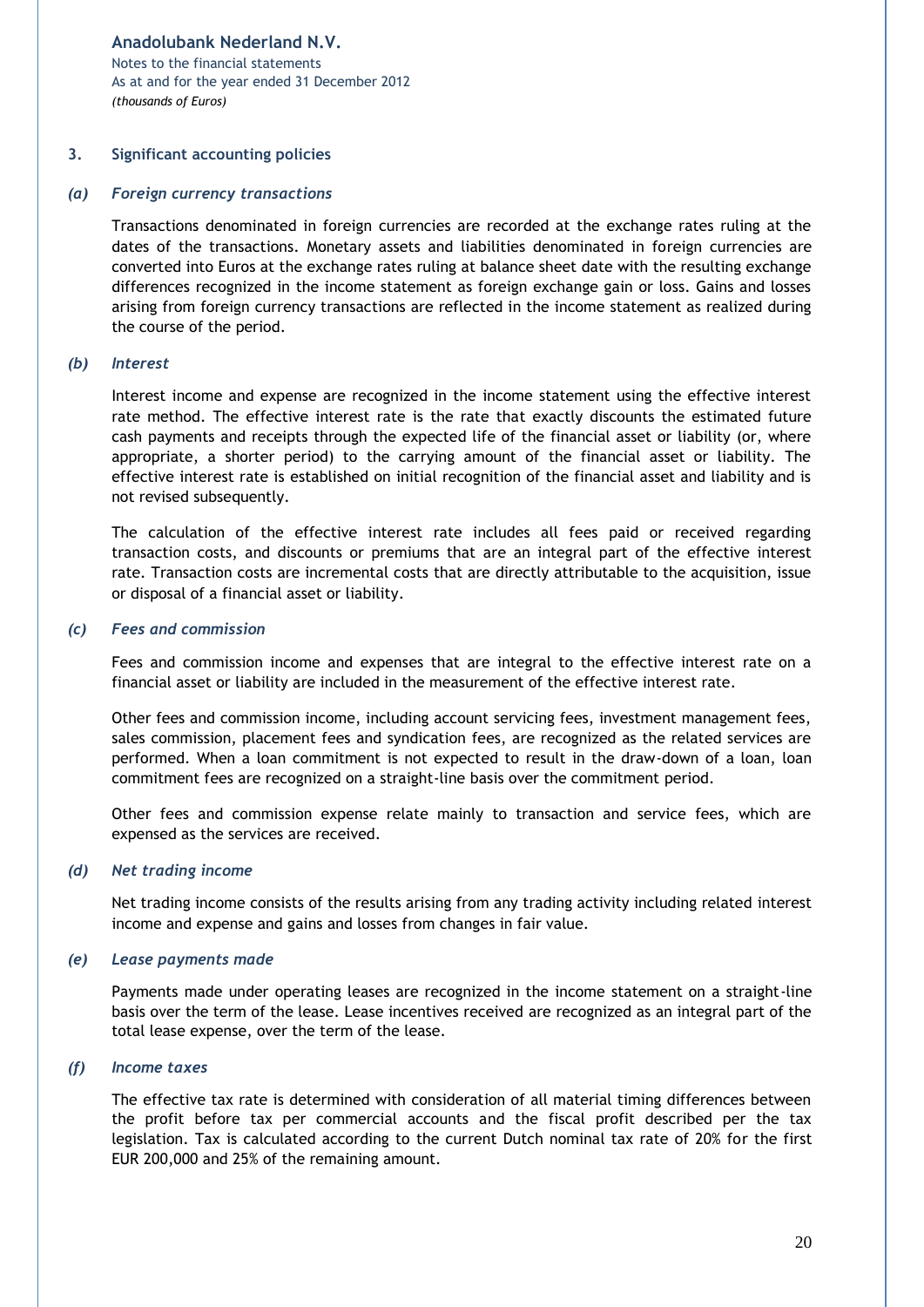Notes to the financial statements As at and for the year ended 31 December 2012 *(thousands of Euros)*

## *(g) Financial instruments*

## *(i) Recognition*

The Bank initially recognizes loans and advances, deposits, AFS portfolio and held-to-maturity investment securities on the date at which they are originated. Financial assets designated at fair value through profit or loss is recognized on the trade date at which the Bank becomes a party to the contractual provisions of the instrument. From this date any gains and losses arising from changes in fair value of the assets are recognized.

## *(ii) Derecognition*

The Bank derecognizes a financial asset when the contractual rights to the cash flows from the asset expire, or it transfers the rights to receive the contractual cash flows on the financial asset in a transaction in which substantially all the risks and rewards of ownership of the financial asset are transferred. Any interest in transferred financial assets that is created or retained by the Bank is recognized as a separate asset or liability.

## *(iii) Offsetting*

Financial assets and liabilities are offset and the net amount presented in the balance sheet when, and only when, the Bank has a legal right to set off the amounts and intends either to settle on a net basis or to realize the asset and settle the liability simultaneously.

Income and expenses are presented on a net basis only when permitted by the accounting standards, or for gains and losses arising from a group of similar transactions such as in the Bank's trading activity.

#### *(iv) Amortized cost measurement*

The amortized cost of a financial asset or liability is the amount at which the financial asset or liability is measured at initial recognition. The principal repayment is deducted and cumulative amortization is applied by using the effective interest method of any difference between the initial amount recognized and the maturity amount. Any reduction for impairment is deducted. Financial instruments are measured initially at cost, including transaction costs. All non-trading financial liabilities, loans and receivables and held-to-maturity investment securities are measured at amortized cost less impairment losses.

#### *(v) Fair value measurement principles*

The fair value of financial instruments is based on their quoted market price at the balance sheet date without any deduction for transaction costs. If a quoted market price is not available, the fair value of the instrument is estimated using pricing models or discounted cash flow techniques. Where discounted cash flow techniques are used, estimated future cash flows are based on management's best estimates. The discount rate is a market related rate at the balance sheet date for an instrument with similar terms and conditions. Where pricing models are used, inputs are based on market related measures at the balance sheet date.

The fair value of derivatives that are not exchange-traded is estimated at the amount that the Bank would receive or pay to terminate the contract at the balance sheet date taking into account current market conditions and the current creditworthiness of the counterparties.

*Gains and losses on subsequent measurement*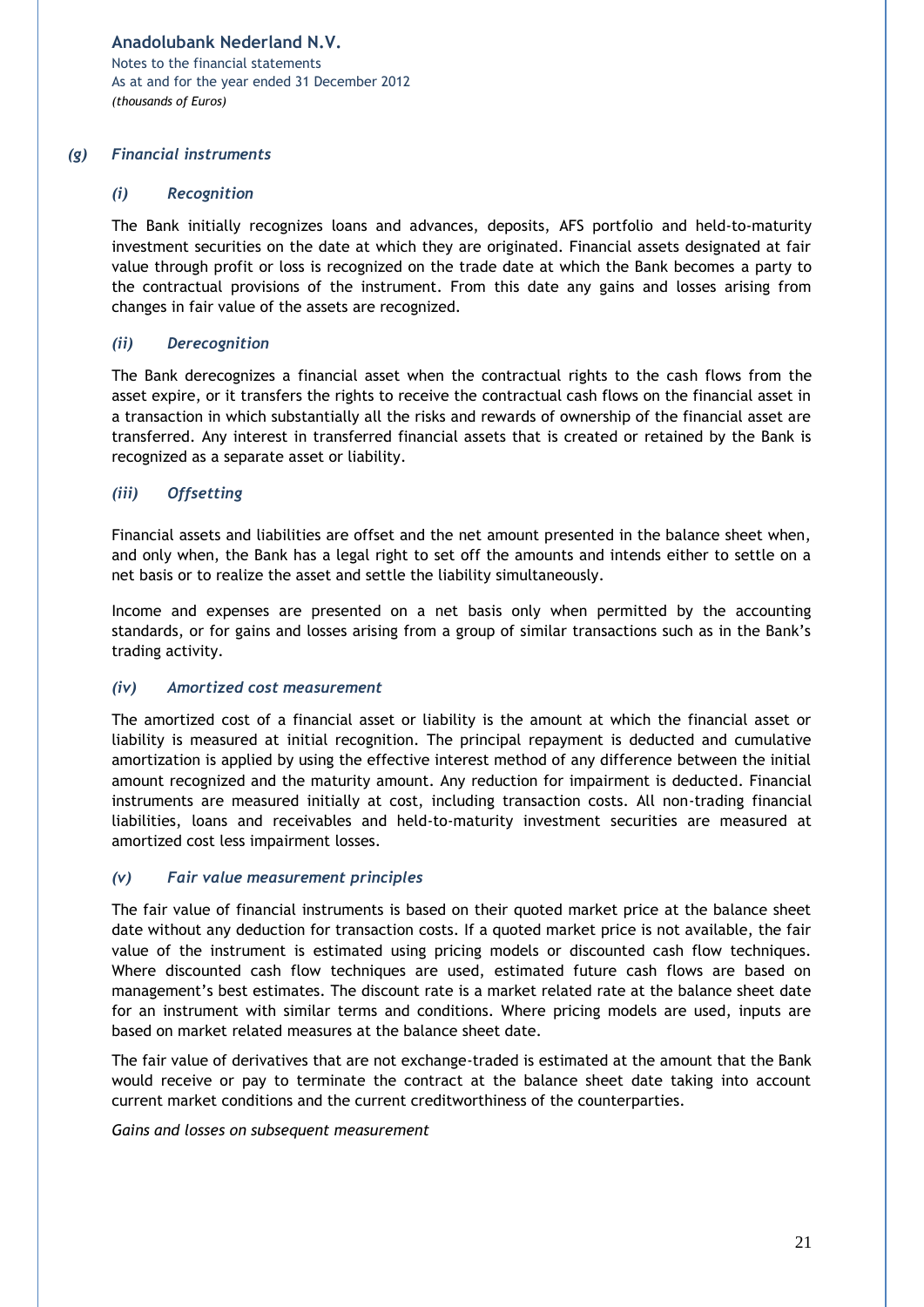Gains and losses arising from a change in the fair value of financial instruments are recognized in the income statement as interest income.

Financial instruments are classified into three levels in descending order of the observability of their value and of the inputs used for their valuation:

#### **Level 1 – Financial instruments with quoted market prices:**

This level comprises financial instruments with quoted prices in an active market that can be used directly. It notably includes liquid shares and bonds, borrowings and short sales of these instruments, derivatives traded on organised markets (futures and options, etc.), and units in funds with net asset value calculated on a daily basis.

**Level 2 - Financial instruments measured using valuation techniques based on observable inputs:**

This level consists of financial instruments measured by reference to the price of similar instruments quoted in an active market or to identical or similar instruments quoted in a non-active market, but for which transaction prices are readily and available on the market or, lastly, instruments measured using valuation techniques based on observable inputs.

This level notably includes illiquid shares with low liquidity and bonds, particularly those of certain sovereign issuers, borrowings and short sales of these instruments, short-term repurchase agreements not measured based on a quoted price directly observed in the market, units in civil property companies (SCIs) held in unit-linked contract portfolios, where the underlying assets are appraised from time to time using observable market data, units in funds for which liquidity is provided on a regular basis, derivatives traded in OTC markets measured using techniques based on observable inputs and structured debt issues measured using only observable inputs.

#### **Level 3 - Financial instruments measured using valuation techniques based on non-observable inputs:**

This level comprises financial instruments measured using valuation techniques based wholly or partially on non-observable inputs. A non-observable input is defined as a parameter, the value of which is derived from assumptions or correlations based neither on observable transaction prices in the identical instrument at the measurement date nor observable market data available at the same date. An instrument is classified in Level 3 if a significant portion of its valuation is based on non-observable inputs. This level notably comprises unlisted shares, bonds measured using valuation models employing at least one significant non-observable input or derived from price data in a non-active market (such as CDO, CLO and ABS units), long-term or structured repurchase agreements, units in funds undergoing liquidation or quotation which have been suspended, complex derivatives with multiple underlyings (hybrid instruments, synthetic CDOs, etc.) and the structured debt underlying these derivatives.

#### *(vi) Identification and measurement of impairment*

Financial assets are reviewed at each balance sheet date to determine whether there is objective evidence of impairment. If any such indication exists, the asset's recoverable amount is estimated.

An impairment loss is recognised against loans, AFS and held-to-maturity financial assets where (i) there is objective evidence of a decrease in value as a result of an event occurring after inception of the loan or acquisition of the asset; (ii) the event affects the amount or timing of future cash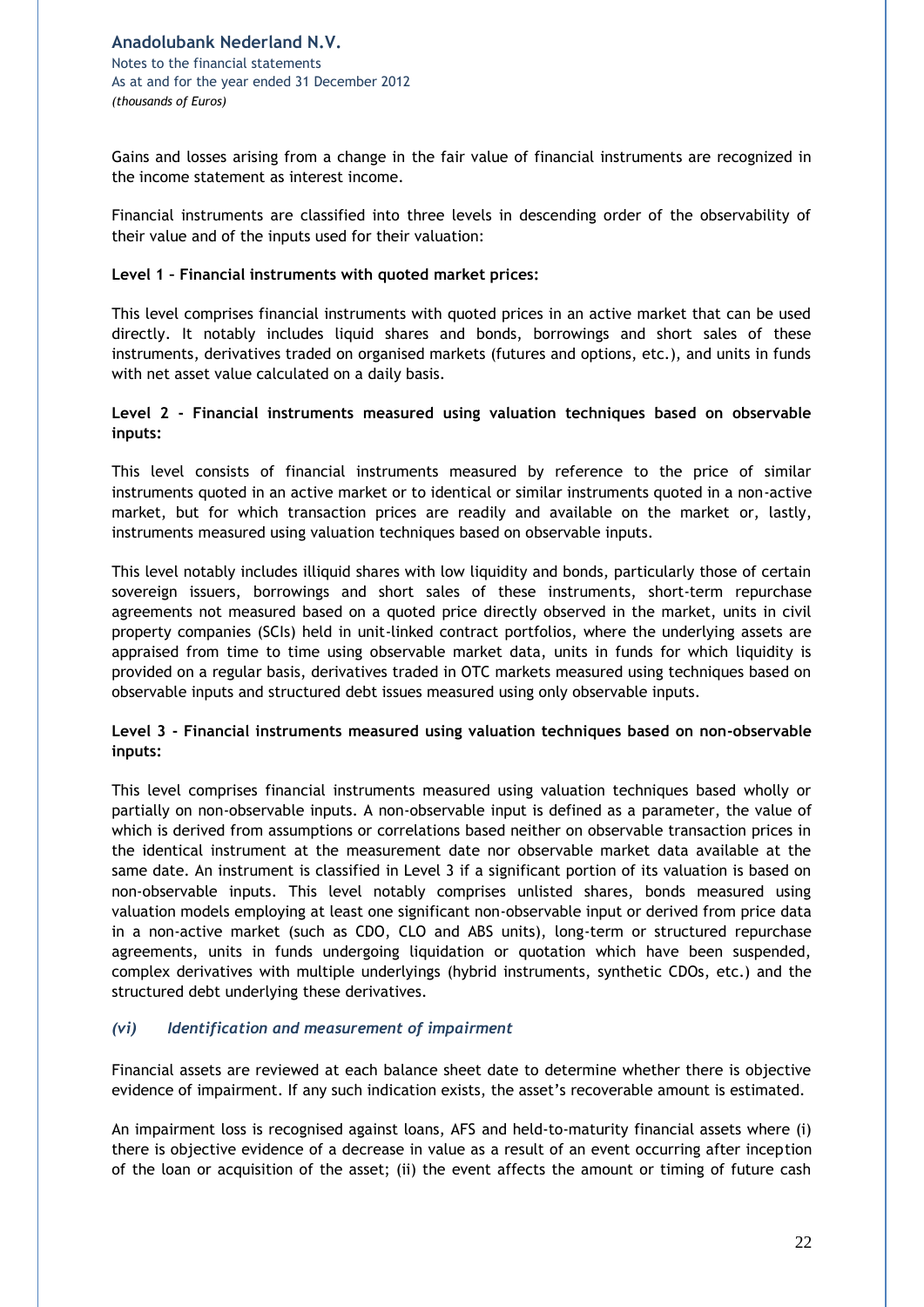Notes to the financial statements As at and for the year ended 31 December 2012 *(thousands of Euros)*

flows; and (iii) the consequences of the event can be reliably measured. loans, AFS and held-tomaturity financial assets are initially assessed for evidence of impairment on an individual basis, and subsequently on a portfolio basis.

The amount of the impairment is the difference between the carrying amount before impairment and the present value, discounted at the original effective interest rate of the asset, of those components (principal, interest, collateral, etc.) regarded as recoverable. Once an asset has been impaired, income earned on the carrying amount of the asset calculated at the original effective interest rate used to discount the estimated recoverable cash flows is recognised under "Interest income" in the profit and loss account.

Loans and receivables are presented net of specific allowance for uncollectability. Specific allowances are made against the carrying amount of loans and receivables that are identified as being impaired based on regular reviews of outstanding balances to reduce these loans and receivables to their recoverable amounts.

The Bank has fully evaluated its financial assets according to the above-mentioned principles. There has been an impairment expectation calculated in the period, but no loss provision on loans and receivables has been made in the income statement. The Banks made loss provision on held-tomaturity Greek Bonds in the income statement in 2011. For detailed information about this impairment, refer to Note 9.

#### *(h) Cash and cash equivalents*

Cash and cash equivalents include notes and coins on hand, unrestricted balances held with central banks and highly liquid financial assets with original maturities of less than three months, which are subject to insignificant risk of changes in their fair value, and are used by the Bank in the management of its short-term commitments.

Cash and cash equivalents are carried at amortized cost in the balance sheet.

#### *(i) Derivatives held for risk management purposes*

Derivative financial instruments consisting of foreign currency forward contracts and currency swaps are initially recognized at cost, with subsequent measurement to their fair value at each balance sheet date. Fair values are obtained or determined from quoted market prices in active markets. All derivatives are separately evaluated and carried as assets when each transaction's fair value is positive and as liabilities when each transaction's fair value is negative. Derivative contracts are included in derivative financial instruments lines of assets and liabilities and changes in the fair value are included in the income statement, under net trading income. No hedge accounting has been applied.

#### *(j) Loans and advances to banks and customers*

These are financial assets with fixed or determinable payments that are not quoted in an active market. They arise when the bank provides funds directly to a debtor with no intention of trading the receivable. Such assets are carried at amortized cost using the effective interest method less any impairment in value. Interest income and gains and losses with respect to the amortization of the financial assets as well as derecognition and impairment costs are recognized in the income statement.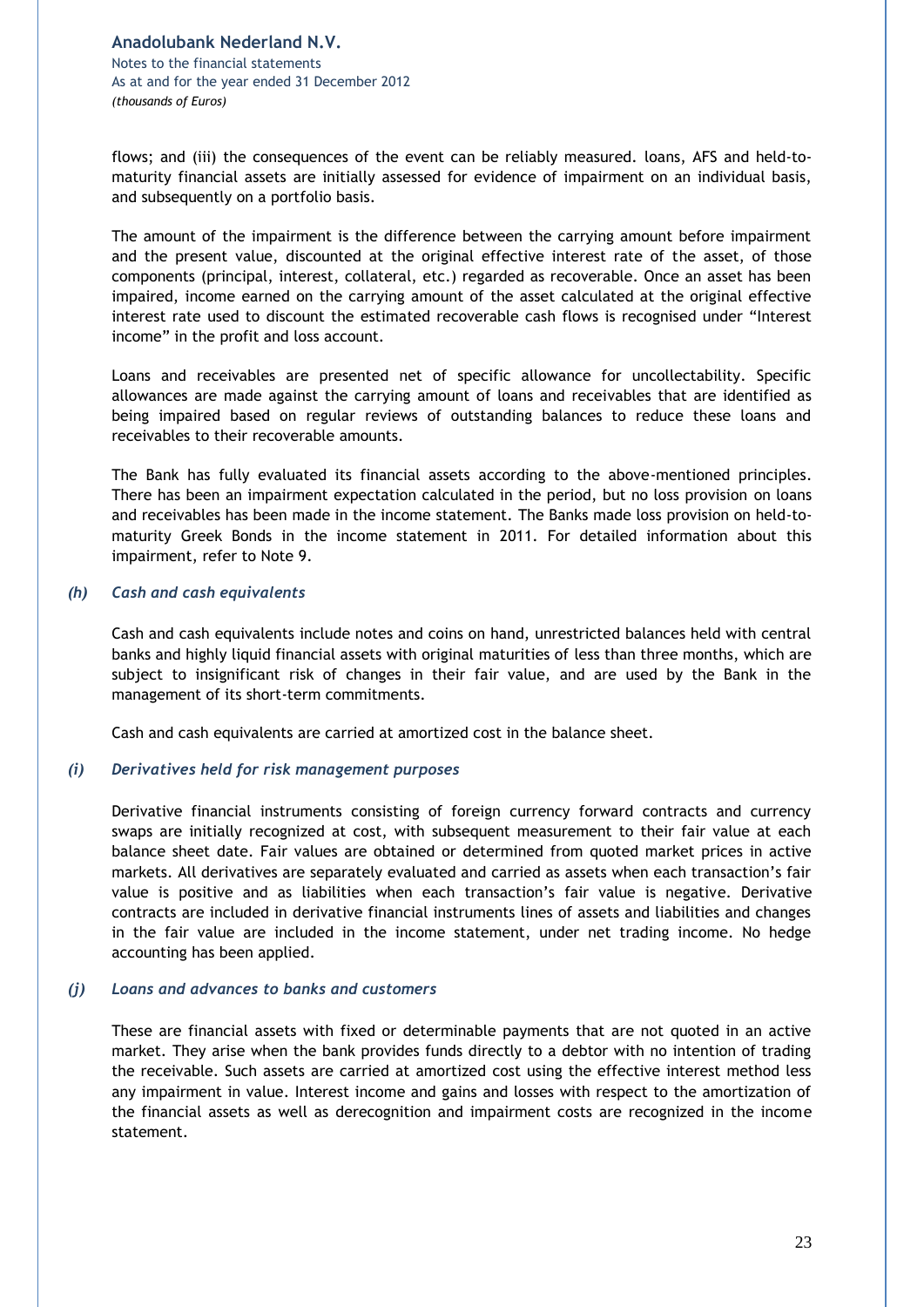**Anadolubank Nederland N.V.** Notes to the financial statements As at and for the year ended 31 December 2012 *(thousands of Euros)*

#### *(k) Investment securities and available for sale*

Investments held for the purpose of short-term profit taking are classified as trading instruments.

Debt investment securities which the Bank has the intent and ability to hold to maturity are classified as held-to-maturity investments. Held-to-maturity investments are non-derivative financial assets with fixed or determinable payments and fixed maturities that the Bank's management has the positive intention and ability to hold to maturity. If the Bank had to sell other than an insignificant amount of held-to-maturity assets, the entire category would be tainted and reclassified as available-for-sale.

Held-to-maturity investments are measured at amortized cost using the effective interest method, less any impairment in value. Amortized cost is calculated by taking into account all fees paid or received between parties to the contract that are an integral part of the effective interest rate, transaction costs and all other premiums or discounts. For investments carried at amortized cost, gains and losses are recognized in the income statement when the investments are derecognized or impaired, as well as through the amortization process. Interest earned whilst holding AFS portfolio and held-to-maturity investments is reported as interest income in the income statement. Available-for-sale financial assets are measured at fair value, with changes in fair value recognized in equity in balance sheet and other comprehensive income in the income statement. For availablefor-sale securities, interest is recognized in income using the 'effective interest method'.

## *(l) Property and equipment*

The property and equipment purchased are recorded at their historical costs. Accordingly, property and equipment are carried at cost, less accumulated depreciation and impairment losses, if any.

The initial cost of property and equipment comprises its purchase price, including import duties and non-refundable purchase taxes and any directly attributable costs of bringing the assets to its working condition and location for its intended use. Expenditures incurred after the fixed assets have been put into operation, such as repairs and maintenance, are normally charged to the income statement in the year in which the costs are incurred. Expenditures incurred that have resulted in an increase in the future economic benefits expected from the use of premises are capitalized as an additional cost of property and equipment.

Depreciation is calculated on a straight-line basis over the estimated useful life of the asset. The yearly depreciation percentages are as follows:

|                                  | Years |
|----------------------------------|-------|
| IT equipment                     | 20%   |
| Furniture, fixtures and vehicles | 20%   |

The useful life and depreciation method are reviewed periodically to ensure that the method and period of depreciation are consistent with the expected pattern of economic benefits from items of property and equipment.

#### *(m) Intangible assets*

Intangible assets mainly comprise acquired computer software. Costs associated with developing or maintaining computer software programs are recognized as an expense incurred. They are recorded at acquisition cost and are amortized on a straight-line basis over their estimated useful lives for a period not exceeding 5 years from the acquisition date. Where an indication of impairment exists,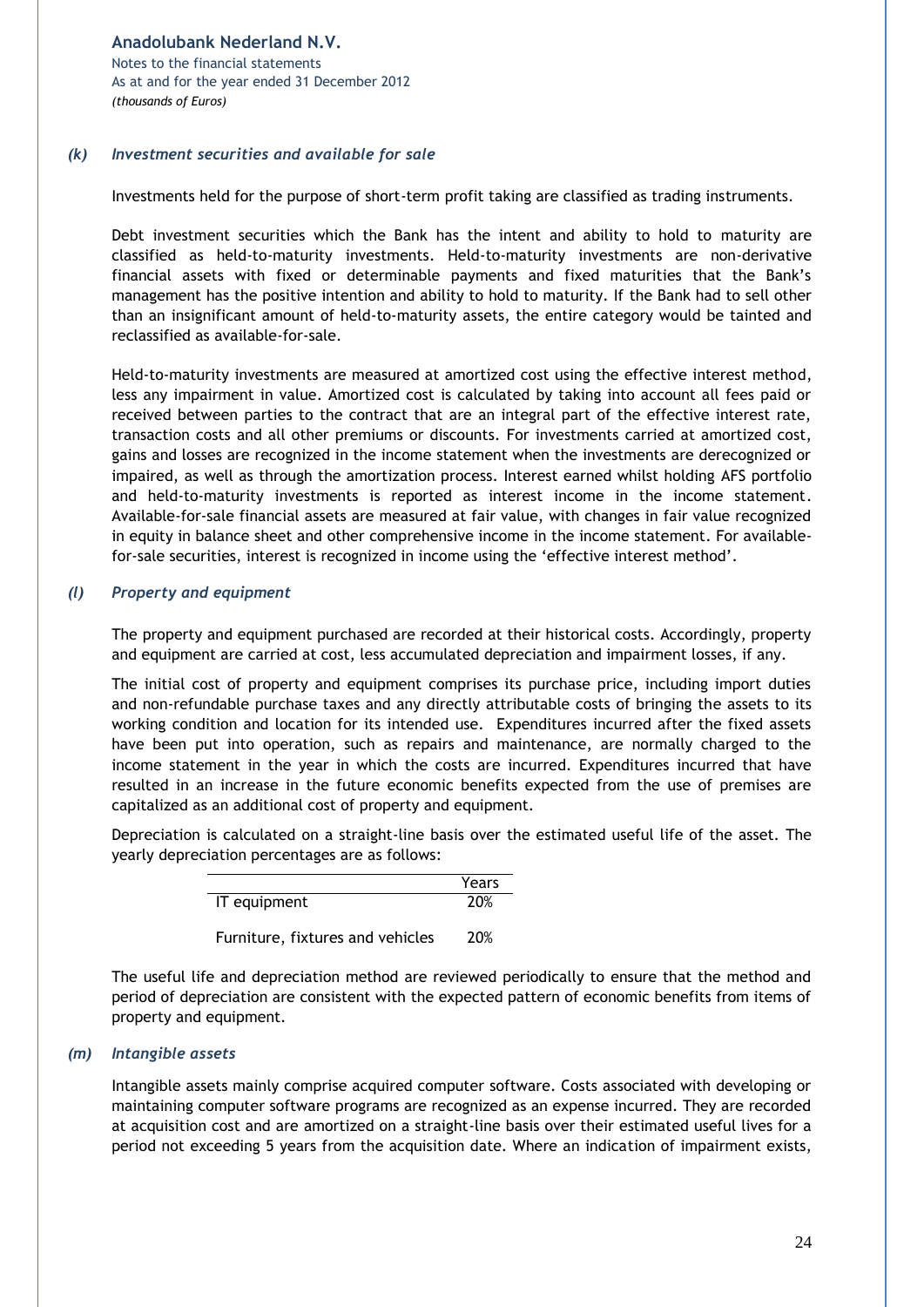Notes to the financial statements As at and for the year ended 31 December 2012 *(thousands of Euros)*

the carrying amount of any intangible asset is assessed and written down immediately to its recoverable amount.

#### *(n) Repurchase transactions*

The Bank enters into purchases/(sales) of investments under agreements to resell/(repurchase) substantially identical investments at a certain date in the future at a fixed price. Investments purchased subject to commitments to resell them at future dates are not recognized. The amounts paid are recognized in loans to either banks or customers. The receivables are shown as collateralized by the underlying security. Investments sold under repurchase agreements continue to be recognized in the balance sheet and are measured in accordance with the accounting policy for assets held-to-maturity. The proceeds from the sale of the investments are reported as liabilities to either banks or customers.

The difference between the sale and repurchase considerations is recognized on an accrual basis over the period of the transaction and is included in interest income.

#### *(o) Provisions*

A provision is recognized when, and only when, the Bank has a present obligation (legal or constructive) as a result of a past event and it is probable (i.e. more likely than not) that an outflow of resources embodying economic benefits will be required to settle the obligation, and a reliable estimate can be made of the amount of the obligation. Provisions are reviewed at each balance sheet date and adjusted to reflect the current best estimate.

Where the effect of the time value of money is material, the amount of a provision is the present value of the expenditures expected to be required to settle the obligation. When discounting is used, the increase in the provision reflecting the passage of time is recognized as interest expense.

#### *(p) Employee benefits*

The Bank has a defined contribution plan for the majority staff.

#### *(q) Share capital & reserves*

Incremental costs directly attributable to the issue of new shares are shown in equity as a deduction, net of tax, from the proceeds.

Dividends on ordinary shares are recognized in equity in the period in which they are approved by the Bank's shareholders. Dividends for the year that are declared after the balance sheet date are disclosed in the events after balance sheet date note, if any.

The Bank presents basic earnings per share (EPS) for ordinary shares. Basic EPS is calculated by dividing the profit or loss attributable to ordinary shareholders of the Bank by the weighted average number of shares outstanding during the year.

#### *(r) Off balance sheet engagements*

Transactions that are not currently recognised as assets or liabilities in the balance sheet but which nonetheless give rise to credit risks, contingencies and commitments are reported off balance sheet. Such transactions include letters of credit, bonds, guarantees, indemnities, acceptances, trade related contingencies such as documentary credit, etc.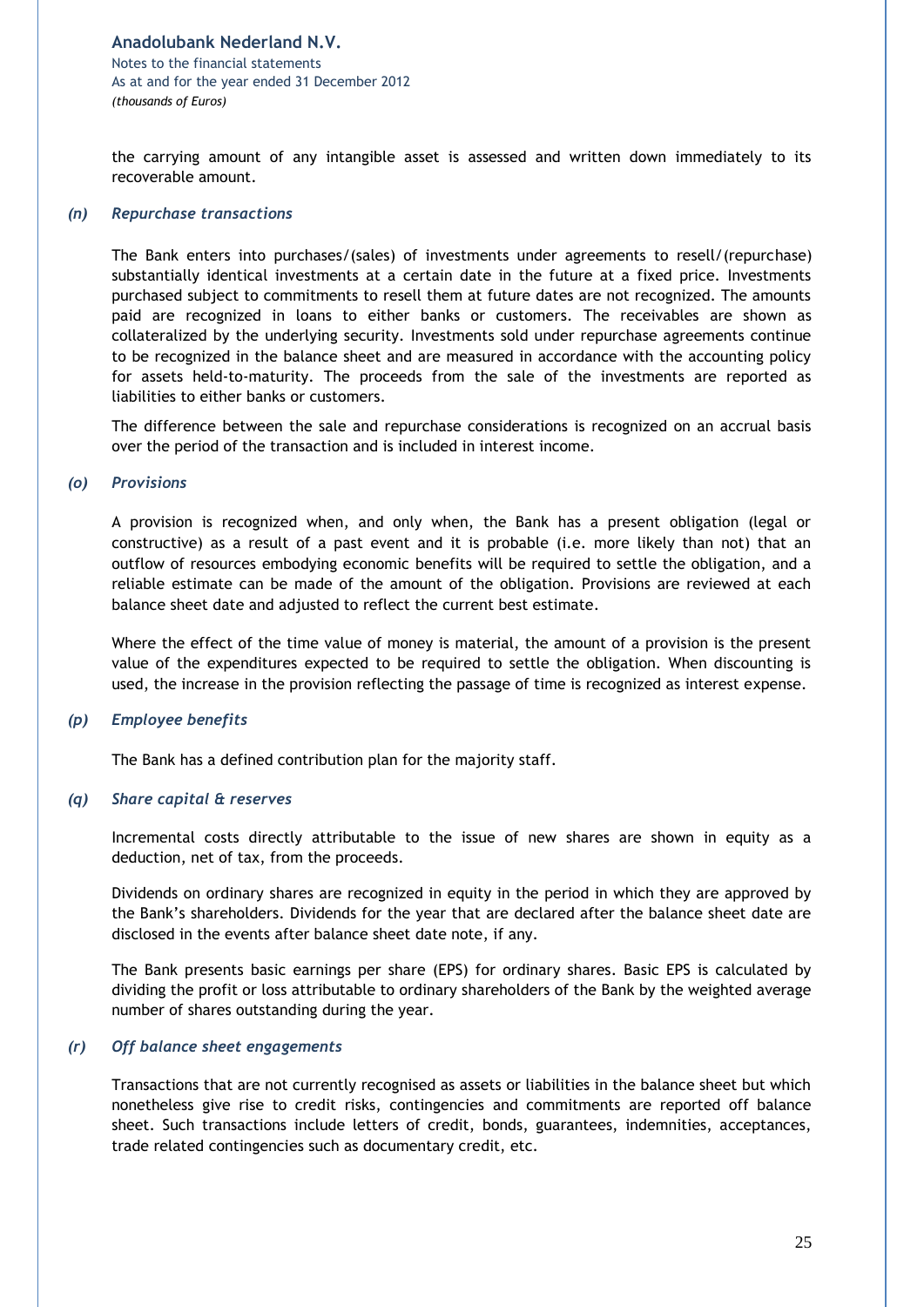Notes to the financial statements As at and for the year ended 31 December 2012 *(thousands of Euros)*

Outstanding and unexpired commitments at year end in respect of these transactions are shown by way of note to the financial statements.

Income on off balance sheet engagements is in form of commission, which is recognised as and when transactions are executed.

#### *(s) Segment reporting*

A segment is a distinguishable component of the Bank that is engaged in providing related products or services (business segment), or in providing products or services within a particular economic environment (geographical segment), which is subject to risk and rewards that are different from those of other segments.

Segment information is presented in respect of the Bank's business and geographical segments. Segment results, assets and liabilities include items directly attributable to a segment as well as those that can be allocated on a reasonable basis.

#### *(t) New standards and interpretations not yet adopted*

A number of new standards, amendments to standards and interpretations are not yet effective for the year ended 31 December 2011, and have not been applied in preparing these consolidated financial statements. None of these will have an effect on the consolidated financial statements of Anadolubank Nederland NV, with the exception of:

#### *IFRS 9 Financial Instruments*

In November 2009, the IASB issued IFRS 9 'Financial Instruments' ('IFRS 9') which introduced new requirements for the classification and measurement of financial assets. In October 2010, the IASB issued additions to IFRS 9 relating to financial liabilities. Together, these changes represent the first phase in the IASB's planned replacement of IAS 39 'Financial Instruments: Recognition and Measurement' ('IAS 39') with a less complex and improved standard for financial instruments.

The standard is effective for annual periods beginning on or after 1 January 2013 with early adoption permitted. IFRS 9 is required to be applied retrospectively. IFRS 9 is subject to EU endorsement, the timing of which is uncertain. Accordingly, Anadolubank Nederland N.V. is unable to provide a date by which it plans to apply IFRS 9.

The main changes to the requirements of IAS 39 are summarised below.

- All financial assets that are currently in the scope of IAS 39 will be classified as either amortised cost or fair value. The available-for-sale, held-to-maturity and loans and receivables categories will no longer exist.
- Classification of financial assets is based on an entity's business model for managing the financial assets and their contractual cash flow characteristics. Reclassifications between the two categories are prohibited unless there is a change in the entity's business model.
- A financial asset is measured at amortised cost if two criteria are met: i) the objective of the business model is to hold the financial asset for the collection of the contractual cash flows; and ii) the contractual cash flows of the instrument are solely payments of principal and interest on the principal outstanding. All other financial assets are measured at fair value. Movements in the fair value of financial assets classified at fair value are recognised in profit or loss, except for equity investments where an entity takes the option to designate an equity instrument that is not held for trading at fair value through other comprehensive income. If this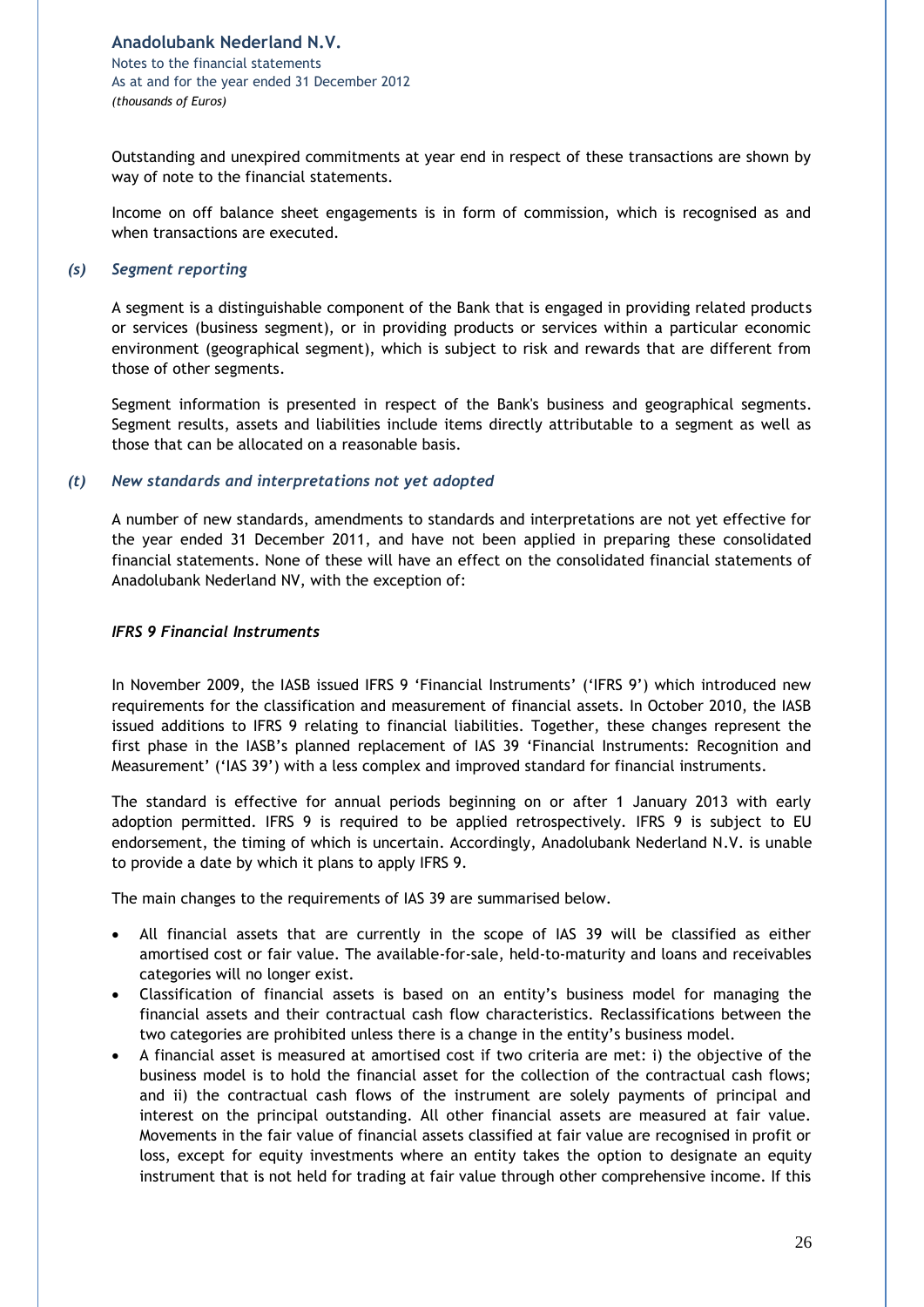Notes to the financial statements As at and for the year ended 31 December 2012 *(thousands of Euros)*

option is taken, all subsequent changes in fair value are recognised in other comprehensive income with no recycling of gains or losses to the income statement. Dividend income would continue to be recognised in the income statement.

- An entity is only permitted to designate a financial asset otherwise meeting the amortised cost criteria at fair value through profit or loss if doing so significantly reduces or eliminates an accounting mismatch. This designation is made on initial recognition and is irrevocable.
- Financial assets which contain embedded derivatives are to be classified in their entirety either at fair value or amortised cost depending on whether the contracts as a whole meet the relevant criteria under IFRS 9.
- Most of IAS 39's requirements for financial liabilities are retained, including amortised cost accounting for most financial liabilities. The guidance on separation of embedded derivatives will continue to apply to host contracts that are financial liabilities. However, fair value changes attributable to changes in own credit risk for financial liabilities designated under the fair value option other than loan commitments and financial guarantee contracts are to be presented in the statement of other comprehensive income unless the treatment would create or enlarge an accounting mismatch in profit or loss. These amounts are not subsequently reclassified to the income statement but may be transferred within equity.

The second and third phases in the IASB's project to replace IAS 39 will address the impairment of financial assets measured at amortised cost and hedge accounting. The impact of IFRS 9 may change as a consequence of further developments resulting from the IASB's project to replace IAS 39. As a result, it is impracticable to quantify the impact of IFRS 9 as at the date of publication of these financial statements.

#### **4. Segment reporting**

Segment reporting is a distinguishable component of the Bank. It is engaged in providing products or services in which is called a business segment. Providing products or services within a particular economic environment, is called a geographical segment. The Bank's primary format for segment reporting is based on operating segments. Measurement of segment assets and liabilities and segment results is based on the accounting policies set out in the accounting policy notes. For geographical segments, refer to Note 28 (b) Credit risk.

#### **Operating segments**

|                                             | Retail         | Corporate and             |          |         | <b>Total Operations</b> |
|---------------------------------------------|----------------|---------------------------|----------|---------|-------------------------|
| 31 December 2012                            | <b>Banking</b> | <b>Commercial Banking</b> | Treasury | Other   | of Bank                 |
| Net interests, fees, and commissions income | (9,049)        | 20,219                    | (935)    |         | 10.235                  |
| Other operating income and expenses, net    |                | (12, 981)                 |          | (1,881) | (14, 862)               |
| Profit after taxes                          | (9,049)        | 7,238                     | (935)    | (1,881) | (4,627)                 |
| Segment assets                              |                | 326,737                   | 125,406  | 8,543   | 460,686                 |
| <b>Total Assets</b>                         |                | 326,737                   | 125,406  | 8,543   | 460,686                 |
| Segment liabilities                         | 312,031        |                           | 91,926   | 379     | 404,336                 |
| Shareholders' equity and minority interest  |                |                           |          | 56,350  | 56,350                  |
| <b>Total Liabilities</b>                    | 312,031        |                           | 91,926   | 56,729  | 460,686                 |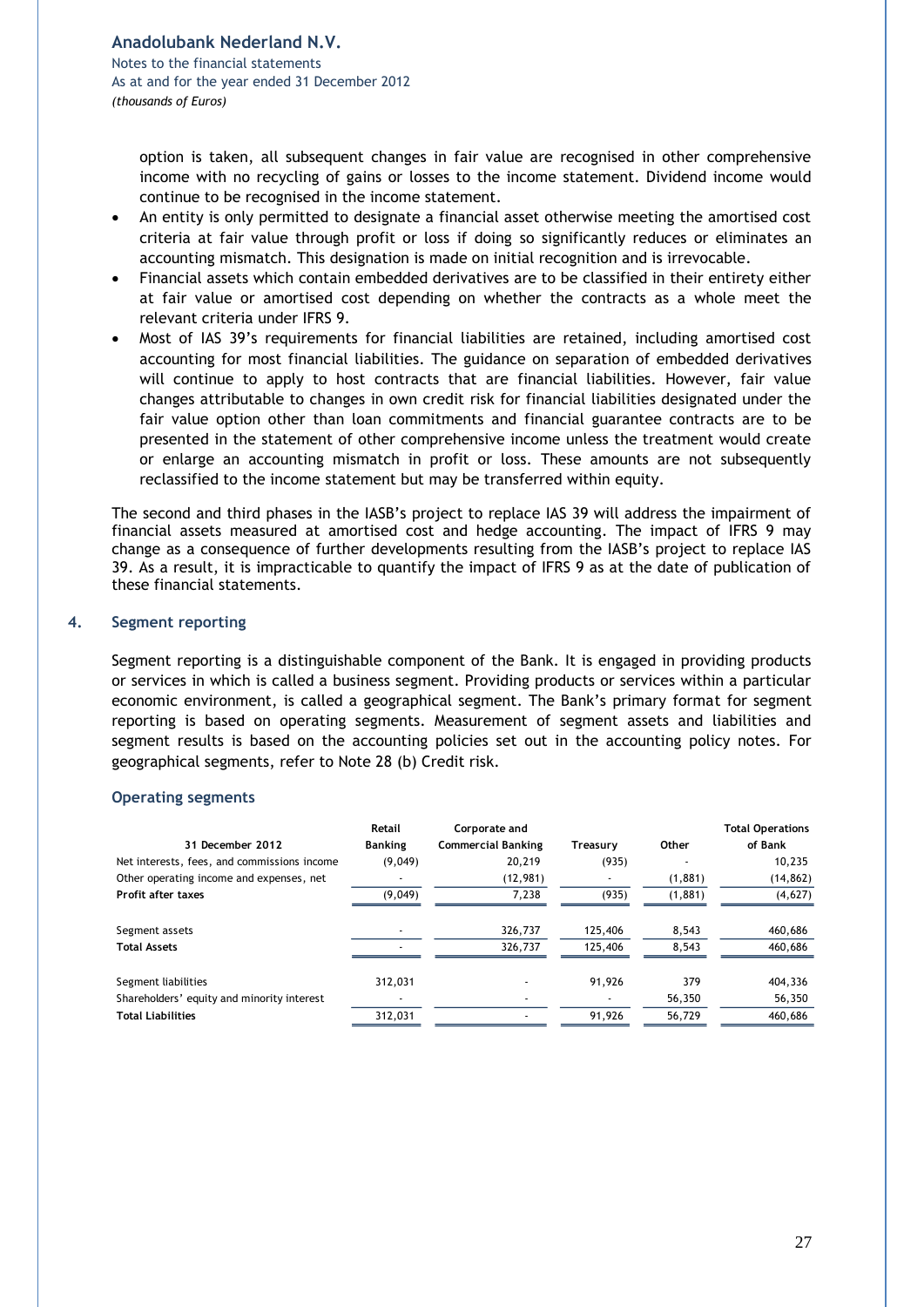Notes to the financial statements As at and for the year ended 31 December 2012

*(thousands of Euros)*

|                                             | Retail         | Corporate and             |           |          | <b>Total Operations</b> |
|---------------------------------------------|----------------|---------------------------|-----------|----------|-------------------------|
| 31 December 2011                            | <b>Banking</b> | <b>Commercial Banking</b> | Treasury  | Other    | of Bank                 |
| Net interests, fees, and commissions income | (8, 118)       | 12.784                    | 2.765     | 0        | 7,431                   |
| Other operating income and expenses, net    |                | $\overline{\phantom{a}}$  | (10, 611) | (1, 138) | (11, 749)               |
| Profit after taxes                          | (8, 118)       | 12,784                    | (7, 846)  | (1, 138) | (4, 318)                |
| Segment assets                              |                | 278,839                   | 89,826    | 1,697    | 370,362                 |
| <b>Total Assets</b>                         |                | 278,839                   | 89.826    | 1,697    | 370,362                 |
| Segment liabilities                         | 277,744        |                           | 31,487    | 362      | 309,593                 |
| Shareholders' equity and minority interest  |                |                           |           | 60,769   | 60,769                  |
| <b>Total Liabilities</b>                    | 277,744        |                           | 31,487    | 61,131   | 370,362                 |

#### **5. Cash and cash equivalents**

| Cash and cash equivalents                | 2012   | 2011   |
|------------------------------------------|--------|--------|
| Cash and balances with banks             | 16,067 | 5.279  |
| Unrestricted balances with central banks | 30,800 | 582    |
| Money market placements within one month | 721    | 41,001 |
| Position as at 31 December               | 47,588 | 46,862 |

The amounts of blocked deposits with banks are EUR 62 as at 31 December 2012 (31 December 2011: EUR 60).

#### **6. Derivatives held for risk management purposes**

In the ordinary course of business, the Bank enters into various types of transactions that involve derivative financial instruments. A derivative financial instrument is a financial contract between two parties where payments are dependent upon movements in price in one or more underlying financial instruments, reference rates or indices.

Derivative financial instruments include forwards and swaps. The Bank uses derivative financial instruments to manage its exposure to foreign currency risk. The notional amounts of long positions in currency forwards and currency swaps are:

|                           |                            |                | 31 December 2012 |              |                          |                           |
|---------------------------|----------------------------|----------------|------------------|--------------|--------------------------|---------------------------|
|                           | <b>Notional</b><br>Amounts | Up to 1 months | Up to 3 months   | Up to 1 year | Fair value<br>assets     | Fair value<br>liabilities |
| Forward purchase contract | 12.245                     | 745            | 11.500           |              | 390                      |                           |
| Forward sale contract     | 11,855                     | 743            | 11.112           |              |                          |                           |
| Currency swap purchase    | 186,118                    | 80.917         | 64.290           | 40,911       | 1.320                    |                           |
| Currency swap sale        | 186,043                    | 80.806         | 63.665           | 41,572       | $\overline{\phantom{a}}$ | 424                       |
| Total                     | 396,261                    | 163,211        | 150,567          | 82,483       | 1.710                    | 424                       |
|                           |                            |                |                  |              |                          |                           |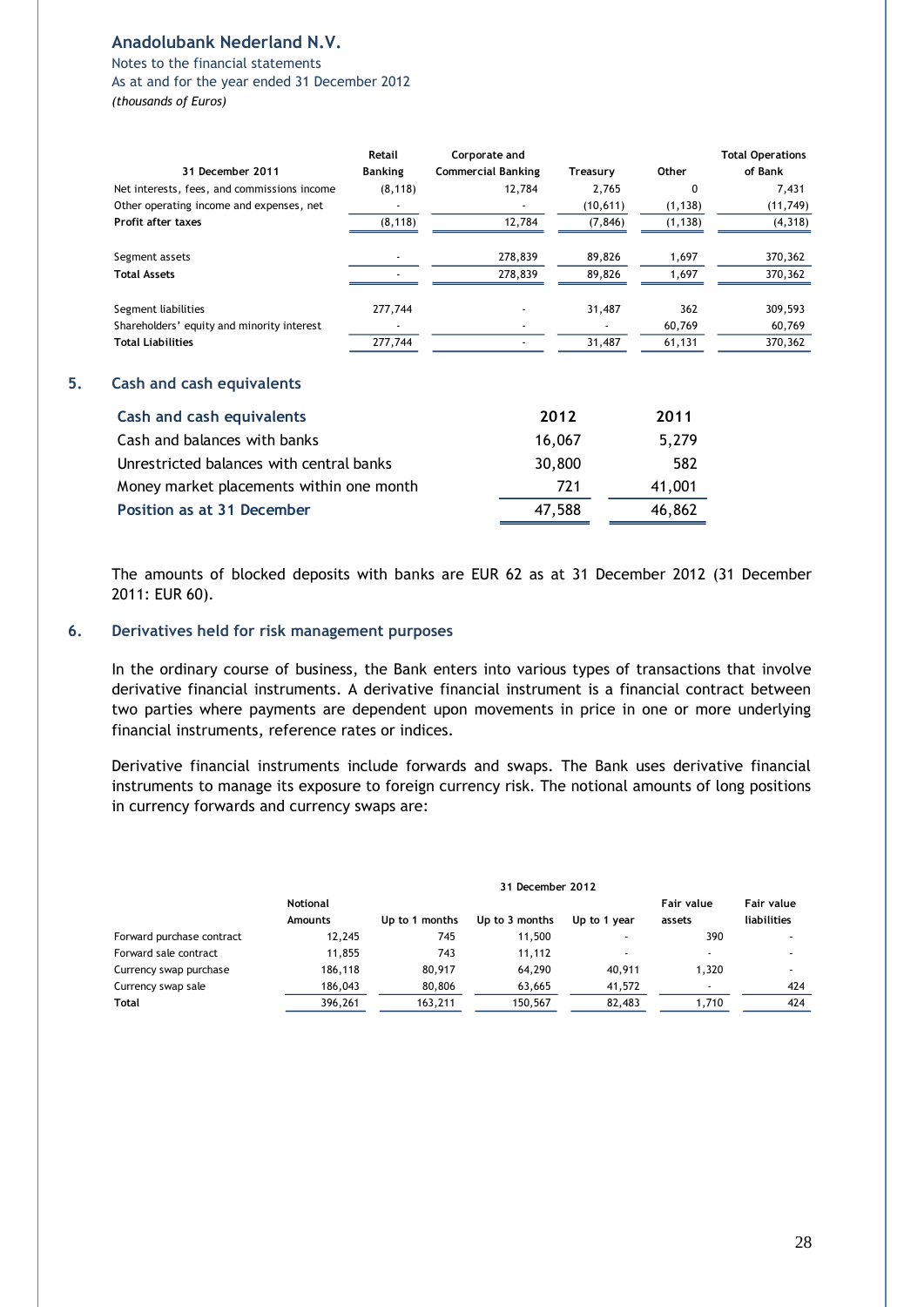**7. Banks**

Notes to the financial statements As at and for the year ended 31 December 2012 *(thousands of Euros)*

|    |                                                                       |                 |            | 31 December 2011 |              |                   |                         |
|----|-----------------------------------------------------------------------|-----------------|------------|------------------|--------------|-------------------|-------------------------|
|    |                                                                       | <b>Notional</b> | Up to 1    | Up to 3          |              | <b>Fair value</b> | Fair value              |
|    |                                                                       | <b>Amounts</b>  | months     | months           | Up to 1 year | assets            | liabilities             |
|    | Forward purchase contract                                             | 272             | 272<br>274 |                  |              |                   |                         |
|    | Forward sale contract<br>Currency swap purchase                       | 274<br>85,276   | 19,276     | 62,249           |              | 3,750             | $\overline{\mathbf{2}}$ |
|    | Currency swap sale                                                    | 89,347          | 19,489     | 65,850           |              | 4,009             | 4,072                   |
|    | <b>Total</b>                                                          | 175,169         | 39,311     | 128,099          |              | 7,759             | 4,074                   |
| 7. | <b>Banks</b>                                                          |                 |            |                  |              |                   |                         |
|    | <b>Banks</b>                                                          |                 |            |                  | 2012         | 2011              |                         |
|    | <b>Bank loans</b>                                                     |                 |            |                  | 199,236      | 218,343           |                         |
|    |                                                                       |                 |            |                  | 199,236      | 218,343           |                         |
| 8. | <b>Loans and advances</b>                                             |                 |            |                  |              |                   |                         |
|    | <b>Loans and advances</b>                                             |                 |            |                  | 2012         | 2011              |                         |
|    | Corporate loans                                                       |                 |            |                  | 127,501      | 60,496            |                         |
|    |                                                                       |                 |            |                  | 127,501      | 60,496            |                         |
|    |                                                                       |                 |            |                  |              |                   |                         |
|    | Loan impairment charges and allowances                                |                 |            |                  | 2012         | 2011              |                         |
|    | Balance at 1 January                                                  |                 |            |                  |              |                   |                         |
|    | New impairment allowances                                             |                 |            |                  | 12,981       |                   |                         |
|    | Reversal of impaired loans                                            |                 |            |                  |              |                   |                         |
|    | Amounts written off(-)                                                |                 |            |                  | (12, 981)    |                   |                         |
|    | Currency translation differences                                      |                 |            |                  |              |                   |                         |
|    | <b>Balance at 31 December</b>                                         |                 |            |                  |              |                   |                         |
|    |                                                                       |                 |            |                  |              |                   |                         |
|    | Impairment losses on loans and advances                               |                 |            |                  | 2012         | 2011              |                         |
|    |                                                                       |                 |            |                  |              |                   |                         |
|    | Impairment losses on loans and advances<br>Reversal of impaired loans |                 |            |                  | 12,981       |                   |                         |
|    |                                                                       |                 |            |                  |              |                   |                         |
|    | Impaired loans at 31 December                                         |                 |            |                  | 12,981       |                   |                         |

In 2012, EUR 12,981 (2011: None) of impairment losses recognized in income statement is related to corporate loans and advances.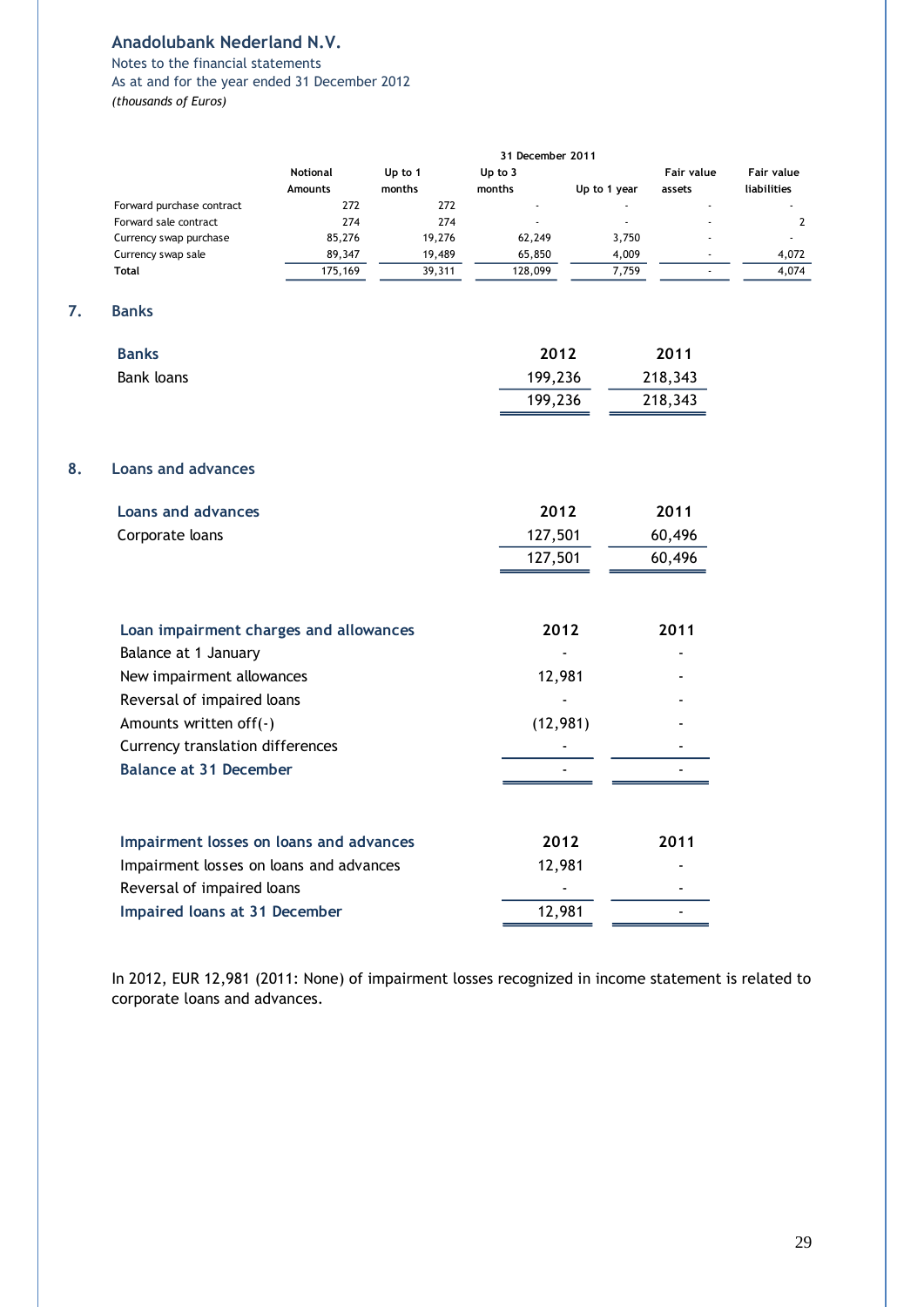Notes to the financial statements As at and for the year ended 31 December 2012 *(thousands of Euros)*

#### **9. Interest bearing securities**

|                                         | 2012   | 2011      |
|-----------------------------------------|--------|-----------|
| Government                              | 13,840 | 26,850    |
| Corporate                               | 6,456  | 9,551     |
| Credit institutions - FI                | 38,814 | 13,451    |
| Credit institutions - Other             | 16,998 |           |
| Multilateral bank                       |        | 3,909     |
| Less specific allowances for impairment |        | (10, 797) |
|                                         | 76,108 | 42,964    |

The Bank had written down its Greek Government Bonds by 75% and the loss with respect to 2011 amounts to EUR 10,797. The Greek exchange on 21 February 2012 waived 53.5% of the principal of each bond held by the private sector. The Bank keeps the exchanged Greek Government Bonds in the available for sale portfolio and re-pricing due to the market conditions.

The Bank has given the ECB eligible bonds with carrying values of EUR 43,356 as collateral to DNB (De Nederlandsche Bank) (2011: EUR 34,728).

EUR 30,513 of the securities was under repo transactions, EUR 18,624 of this securities are ECB eligible bonds.

| Portfolio breakdown                      | 2012   | 2011   |
|------------------------------------------|--------|--------|
| Investment portfolio                     | 69,131 | 40,192 |
| AFS portfolio                            | 6,977  |        |
| Trading portfolio                        |        | 2,772  |
|                                          | 76,108 | 42,964 |
|                                          |        |        |
| Net impairment loss on financial assets  | 2012   | 2011   |
| Impairment losses on financial assets    |        | 10,797 |
| Reversal of impaired financial assets    |        |        |
| Impaired financial assets at 31 December |        | 10,797 |

In 2012 no impairment losses recognized in income statement related to interest bearing securities (2011: EUR 10,797).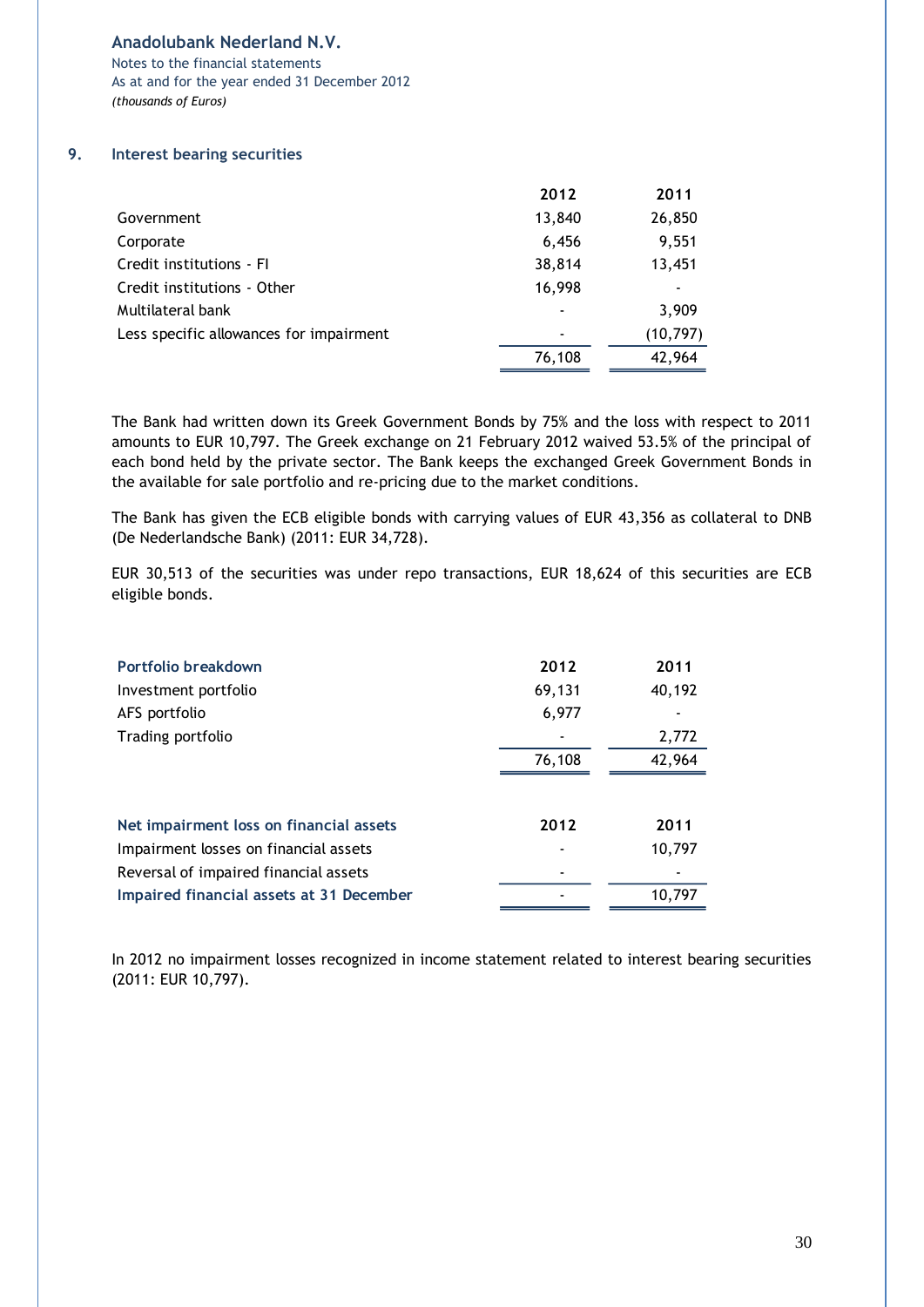Notes to the financial statements As at and for the year ended 31 December 2012 *(thousands of Euros)*

## **10. Property and equipment**

**11. Other assets**

**12. Banks**

**13. Funds entrusted**

| <b>Property and equipment</b>                 | 2012    | 2011    |
|-----------------------------------------------|---------|---------|
| Balance sheet value as of 1 January           | 155     | 293     |
| Investments                                   | 153     | 1       |
| Revaluation                                   |         |         |
| Depreciation                                  | 149     | 139     |
| Balance sheet value as of 31 December         | 159     | 155     |
|                                               |         |         |
| Intangible assets                             | 2012    | 2011    |
| Balance sheet value as of 1 January           |         | 3       |
| Investments                                   | 153     |         |
| Revaluation                                   |         |         |
| Depreciation                                  | 37      | 3       |
| Balance sheet value as of 31 December         | 116     |         |
| <b>Other assets</b>                           |         |         |
|                                               |         |         |
| Other assets                                  | 2012    | 2011    |
| Margin calls paid for derivative transactions | 4,463   |         |
| Prepaid expenses                              | 162     | 41      |
|                                               | 4,625   | 41      |
| <b>Banks</b>                                  |         |         |
| <b>Banks</b>                                  | 2012    | 2011    |
| Repo                                          | 27,763  | 14,094  |
| Due to banks                                  | 63,739  | 13,319  |
|                                               | 91,502  | 27,413  |
|                                               |         |         |
| <b>Funds entrusted</b>                        |         |         |
| <b>Funds entrusted</b>                        | 2012    | 2011    |
| Saving accounts                               | 293,711 | 259,315 |
| Other funds entrusted                         | 18,320  | 18,429  |
|                                               | 312,031 | 277,744 |

EUR 3,257 of term deposits served as cash collateral as of 31 December 2012 (2011: EUR 3,289).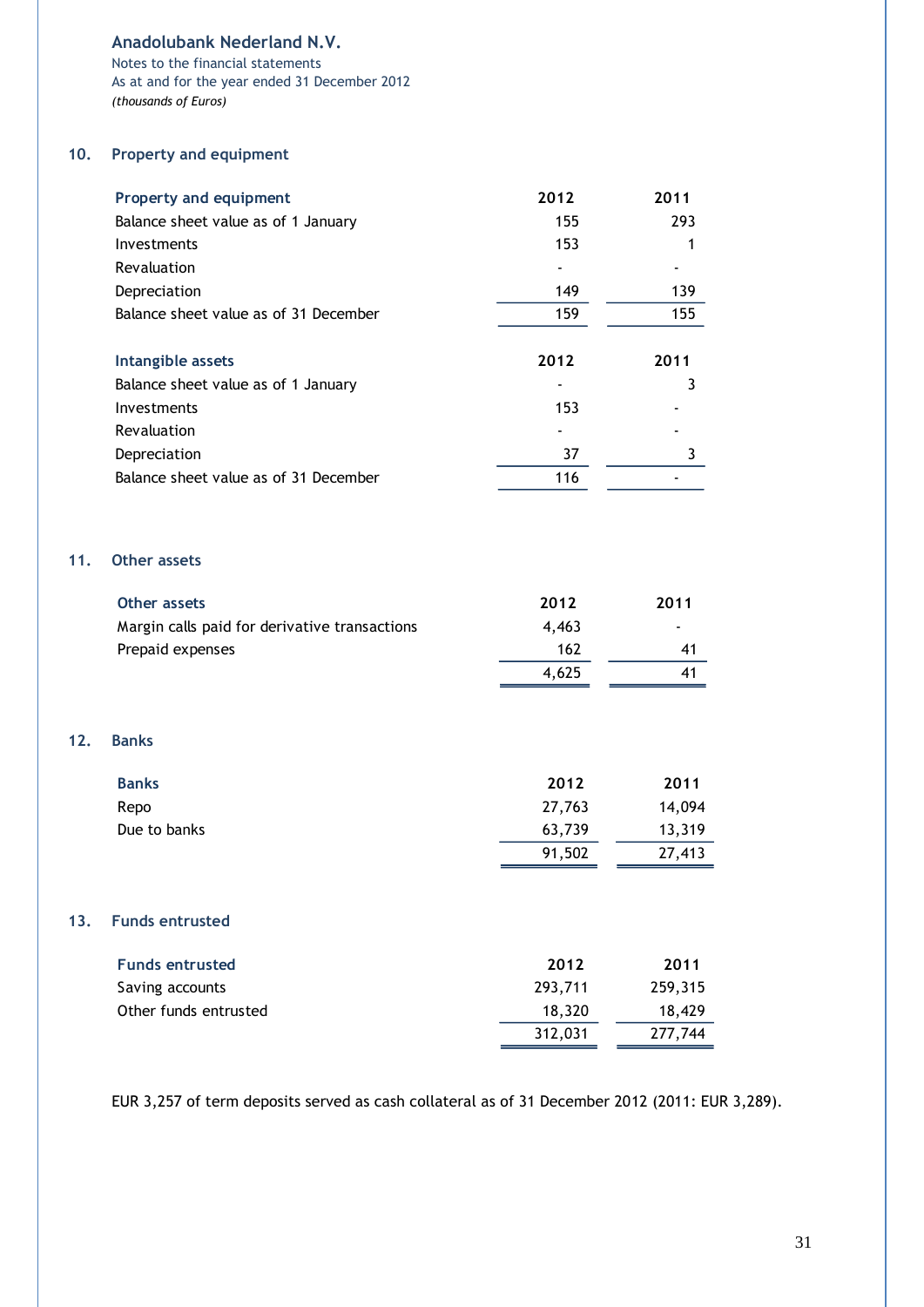Notes to the financial statements As at and for the year ended 31 December 2012 *(thousands of Euros)*

## **14. Other liabilities**

| <b>Other liabilities</b>                                  | 2012 | 2011 |
|-----------------------------------------------------------|------|------|
| Transfer orders                                           | 104  | 101  |
| Taxes other than income                                   | 119  | 94   |
| Provisions for retirement pay liability and liability for |      |      |
| unused vacations                                          | 18   | 5    |
| Short-term employee benefits                              | 46   | 30   |
| <b>Others</b>                                             | 92   | 10   |
|                                                           | 379  | 240  |

## **15. Capital and reserves**

## **Reconciliation of movement in capital and reserves**

|                             | <b>Share</b><br>capital | <b>Retained</b><br>earnings | Profit for<br>the year | Reserves for available<br>for sale portfolio | Total    |
|-----------------------------|-------------------------|-----------------------------|------------------------|----------------------------------------------|----------|
| Balance at 1 January 2011   | 30,000                  | 3,014                       | 7,073                  |                                              | 40,087   |
| Share capital increase      | 25,000                  |                             |                        |                                              | 25,000   |
| Profit/(loss) allocation    |                         | 7,073                       | (7,073)                |                                              |          |
| Net income for the year     |                         |                             | (4,318)                |                                              | (4, 318) |
| Balance at 31 December 2011 | 55,000                  | 10,087                      | (4, 318)               |                                              | 60,769   |
|                             |                         |                             |                        |                                              |          |
| Balance at 1 January 2012   | 55,000                  | 10,087                      | (4, 318)               |                                              | 60,769   |
| Share capital increase      |                         |                             |                        |                                              |          |
| Profit/(loss) allocation    |                         | (4,318)                     | 4,318                  |                                              |          |
| Net income for the year     |                         |                             | (4,627)                |                                              | (4,627)  |
| Revaulation of reserves     |                         |                             |                        | 208                                          | 208      |
| Balance at 31 December 2012 | 55,000                  | 5,769                       | (4,627)                | 208                                          | 56,350   |

#### **16. Contingencies**

| <b>Commitment and contingencies</b> | 2012  | 2011  |
|-------------------------------------|-------|-------|
| Guarentee issued                    | 600   | 44    |
| Letter of Credits Issued            | 8.774 | 1.670 |
|                                     | 9.374 | 1.714 |

## **17. Related parties**

Parties are considered to be related if one party has the ability to control the other party or exercise significant influence over the other party making financial and operating decisions. The Bank is controlled by Anadolubank A.S. which owns 100% of the ordinary shares. Anadolubank belongs to Habas Group controlled by Habas Sınai ve Tıbbi Gazlar İstihsal Endüstrisi AS. For the purpose of consolidated financial information, shareholders and Habas Group companies are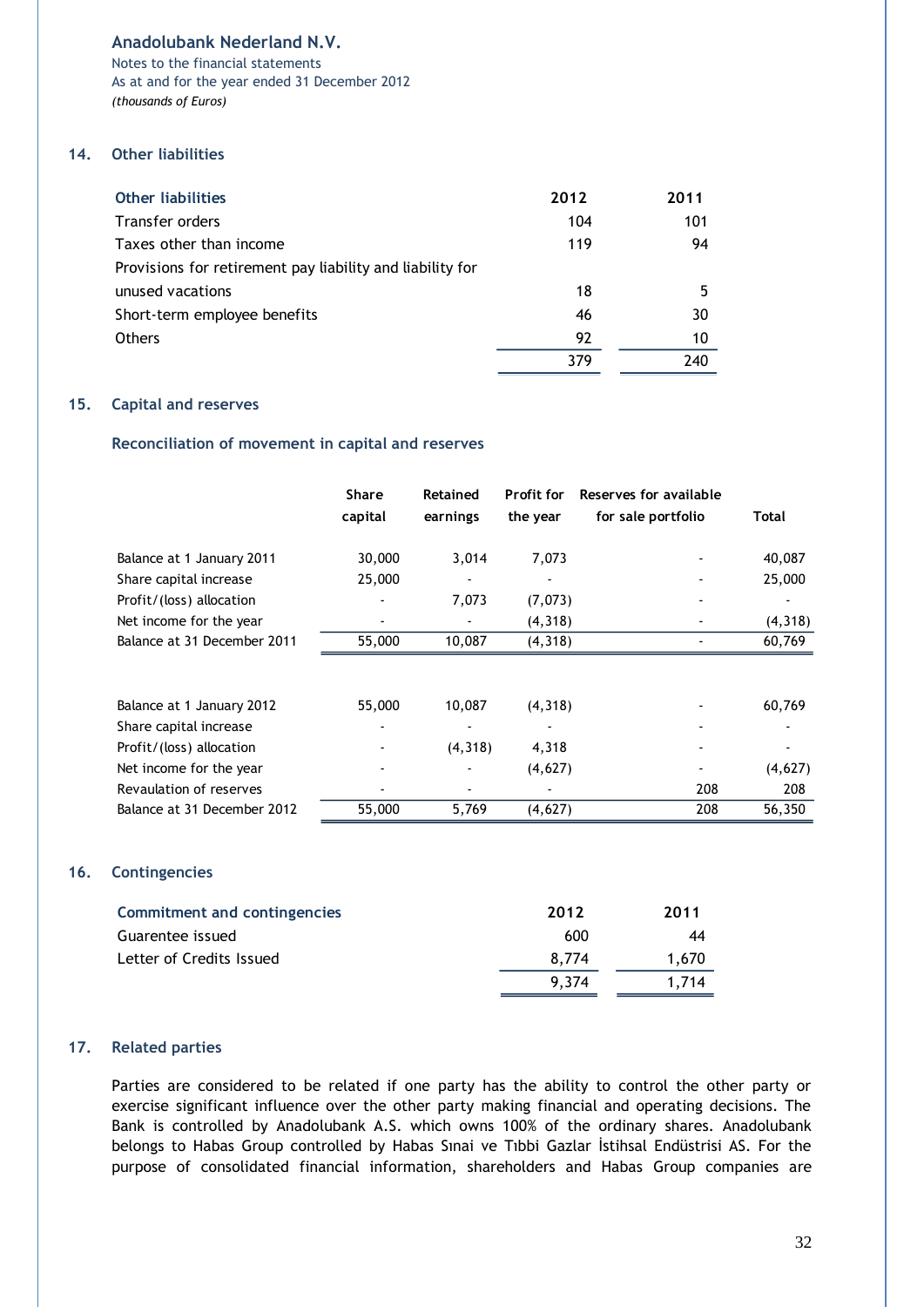Notes to the financial statements As at and for the year ended 31 December 2012 *(thousands of Euros)*

referred to as related parties. Related parties also include individuals that are principal owners and management and members of the Board of Directors and their families.

The following significant balances exist and transactions have been entered into with related parties:

|                             | 31 December 2012 |                          |                |                |        |
|-----------------------------|------------------|--------------------------|----------------|----------------|--------|
|                             |                  | Significant              |                |                |        |
|                             |                  | influence over           | Related        | Kev            |        |
| <b>Outstanding balances</b> | Parent           | the entity               | parties        | management     | Total  |
| Cash and cash equivalent    | 115              |                          | $\blacksquare$ | $\blacksquare$ | 115    |
| Loans and advances to banks | 6,614            | $\overline{\phantom{a}}$ | 1,869          | $\blacksquare$ | 8,483  |
| Deposit taken               | $\blacksquare$   | 7,446                    | 3,907          | $\blacksquare$ | 11,353 |
|                             | 6,729            | 7,446                    | 5,776          | $\blacksquare$ | 19.951 |

|                     |                | Significant    |         |                |       |
|---------------------|----------------|----------------|---------|----------------|-------|
|                     |                | influence over | Related | Kev            |       |
| <b>Transactions</b> | Parent         | the entity     | parties | management     | Total |
| Interest income     | 53             |                | 238     | $\blacksquare$ | 291   |
| Interest expense    | $\blacksquare$ | 206            | 138     | $\blacksquare$ | 344   |
|                     | 53             | 206            | 376     | $\blacksquare$ | 635   |

 **31 December 2012**

 **31 December 2011**

|                             |        | Significant    |                |            |        |
|-----------------------------|--------|----------------|----------------|------------|--------|
|                             |        | influence over | Related        | Kev        |        |
| <b>Outstanding balances</b> | Parent | the entity     | parties        | management | Total  |
| Cash and cash equivalent    | 504    | -              | $\blacksquare$ |            | 504    |
| Loans and advances to banks | 11.209 |                | $\blacksquare$ |            | 11,209 |
| Deposit taken               |        | 6.570          | 3,789          |            | 10,359 |
|                             | 11.713 | 6,570          | 3.789          |            | 22,072 |

|                     |                | 31 December 2011 |                          |                          |       |  |  |  |
|---------------------|----------------|------------------|--------------------------|--------------------------|-------|--|--|--|
|                     |                | Significant      |                          |                          |       |  |  |  |
|                     |                | influence over   | Related                  | Kev                      |       |  |  |  |
| <b>Transactions</b> | Parent         | the entity       | parties                  | management               | Total |  |  |  |
| Interest income     | 259            | $\blacksquare$   | $\overline{\phantom{a}}$ |                          | 259   |  |  |  |
| Interest expense    | $\blacksquare$ | 138              | 98                       |                          | 236   |  |  |  |
|                     | 259            | 138              | 98                       | $\overline{\phantom{0}}$ | 495   |  |  |  |

The Bank enters into transactions with its parent company and other related parties in the ordinary course of business at arm's-length conditions. The remuneration and fees of the members of Board of Supervisory Directors and the Management Board for the year ended 31 December 2012 are as follows: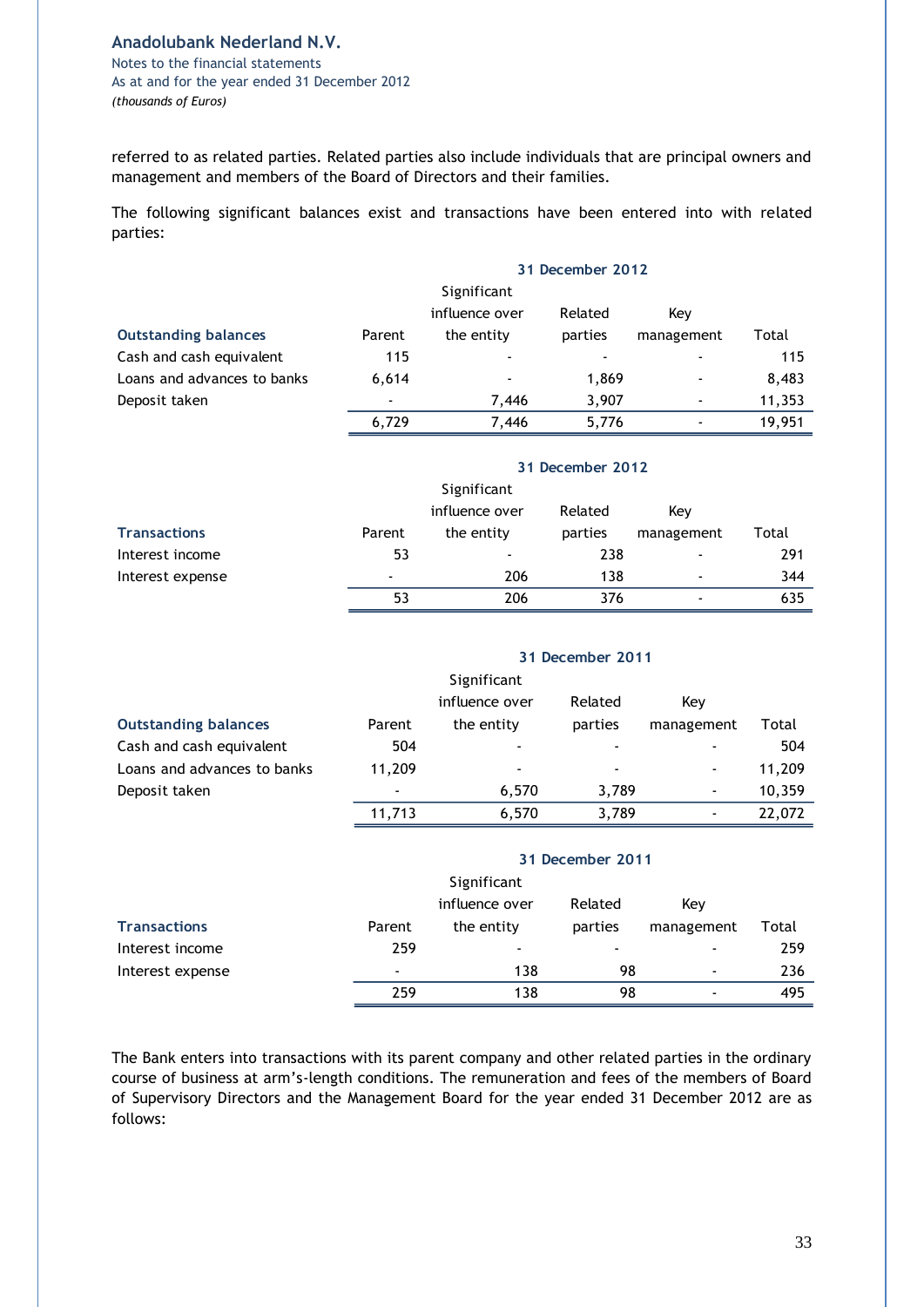Notes to the financial statements As at and for the year ended 31 December 2012 *(thousands of Euros)*

#### **Keymanagement personnel compensation**

|                                       | 2012 | 2011 |
|---------------------------------------|------|------|
| <b>Board of Supervisory Directors</b> | 21   | 20   |
| Board Management                      | 396  | 402  |
|                                       | 417  | 422  |
|                                       |      |      |

The Board of Management is paid a fixed remuneration.

#### **18. Lease commitments**

The Bank has entered into a long-term financial obligation in 2007 with duration of 5 years for the rent of the office amounting to EUR 227 a year in 2012 (EUR 239 a year in 2011). The rent contract has been renewed for 5 more years in July 2012.

#### **19. Net interest income**

| Interest income                 | 2012   | 2011   |
|---------------------------------|--------|--------|
| Cash and cash equivalent        | 85     | 141    |
| Loans and advances to banks     | 10,353 | 10,421 |
| Loans and advances to customers | 9,029  | 2,101  |
| Investment securities           | 2,994  | 2,925  |
| Other                           |        |        |
| Total interest income           | 22,461 | 15,588 |
|                                 |        |        |
| Interest expense                | 2012   | 2011   |
| Deposit from banks              | 1,380  | 414    |
| Deposit from customers          | 9,049  | 8,119  |
| Total interest expense          | 10,429 | 8,533  |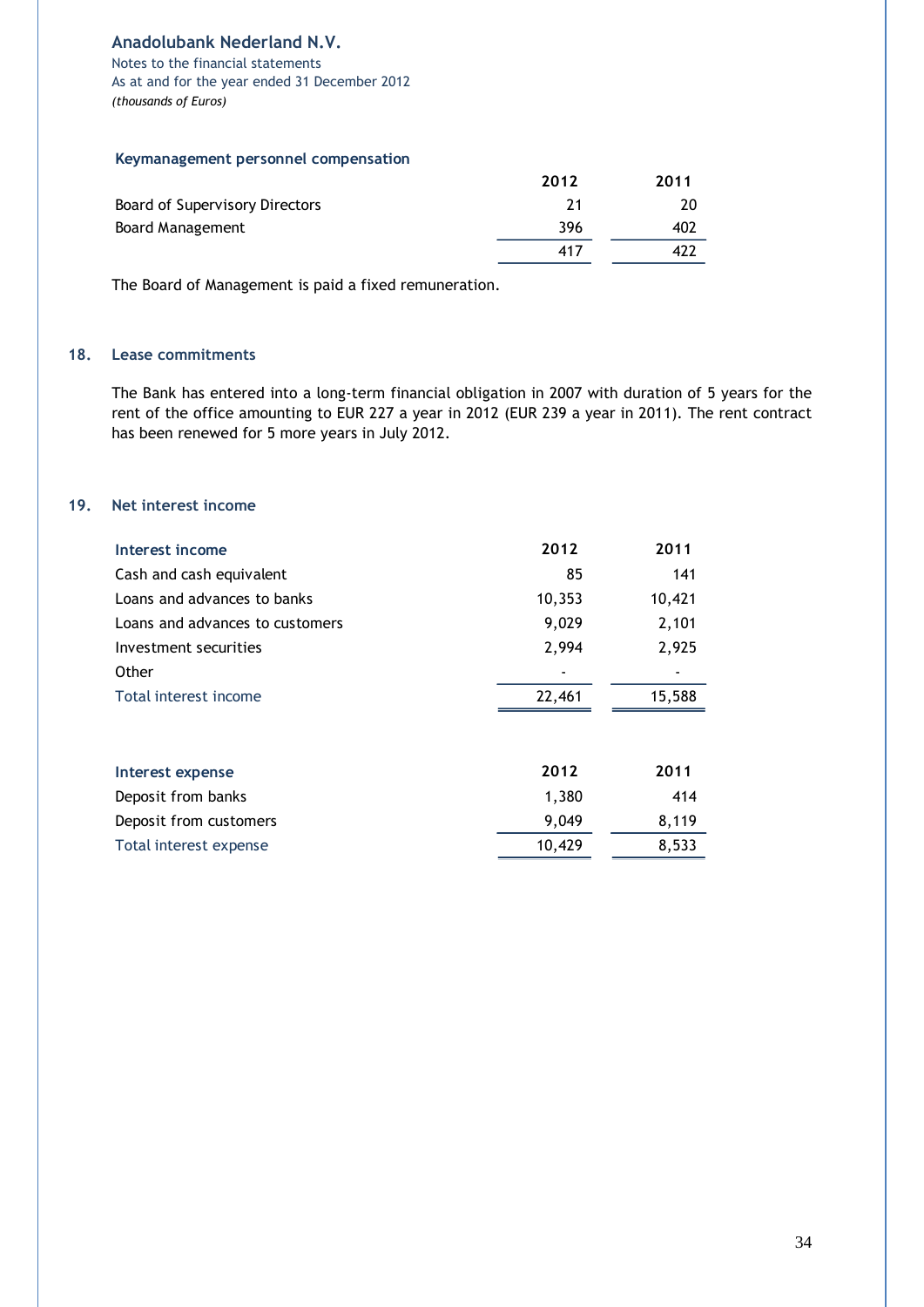Notes to the financial statements As at and for the year ended 31 December 2012 *(thousands of Euros)*

## **20. Net fee and commission income**

 $21.$ 

**23. Personnel expenses**

|     | Fee and commission income                   | 2012    | 2011  |
|-----|---------------------------------------------|---------|-------|
|     | Corporate/banking credit related fees       | 974     | 479   |
|     | Other                                       | 131     | 335   |
|     | Total fee and commission income             | 1,105   | 814   |
|     |                                             |         |       |
|     | Fee and commission expense                  | 2012    | 2011  |
|     | Corporate/banking credit related expense    | 250     | 256   |
|     | Interbank transaction fees                  | 18      | 182   |
|     | Total fee and commission expense            | 268     | 438   |
| 21. | Net trading income                          |         |       |
|     |                                             | 2012    | 2011  |
|     | Net income from securities held for trading | (6)     | 30    |
|     | Net trading income                          | (6)     | 30    |
| 22. | <b>Results from financial operations</b>    |         |       |
|     |                                             | 2012    | 2011  |
|     | Foreign exchange gain (net)                 | (2,628) | 155   |
|     | Other                                       |         | 30    |
|     | Other operating income (net)                | (2,628) | 185   |
| 23. | <b>Personnel expenses</b>                   |         |       |
|     |                                             | 2012    | 2011  |
|     | Wages and salaries                          | 1,584   | 1,319 |
|     | Compulsory social security obligations      | 288     | 192   |
|     | Contributions to defined contribution plans | 276     | 170   |
|     | Other fringe benefits                       | 17      | 6     |
|     |                                             | 2,165   | 1,687 |

The number of staff is 29 employed by the Bank as of 31 December 2012. (2011; 22)

The Bank has a defined contribution plan for the majority of staff; the pension scheme is insured at an insurance company.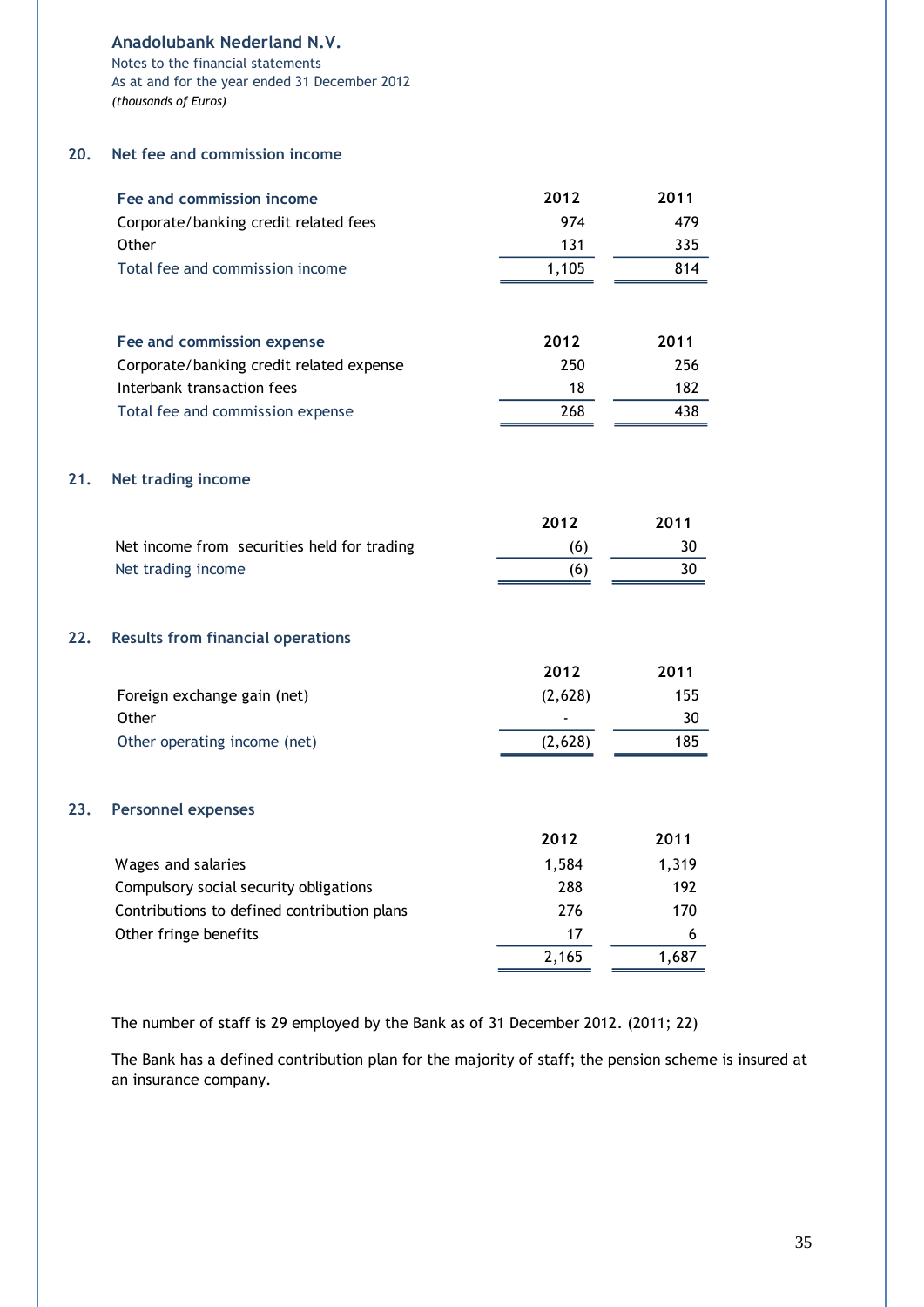Notes to the financial statements As at and for the year ended 31 December 2012 *(thousands of Euros)*

#### **24. Other expenses**

**25.** 

|                                                                                                                                                                                                                                                                                                                                                                                                                                                                                            | 2012     | 2011     |
|--------------------------------------------------------------------------------------------------------------------------------------------------------------------------------------------------------------------------------------------------------------------------------------------------------------------------------------------------------------------------------------------------------------------------------------------------------------------------------------------|----------|----------|
| Operating lease expense                                                                                                                                                                                                                                                                                                                                                                                                                                                                    | 227      | 239      |
| Communication expenses                                                                                                                                                                                                                                                                                                                                                                                                                                                                     | 135      | 85       |
| Business travel & acommodation                                                                                                                                                                                                                                                                                                                                                                                                                                                             | 49       | 37       |
| Audit fee                                                                                                                                                                                                                                                                                                                                                                                                                                                                                  | 83       | 75       |
| Sofware licening and other information technology exper                                                                                                                                                                                                                                                                                                                                                                                                                                    | 124      | 192      |
| Paid taxes other than income                                                                                                                                                                                                                                                                                                                                                                                                                                                               | 38       | 19       |
| Other                                                                                                                                                                                                                                                                                                                                                                                                                                                                                      | 415      | 192      |
| <b>Total</b>                                                                                                                                                                                                                                                                                                                                                                                                                                                                               | 1,071    | 839      |
| <b>Audit-related fees</b>                                                                                                                                                                                                                                                                                                                                                                                                                                                                  | 2012     | 2011     |
|                                                                                                                                                                                                                                                                                                                                                                                                                                                                                            |          |          |
| Audit fees related to the annual report                                                                                                                                                                                                                                                                                                                                                                                                                                                    | 83<br>10 | 75<br>10 |
| Tax advisory services<br><b>Total</b>                                                                                                                                                                                                                                                                                                                                                                                                                                                      | 93       |          |
|                                                                                                                                                                                                                                                                                                                                                                                                                                                                                            |          | 85       |
| Income tax expense                                                                                                                                                                                                                                                                                                                                                                                                                                                                         |          |          |
| Major components of income tax expense:                                                                                                                                                                                                                                                                                                                                                                                                                                                    |          |          |
| Current tax assets / (liabilities)                                                                                                                                                                                                                                                                                                                                                                                                                                                         | 2012     | 2011     |
| Profit before taxation                                                                                                                                                                                                                                                                                                                                                                                                                                                                     | (6, 169) | (5, 819) |
| Use of compensable loss                                                                                                                                                                                                                                                                                                                                                                                                                                                                    |          |          |
| Taxable profit(loss)                                                                                                                                                                                                                                                                                                                                                                                                                                                                       | (6, 169) | (5, 819) |
| Statutory tax rate (25%)                                                                                                                                                                                                                                                                                                                                                                                                                                                                   | 1,542    |          |
| Other (not analysed)                                                                                                                                                                                                                                                                                                                                                                                                                                                                       |          |          |
| Income tax expense(income)                                                                                                                                                                                                                                                                                                                                                                                                                                                                 | 1,542    |          |
| Prepaid tax in 2012                                                                                                                                                                                                                                                                                                                                                                                                                                                                        | 1,855    |          |
| Tax refund                                                                                                                                                                                                                                                                                                                                                                                                                                                                                 |          | 1,501    |
| Tax receivable from 2011                                                                                                                                                                                                                                                                                                                                                                                                                                                                   | 315      |          |
| Current tax assets / (liabilities) in the year end                                                                                                                                                                                                                                                                                                                                                                                                                                         | 2,170    | 1,501    |
| Tax income/(expense) of unrealized gain in equity                                                                                                                                                                                                                                                                                                                                                                                                                                          | (69)     |          |
| Deferred tax assets / (liabilities) in the year end                                                                                                                                                                                                                                                                                                                                                                                                                                        | 1,473    |          |
| For the year 2012 the Bank has no tax burden. Due to the loss in 2011, the Bank has de<br>'extension of carry forward period' option introduced by Dutch government for corpo<br>tax payers. As of 31 December 2012, the Bank applied EUR 1,473 tax refund as a result<br>of carry forward period. EUR 2,170 current tax assets (EUR 1,855 of 2012 and EUR 1<br>were still remained in 2012 to be received from tax office. (2011: EUR 1,501 tax refur<br>'extension of carry back period) |          |          |

For the year 2012 the Bank has no tax burden. Due to the loss in 2011, the Bank has decided to use 'extension of carry forward period' option introduced by Dutch government for corporate income tax payers. As of 31 December 2012, the Bank applied EUR 1,473 tax refund as a result of extension of carry forward period. EUR 2,170 current tax assets (EUR 1,855 of 2012 and EUR 315 of 2011) were still remained in 2012 to be received from tax office. (2011: EUR 1,501 tax refund applied as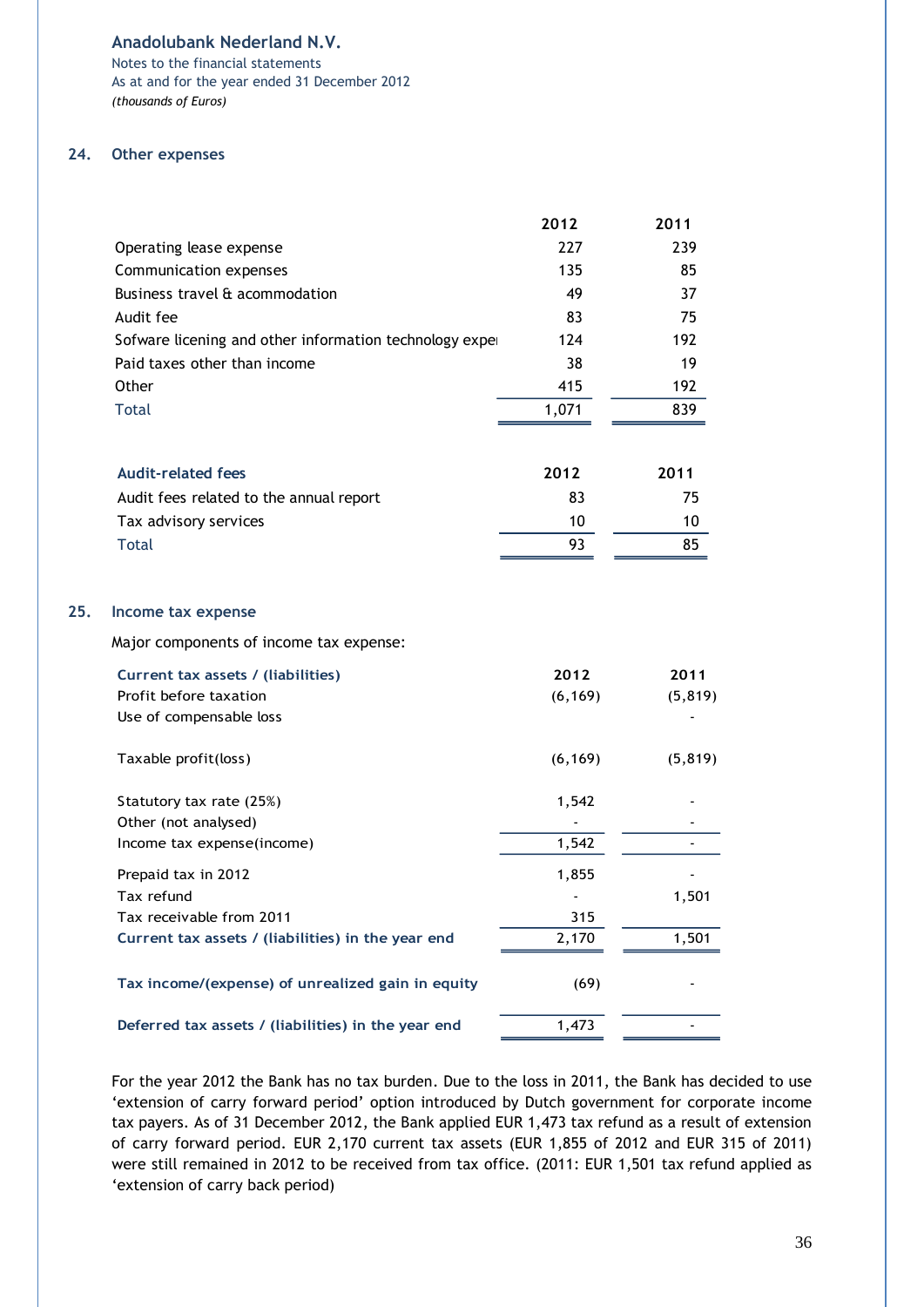Notes to the financial statements As at and for the year ended 31 December 2012 *(thousands of Euros)*

## **26. Fair value information**

A financial instrument is any contract that gives rise to both a financial asset of one enterprise and a financial liability or equity instrument of another enterprise. The fair value of a financial instrument is the amount for which an asset could be exchanged, or a liability settled, between knowledgeable, willing parties in an arm's length transaction.

The estimated fair values of financial instruments have been determined by the Bank using available market information, and generally accepted valuation methodologies where there is not an appropriate market data. However, judgement is required to interpret market data to determine the estimated fair value.

Current period investment securities comprise interest-bearing assets held-to-maturity. The fair value of the held to maturity assets is determined by market prices or quoted market prices of other marketable securities which are subject to redemption with same characteristics in terms of interest, maturity and other similar conditions when market prices cannot be determined.

The book value of demand deposits, money market placements with floating interest rate and overnight deposits represents their fair values due to their short-term nature. The book value of the sundry creditors reflects their fair values since they are short-term.

The fair value of loans and advances is calculated by determining the cash flows discounted by the current interest rates used for receivables with similar characteristics and maturity structure. The following table compares the carrying amount of financial assets and liabilities at amortized cost to estimated fair values as of 31 December 2012 and 31 December 2011 respectively.

| <b>Carrying</b> |                   |         |         |
|-----------------|-------------------|---------|---------|
| value           | <b>Fair value</b> | Level 1 | Level 2 |
|                 |                   |         |         |
| 47,588          | 47,588            | 47,588  |         |
| 1,710           | 1,710             | 1,710   |         |
| 326,737         | 331,514           |         | 331,514 |
| 76,108          | 79,227            | 79,227  |         |
| 452,143         | 460,039           | 128,525 | 331,514 |
|                 |                   |         |         |
|                 |                   |         |         |
| 424             | 424               |         | 424     |
| 91,502          | 91,615            |         | 91,615  |
| 312,031         | 324,393           |         | 324,393 |
| 403,957         | 416,432           |         | 416,432 |
|                 |                   |         |         |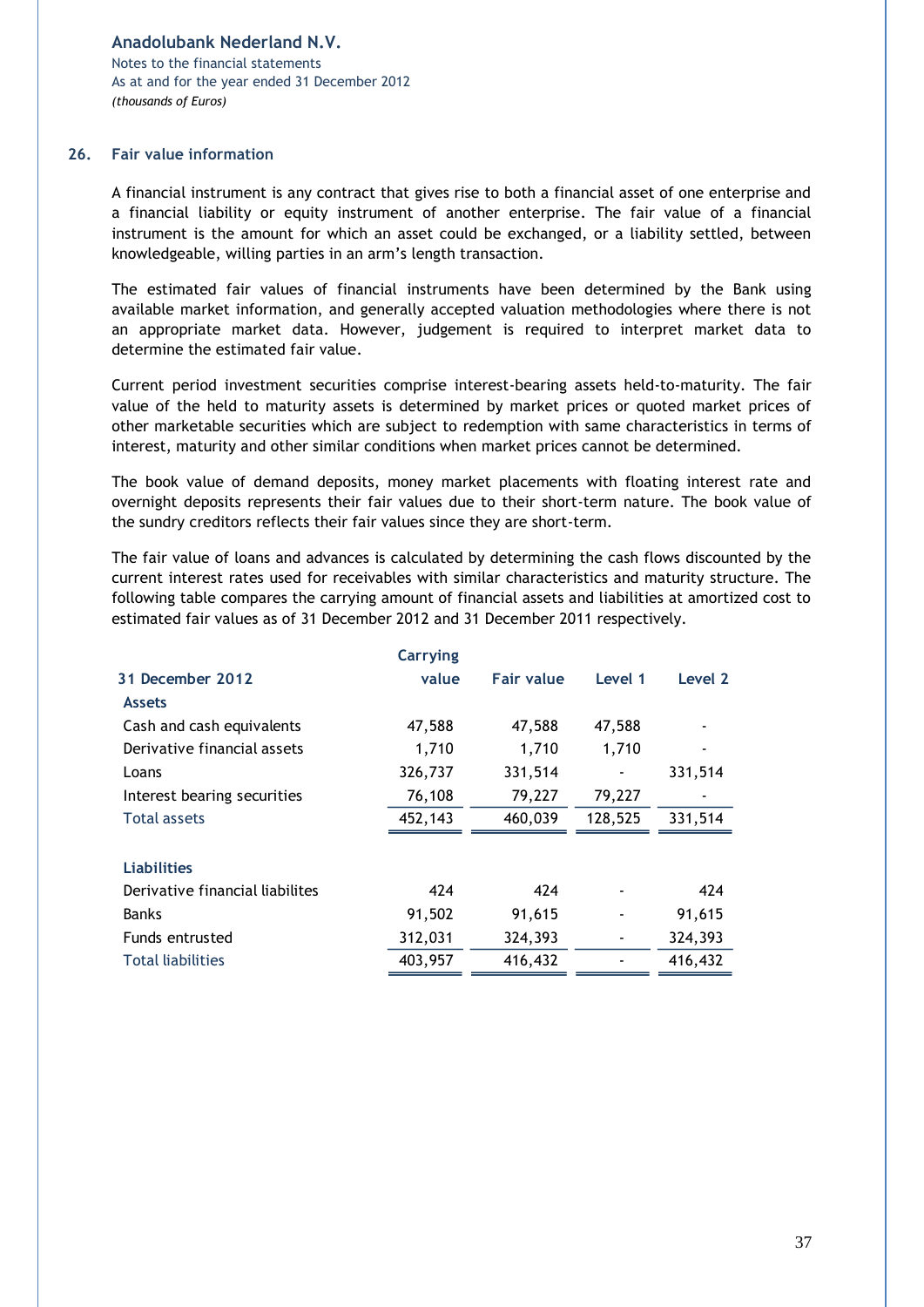Notes to the financial statements As at and for the year ended 31 December 2012 *(thousands of Euros)*

|                                 | Carrying |                   |         |         |
|---------------------------------|----------|-------------------|---------|---------|
| 31 December 2011                | value    | <b>Fair value</b> | Level 1 | Level 2 |
| <b>Assets</b>                   |          |                   |         |         |
| Cash and cash equivalents       | 46,862   | 46,862            | 46,862  |         |
| Derivative financial assets     |          |                   |         |         |
| Loans                           | 278,839  | 286,009           |         | 286,009 |
| Interest bearing securities     | 42,964   | 47,368            | 47,368  |         |
| <b>Total assets</b>             | 368,665  | 380,239           | 94,230  | 286,009 |
|                                 |          |                   |         |         |
| <b>Liabilities</b>              |          |                   |         |         |
| Derivative financial liabilites | 4,074    | 4,074             |         | 4,074   |
| <b>Banks</b>                    | 27,413   | 27,326            |         | 27,326  |
| <b>Funds entrusted</b>          | 277,744  | 288,897           |         | 288,897 |
| <b>Total liabilities</b>        | 309,231  | 320,297           |         | 320,297 |
|                                 |          |                   |         |         |

#### **27. Financial risk management**

#### **(a) Introduction and overview**

This note presents information about the Bank's exposure to each of the below mentioned risks, the Bank's objectives, policies and processes for measuring and managing risks, and the Bank's management of capital. The Bank has exposure to the following risks from its use of financial instruments:

- credit risk
- liquidity risk
- market risk
- operational risk
- currency risk

#### **Risk management framework**

The Board of Management has overall responsibility for the establishment and oversight of the Bank's risk management framework. The Board of Management monitors the effectiveness of the risk management system through the several committees. The Audit, Risk and Compliance Committee (ARC) which includes two members of the Board of Supervisory Directors and two members of the Board of Management takes the main decisions in this framework.

The Bank's risk management policies are established to identify and analyse the risks faced by the Bank, to set appropriate risk limits and controls, and to monitor risks and adherence to limits. Risk management policies and systems are reviewed regularly to reflect changes in market conditions, products and services offered. The Bank, through its training and management standards and procedures, aims to develop a disciplined and constructive control environment, in which all employees understand their roles and obligations.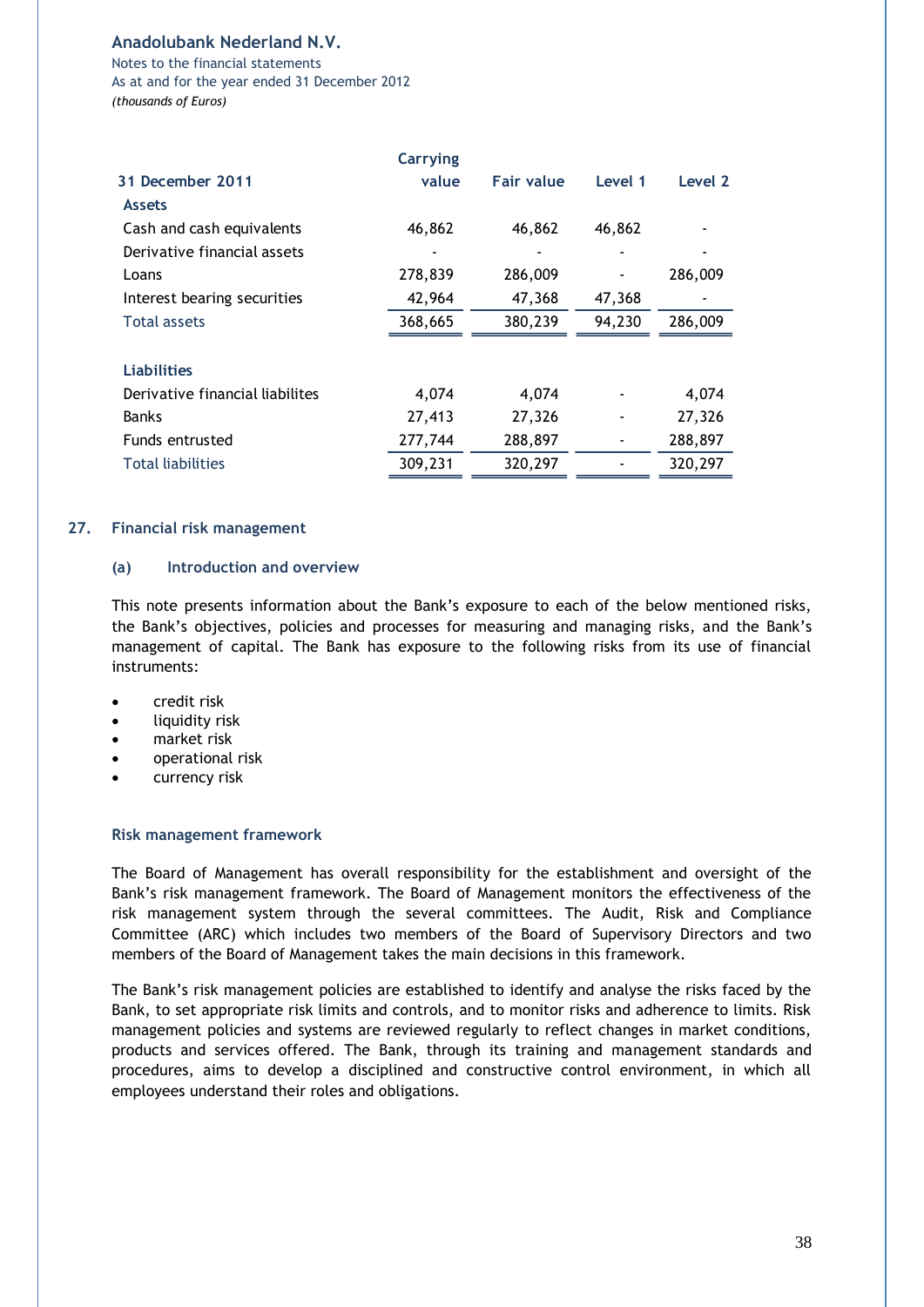**Anadolubank Nederland N.V.** Notes to the financial statements As at and for the year ended 31 December 2012 *(thousands of Euros)*

The risks are measured with the internationally accepted methodologies in compliance with local and international regulations, the Bank's structure, policy and procedures. They are effectively managed and assessed in a continuously growing manner. At the same time, studies for compliance with the international banking applications, such as Basel II and Basel III, are carried out.

Audit, Risk and Compliance Committee (ARC): Supervisory Board of the Bank has appointed from among its members an Audit, Risk and Compliance Committee to assist the Supervisory Board in its auditing and supervising activities. The charter of the ARC has been revised, operating procedures and related governance structure has been improved. ARC is responsible for providing the efficiency and effectiveness of the internal audit, internal control and risk management of the Bank, the functioning of these systems as well as accounting and reporting systems within the framework of related procedures, and the integrity of information generated.

#### **(b) Credit risk**

Credit risk is defined as the probability of loss if the customer or counterparty fails to meet its obligations partially or completely on the terms set. For risk management reporting purposes, the Bank considers and consolidates all elements of credit risk exposure (such as individual obligor default risk, country and sector risk).

#### **Exposure to credit risk**

|                                | Loan and advances to<br>customers |          | Loan and advances<br>to banks |                          | <b>Securities</b>        |          |
|--------------------------------|-----------------------------------|----------|-------------------------------|--------------------------|--------------------------|----------|
| Assets at amortised cost       | $Dec-12$                          | $Dec-11$ | $Dec-12$                      | $Dec-11$                 | $Dec-12$                 | $Dec-11$ |
| Neither past due nor impaired: |                                   |          |                               |                          |                          |          |
| Grade 1-3: low-fair risk       | 127,501                           | 60,496   | 199.236                       | 216,956                  | 67,315                   | 24,259   |
| Grade 4: medium risk           |                                   |          |                               |                          |                          | 7,696    |
| Grade 5: watch list            |                                   |          | $\blacksquare$                | $\overline{\phantom{0}}$ | 8,793                    |          |
| Grade 6: impaired              |                                   |          | $\overline{\phantom{0}}$      |                          | $\overline{\phantom{a}}$ | 8,237    |
| Carrying amount                | 127.501                           | 60.496   | 199.236                       | 216.956                  | 76.108                   | 40.192   |

**Impaired loans**

Impaired loans and securities are loans and advances and investment debt securities (other than those carried at fair value through profit or loss) for which the Bank determines that it is probable that it will be unable to collect all principal and interest due according to the contractual terms of the loan / investment security agreement(s). These loans are graded 6-8 in the Bank's internal credit risk grading system. In 2012, EUR 12,981 (2011: None) of impairment losses recognized in income statement is related to corporate loans and advances. (for details please see disclosure 8.)

#### **Past due but not impaired loans**

As of 31 December 2012, with the exception of the fully impaired loan, the Bank had no past due loans and advances as of 31 December 2012.

#### **Loans with renegotiated terms**

Loans with renegotiated terms are loans that have been restructured due to temporary deterioration in the borrower's financial position and where the Bank has made concessions that it would not otherwise consider. Once the loan is restructured it remains in this category independent of satisfactory performance after restructuring. However, the Bank has no loans and advances with renegotiated terms as of 31 December 2012.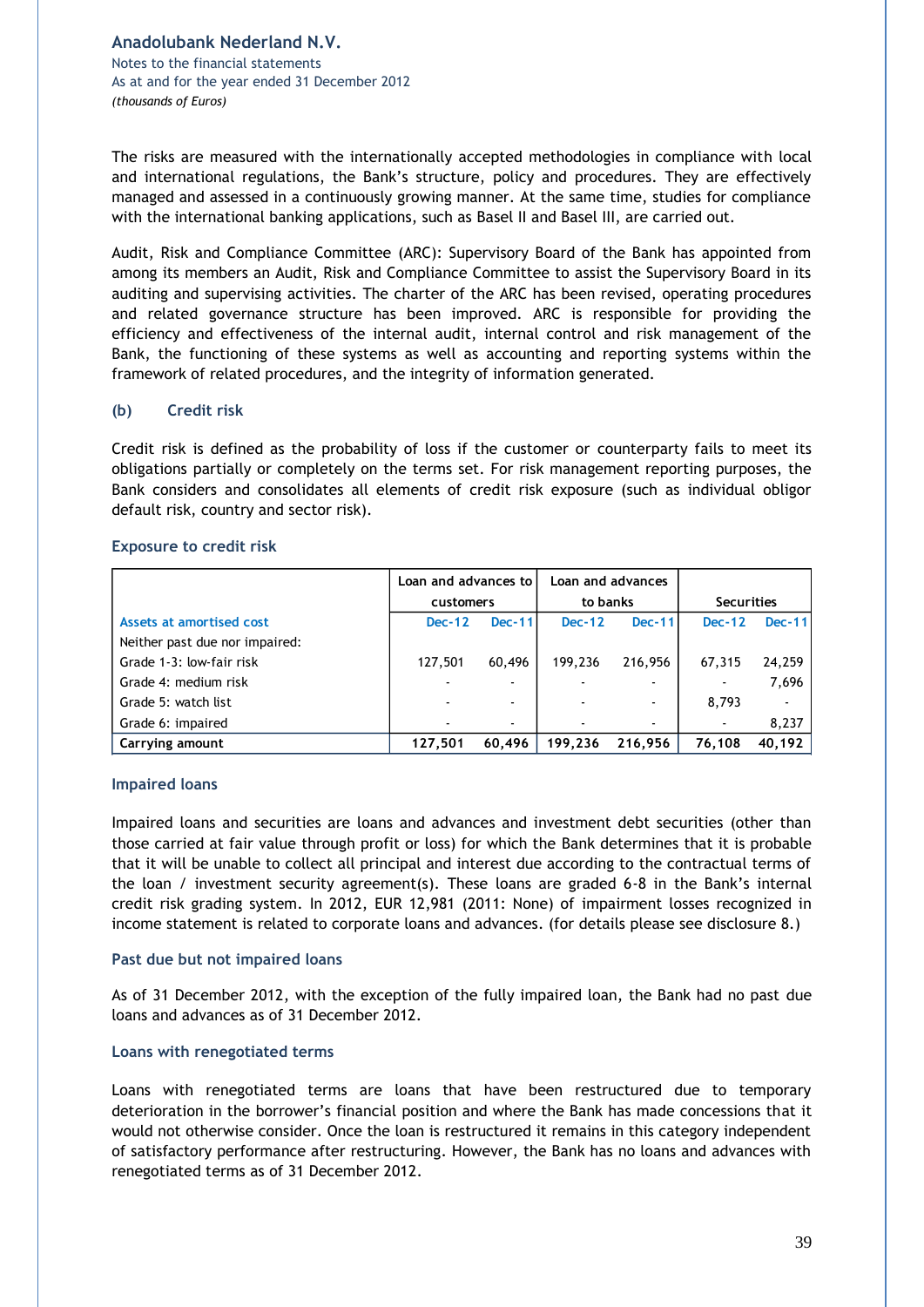Notes to the financial statements As at and for the year ended 31 December 2012 *(thousands of Euros)*

## **Collateral policy**

The Bank holds collateral against loans and advances to customers in the form of mortgage interests over property, other registered securities over assets, and guarantees. Estimates of fair value are based on the value of collateral assessed at the time of borrowing, and generally are not updated except when a loan is individually assessed as impaired.

The breakdown of performing cash loans and advances by type of collaterals is as follows:

|                                        | Loan and advances to |          | Loan and advances |               |  |
|----------------------------------------|----------------------|----------|-------------------|---------------|--|
| <b>Collateral analysis</b>             | <b>Dec-12</b>        | $Dec-11$ | <b>Dec-12</b>     | <b>Dec-11</b> |  |
| Against neither past due nor impaired: |                      |          |                   |               |  |
| Secured by cash collateral             | 3,333                | 2,977    |                   |               |  |
| Secured by cash bonds                  |                      |          |                   |               |  |
| Secured by mortgages                   | 522                  | 1,168    |                   |               |  |
| Other collateral (pledges on assets,   |                      |          |                   |               |  |
| corporate and personel guarentees,     |                      |          |                   |               |  |
| promissory notes)                      | 77,495               | 29,661   | 50,676            | 76,878        |  |
| Uncollateralized exposure              | 46,152               | 26,690   | 148,560           | 140,078       |  |
| Carrying amount                        | 127,501              | 60,496   | 199,236           | 216,956       |  |

#### **Sectoral and geographical concentration of loans & advances and investment securities**

The Bank monitors concentrations of credit risk by sector and geographic location. An analysis of concentrations of credit risk from loans and advances and investments securities at balance sheet date is shown below:

|                                | Loan and advances to |               |               | Loan and advances |                   |               |
|--------------------------------|----------------------|---------------|---------------|-------------------|-------------------|---------------|
|                                | customers            |               | to banks      |                   | <b>Securities</b> |               |
| <b>Concentration by sector</b> | <b>Dec-12</b>        | <b>Dec-11</b> | <b>Dec-12</b> | <b>Dec-11</b>     | <b>Dec-12</b>     | <b>Dec-11</b> |
| Corporate:                     |                      |               |               |                   |                   |               |
| Basic materials                | 31,582               | 3,680         |               |                   |                   |               |
| Consumer products non-food     | 13                   | 8,011         |               |                   |                   |               |
| Financial intermediation       | 39,621               | 10,724        |               |                   | 16,998            | 9,551         |
| Construction& Infrastructure   |                      | 2,859         |               |                   |                   |               |
| Automotive                     | 13,243               |               |               |                   |                   |               |
| <b>Transport&amp;Logistics</b> | 2,480                | 2,737         |               |                   |                   |               |
| Food, Beverages&Tobacco        | 2,397                |               |               |                   |                   |               |
| Capital goods                  | 97                   | 592           |               |                   |                   |               |
| Chemicals                      | 23,756               | 8,476         |               |                   |                   |               |
| <b>Oil&amp;Gas</b>             | 6,433                | 14,828        |               |                   | 6,456             |               |
| Telecom                        | 7,013                | 7,023         |               |                   |                   |               |
| Others                         | 868                  | 1,565         |               |                   |                   |               |
| Government                     |                      |               |               |                   | 13,840            | 13,281        |
| Bank                           |                      |               | 199,236       | 216,956           | 38,814            | 17,360        |
| Carrying amount                | 127,501              | 60,496        | 199,236       | 216,956           | 76,108            | 40,192        |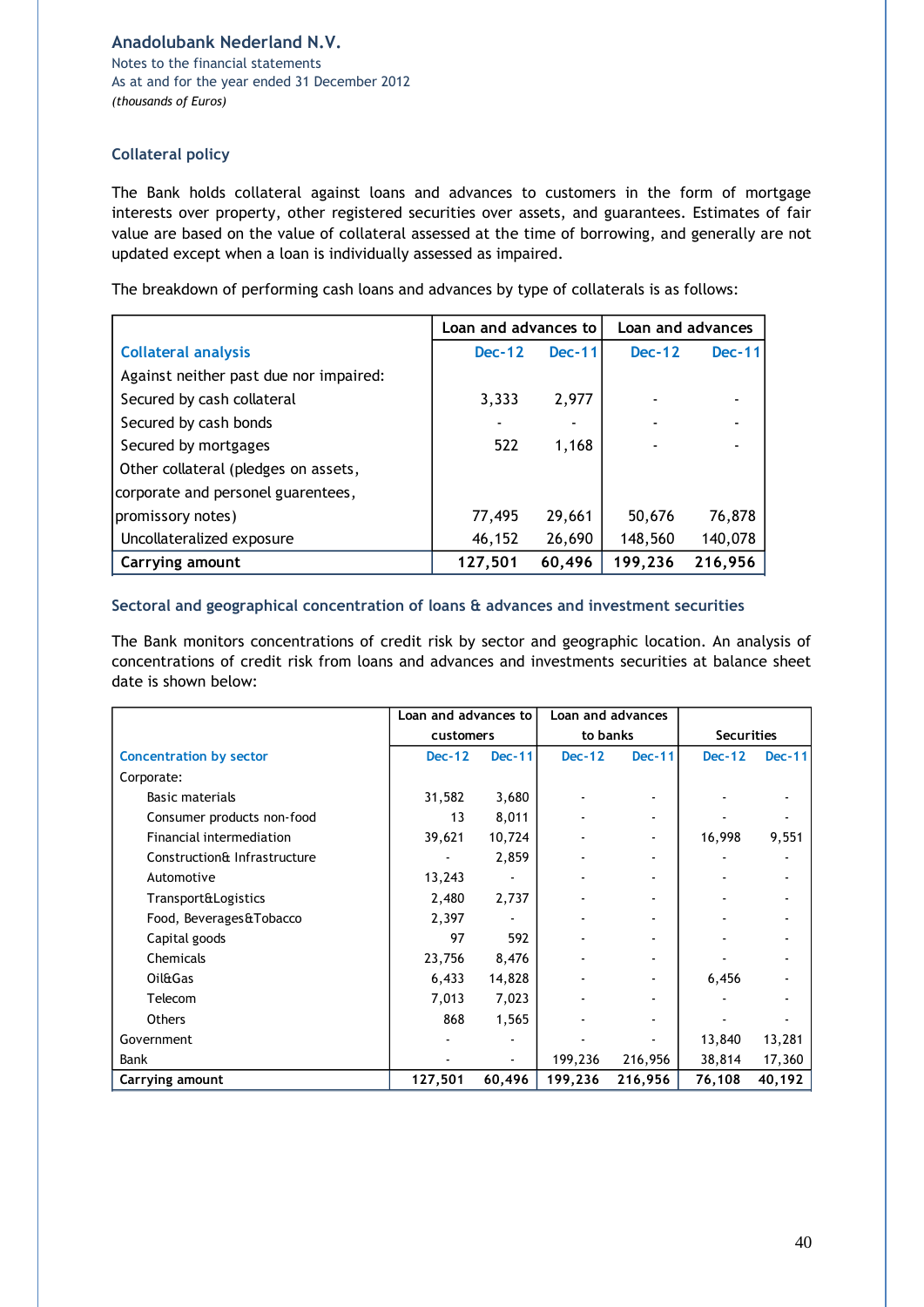Notes to the financial statements As at and for the year ended 31 December 2012 *(thousands of Euros)*

|                                 | Loan and advances to |                          |               | Loan and advances |                   |               |
|---------------------------------|----------------------|--------------------------|---------------|-------------------|-------------------|---------------|
|                                 | customers            |                          | to banks      |                   | <b>Securities</b> |               |
| <b>Concentration by country</b> | <b>Dec-12</b>        | <b>Dec-11</b>            | <b>Dec-12</b> | <b>Dec-11</b>     | <b>Dec-12</b>     | <b>Dec-11</b> |
| Turkey                          | 62,174               | 23,702                   | 118,685       | 123,689           | 5,388             | 1,555         |
| <b>Russia</b>                   | 20,778               | 6,861                    | 47,630        | 43,194            |                   |               |
| United Kingdom                  | 13,445               | 4,653                    |               |                   |                   |               |
| Netherlands                     | 1,240                | 1,467                    | 18,755        | 15,009            | 34,270            | 16,471        |
| Slovenia                        | 12,399               | $\overline{\phantom{a}}$ |               |                   |                   |               |
| Switzerland                     | 6,648                | 672                      | 4,989         |                   |                   |               |
| Austria                         | 7,013                | 7,023                    |               | 5,031             |                   |               |
| Egypt                           |                      |                          | 4,954         | 6,994             |                   |               |
| Belgium                         | 1,730                |                          |               |                   |                   |               |
| Cayman Islands                  | 1,522                | 2,845                    |               |                   | 14,359            |               |
| Azerbaijan                      |                      | 5,528                    | 1,239         | 1,790             | 3,911             |               |
| Marshall Islands                | 379                  |                          |               |                   |                   |               |
| Germany                         | 172                  |                          |               |                   | 2,144             |               |
| Saudi Arabia                    |                      | 2,859                    |               |                   |                   |               |
| France                          |                      |                          |               |                   | 2,196             |               |
| Luxembourg                      |                      |                          | 2,983         | 21,250            |                   |               |
| Greece                          |                      |                          |               |                   | 8,793             | 12,146        |
| Ireland                         |                      |                          |               |                   |                   | 4,976         |
| Hong Kong                       |                      | 205                      |               |                   |                   |               |
| <b>United Arab Emirates</b>     |                      | 4,682                    |               |                   |                   |               |
| Italy                           |                      |                          |               |                   | 5,048             | 5,044         |
| Carrying amount                 | 127,501              | 60,496                   | 199,236       | 216,956           | 76,108            | 40,192        |

Concentration by location for loans and advances is measured based on the location of the Bank holding the asset, which has a high correlation with the location of the borrower. Concentration by location for investment securities is measured based on the location of the issuer of the security.

|                                | Loan and advances to |                          | Loan and advances |                          | <b>Securities</b>        |          |
|--------------------------------|----------------------|--------------------------|-------------------|--------------------------|--------------------------|----------|
| <b>Credit quality analysis</b> | Dec-12               | $Dec-11$                 | <b>Dec-12</b>     | $Dec-11$                 | $Dec-12$                 | $Dec-11$ |
| Rated BBB- to AA-              | 4.910                | 15.233                   | 86,988            | 79,140                   | 60.283                   | 24.259   |
| Rated B- to BB+                |                      | $\overline{\phantom{a}}$ | 106,058           | 137,816                  | 9.299                    | 7,696    |
| <b>CCC</b>                     |                      | $\overline{\phantom{a}}$ |                   | $\overline{\phantom{a}}$ | 6.525                    | 8,237    |
| Unrated                        | 122.591              | 45,263                   | 6.190             | $\overline{\phantom{a}}$ | $\overline{\phantom{0}}$ |          |
| Carrying amount                | 127.501              | 60.496                   | 199.236           | 216,956                  | 76.108                   | 40.192   |

#### **(c) Liquidity risk**

Liquidity risk is the risk that an entity will be unable to meet its funding requirements. Liquidity risk can be caused by market disruptions or credit downgrades which may cause certain sources of funding to become unavailable.

#### **Management of liquidity risk**

The Bank management is very conservative on maintaining an acceptable level of immediately available funds on hand, both in Euros as well as in foreign currencies. The Treasury Department is responsible for keeping either cash on hand or liquid assets that could be exchanged into cash immediately by making use of instruments in financial markets in consideration of cash outflows within the next two weeks. To mitigate the liquidity risk, the Bank diversifies funding sources and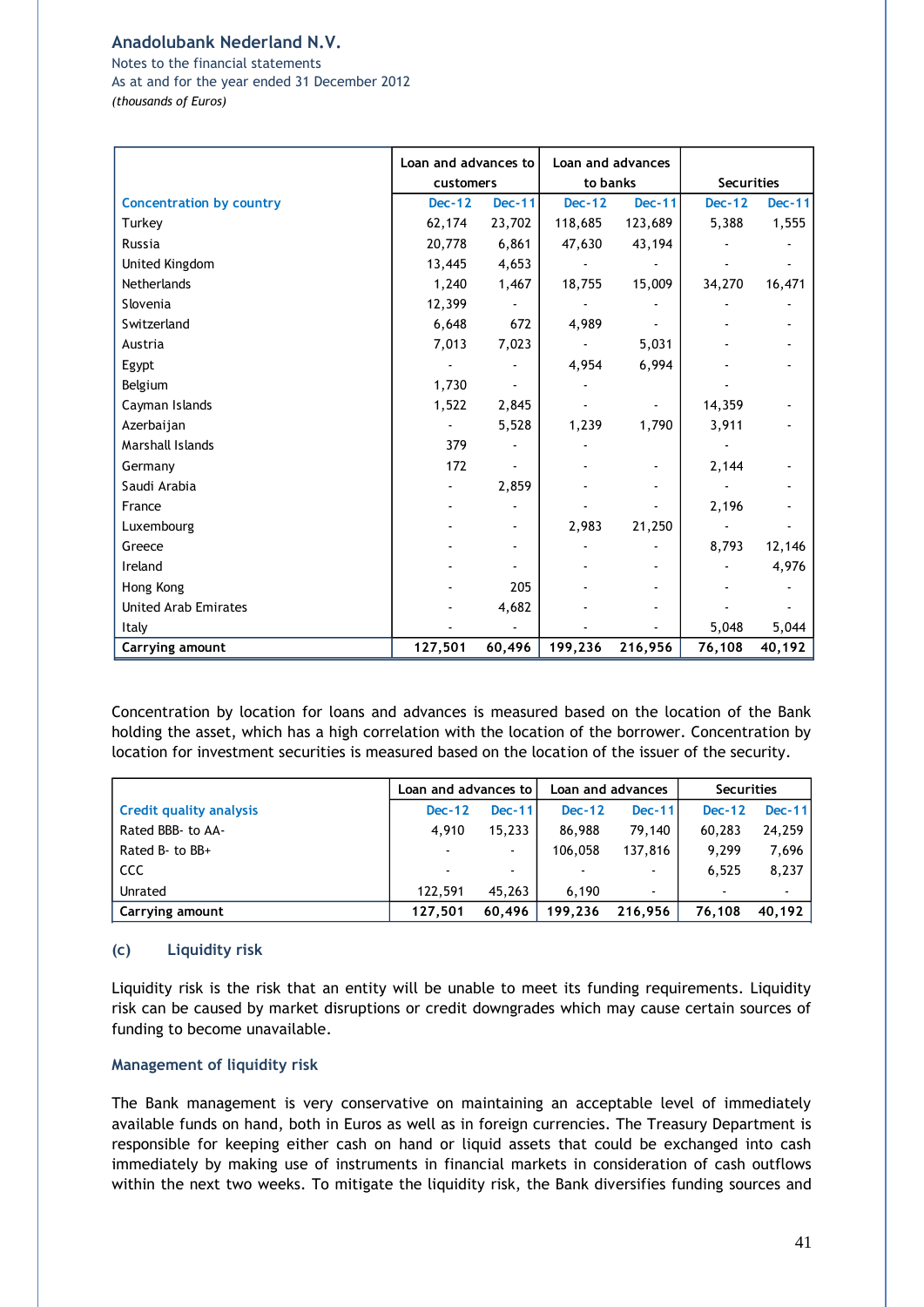Notes to the financial statements As at and for the year ended 31 December 2012 *(thousands of Euros)*

assets are managed with liquidity in mind, maintaining balance of cash and cash equivalents. Within the risk management framework, the Treasury Department manages the liquidity position of the Bank and the liquidity ratios are monitored closely by the top management of the Bank. In order to manage the liquidity risk, the Treasury Department receives information from other business departments regarding the liquidity profile of their financial assets and liabilities and details of other projected cash flows arising from projected future business. The Treasury Department maintains a portfolio of short-term liquid assets, short-term loans and placements to domestic and foreign banks and other inter-bank facilities, to ensure that sufficient liquidity is maintained within the Bank as a whole. The daily liquidity position is monitored by the Treasury Department. The prepared daily reports cover the liquidity position of the Bank. All liquidity policies and procedures are subject to review and approval of ALCO. A summary report, including any exceptions and remedial actions taken, is submitted regularly to ALCO.

#### **Residual contractual maturities of financial assets and liabilities**

The tables below show the undiscounted cash flows on the Bank's financial liabilities on the basis of their earliest possible contractual maturity, comparing 31 December 2012 figures with those of 31 December 2011. The Bank's expected cash flows on these instruments vary significantly from this analysis. For example, demand deposits from customers are expected to maintain a stable or an increasing balance. EUR 1,297 under non-distributable item is related to DGS apportionment about DSB Bank which will be disbursed by DNB due to the payment of distribution of assets of DSB Bank. Daily liquidity and the liquidity maturity calendar are part of the Bank's Risk Management. Liquidity tests and stress test scenarios are made under ICAAP and ILAAP.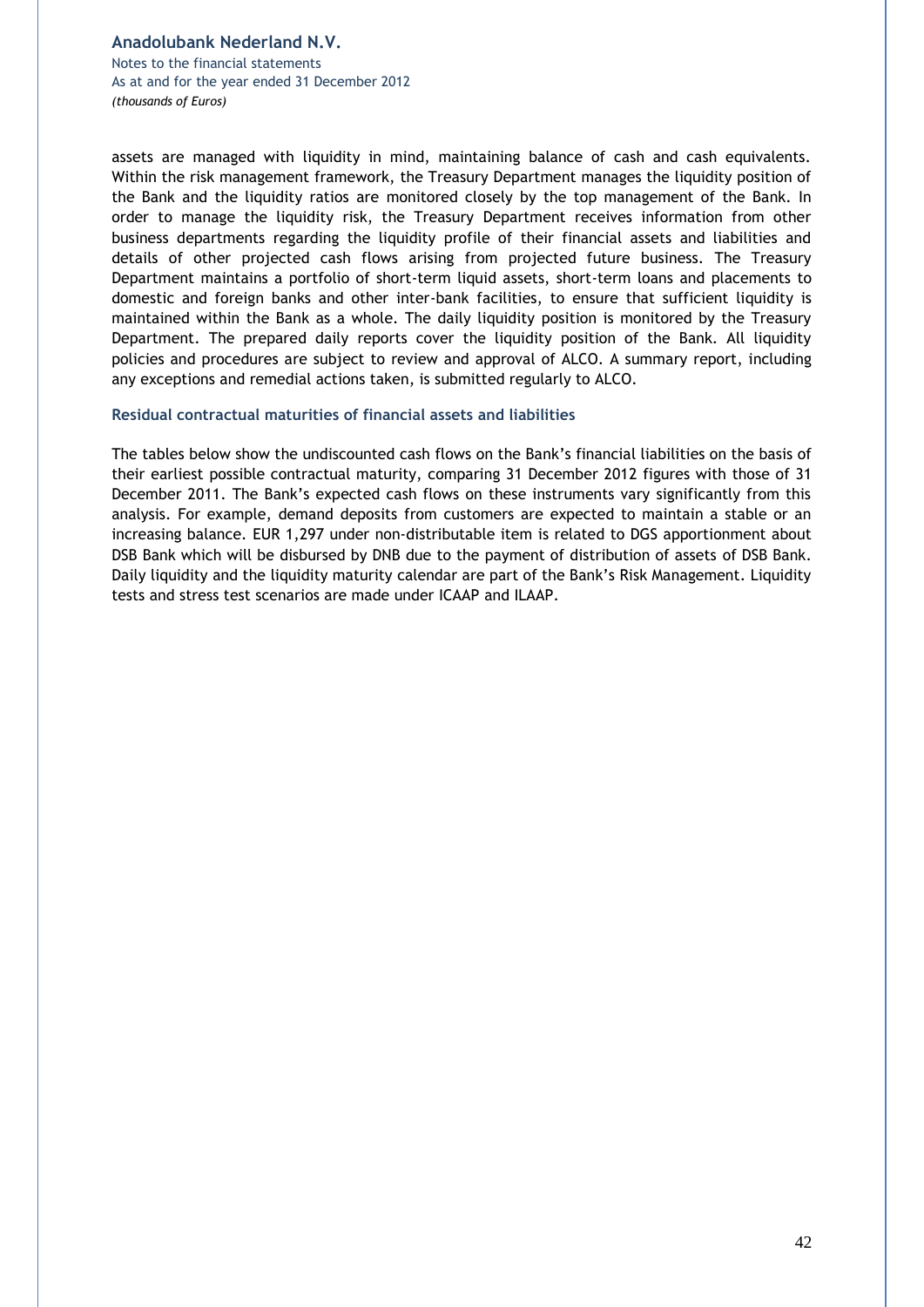Notes to the financial statements As at and for the year ended 31 December 2012 *(thousands of Euros)*

The liquidity test and the stress test scenario show that the liquidity is sufficiently above the requirements.

|                              |                 |               |                |         | > 3           | > 1 year |        |                      |
|------------------------------|-----------------|---------------|----------------|---------|---------------|----------|--------|----------------------|
|                              | <b>Carrying</b> |               | $\leq$ = 1     | $1 - 3$ | months        | $\leq$ 5 | > 5    | <b>Not</b>           |
| 31 December 2012             | amount          | <b>Demand</b> | month          | months  | $\leq$ 1 year | years    | years  | <b>Distributable</b> |
| <b>Assets</b>                |                 |               |                |         |               |          |        |                      |
| Cash and cash equivalents    | 47,588          | 16,068        | 31,520         |         |               |          |        |                      |
| <b>Banks</b>                 | 199,236         |               | 15,375         | 39,665  | 93,467        | 49,432   |        | 1,297                |
| Loans and advances           | 127,501         |               | 10,352         | 36,784  | 32,673        | 40,679   | 7,013  |                      |
| Interest bearing securities  | 76,108          |               |                | 1,131   | 3,020         | 56,345   | 15,612 |                      |
| Current tax assets           | 2,170           |               |                |         | 2,170         |          |        |                      |
| Deferred tax assets          | 1,473           |               | $\overline{a}$ |         | 1,473         |          |        |                      |
| Other assets                 | 6,610           |               | 6,610          |         |               |          |        |                      |
| <b>Total assets</b>          | 460,686         | 16,068        | 63,857         | 77,580  | 132,803       | 146,456  | 22,625 | 1,297                |
| <b>Liabilities</b>           |                 |               |                |         |               |          |        |                      |
| <b>Banks</b>                 | 91,502          |               | 38,301         | 28,518  | 10,565        | 14,118   |        |                      |
| Funds entrusted              | 312,031         | 145,760       | 12,291         | 10,862  | 55,806        | 86,851   | 461    |                      |
| Current tax liabilites       |                 |               |                |         |               |          |        |                      |
| Other liabilites             | 803             |               | 803            |         |               |          |        |                      |
| <b>Total liabilities</b>     | 404,336         | 145,760       | 51,395         | 39,380  | 66,371        | 100,969  | 461    |                      |
| Shareholders' equity         | 56,350          |               |                |         |               |          |        | 56,350               |
| Total liabilities and equity | 460,686         | 145,760       | 51,395         | 39,380  | 66,371        | 100,969  | 461    | 56,350               |
| <b>Net liquidity</b>         |                 | (129, 692)    | 12,462         | 38,200  | 66,432        | 45,487   | 22,164 | (55,053)             |
|                              |                 |               |                |         |               |          |        |                      |
|                              |                 |               |                |         | > 3           | > 1 year |        |                      |
|                              | <b>Carrying</b> |               | $\leq$ = 1     | $1 - 3$ | months        | $\leq$ 5 | > 5    | <b>Not</b>           |
| 31 December 2011             | amount          | Demand        | month          | months  | $<$ = 1 year  | years    | years  | <b>Distributable</b> |
| <b>Total assets</b>          | 370,362         | 5,860         | 46,256         | 39,477  | 168,671       | 96,644   | 12,067 | 1,387                |
| <b>Total liabilities</b>     | 370,362         | 151,478       | 34,776         | 16,350  | 49,495        | 57,494   |        | 60,769               |
| <b>Net liquidity</b>         |                 | (145, 618)    | 11,480         | 23,127  | 119,176       | 39,150   | 12,067 | (59, 382)            |

#### **(d) Market risk**

Market risk is the risk of changes in market prices. Interest rate, equity prices, foreign exchange rates and credit spreads will affect the Bank's income or the value of its holdings of financial instruments. The objective of market risk management is to manage and control market risk exposures within acceptable parameters, while optimizing the return on risk.

#### **Management of market risk**

The Bank's separates its exposure to market risk between trading and non-trading portfolios. Trading portfolios are mainly held by the Treasury Department, and include positions arising from market making and proprietary position taking, together with financial assets and liabilities that are managed on a fair value basis.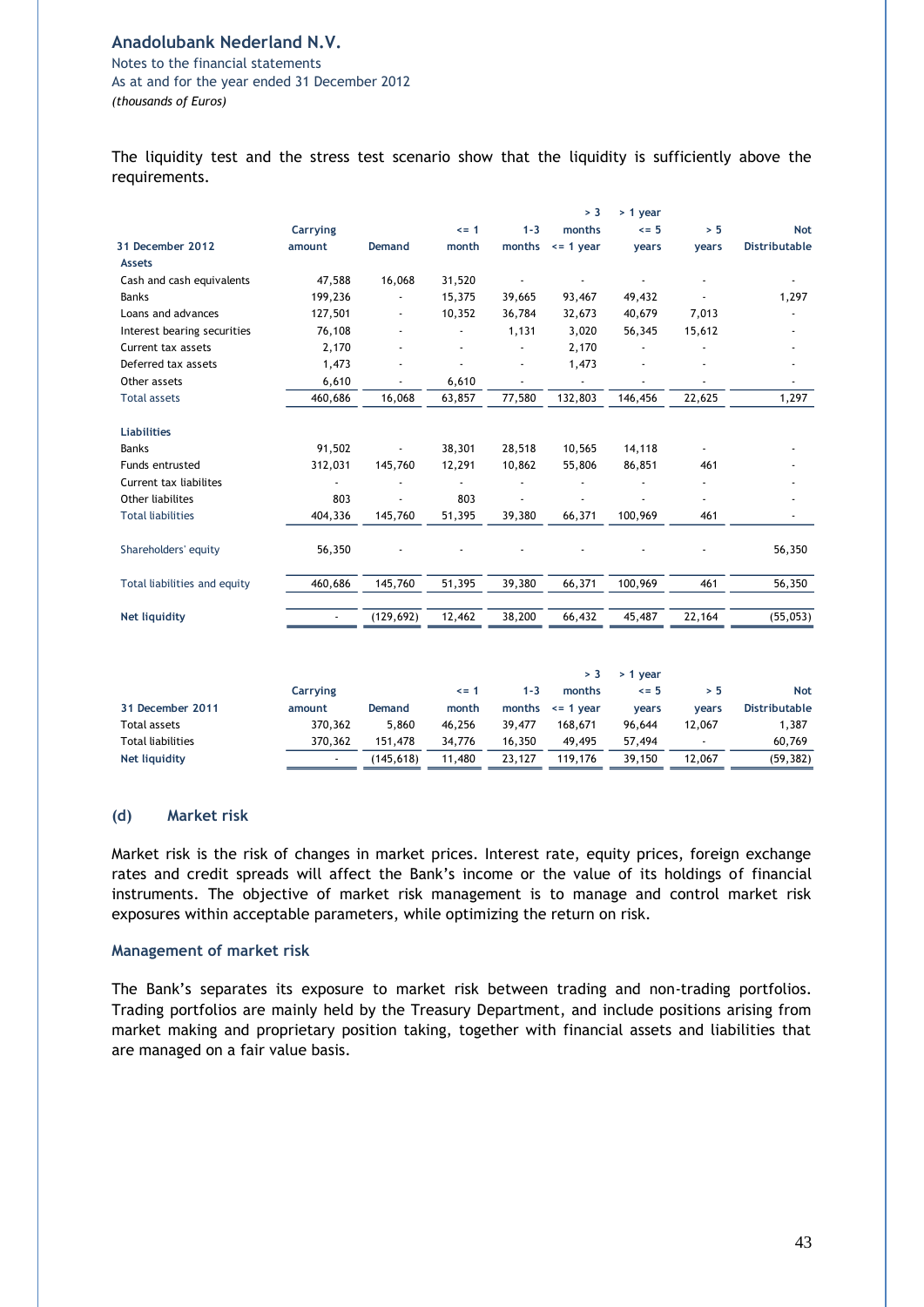Notes to the financial statements As at and for the year ended 31 December 2012 *(thousands of Euros)*

#### **Exposure to interest rate risk – non-trading portfolios**

The principal risk to which non-trading portfolios are exposed is the risk of loss from fluctuations in the future cash flows or fair values of financial instruments because of a change in market interest rates. Interest rate risk is managed principally through monitoring interest rate gaps and by having pre-approved limits for reprising bands. The ALCO is the monitoring body for compliance with these limits and is assisted by the Treasury Department in its day-to-day monitoring activities. A summary of the Bank's interest rate gap position on non-trading portfolios is as follows:

|                             |                 |                 |            | $>6$ months $\leq 1$     |           | <b>Non</b>               |
|-----------------------------|-----------------|-----------------|------------|--------------------------|-----------|--------------------------|
| 31 December 2012            | Carrying amount | $\leq$ 3 months | 3-6 months | year                     | > 1 year  | interest                 |
| Assets                      |                 |                 |            |                          |           |                          |
| Cash and cash equivalents   | 47,588          | 47,588          |            |                          |           |                          |
| <b>Banks</b>                | 199,236         | 120,542         | 40,327     | 31,373                   | 5,697     | 1,297                    |
| Loans and advances          | 127,501         | 76,584          | 21,232     | 17,272                   | 12,413    |                          |
| Interest bearing securities | 76,108          | 50,315          | 10,910     | 14,883                   |           |                          |
| Current tax assets          | 2,170           |                 |            | 2,170                    |           |                          |
| Deferred tax assets         | 1,473           |                 |            | 1,473                    |           |                          |
| Other assets                | 6,610           |                 |            | $\overline{\phantom{a}}$ |           | 6,610                    |
| <b>Total assets</b>         | 460,686         | 295,029         | 72,469     | 67,171                   | 18,110    | 7,907                    |
| <b>Liabilities</b>          |                 |                 |            |                          |           |                          |
| <b>Banks</b>                | 91,502          | 66,819          | 3,199      | 7,366                    | 14,118    |                          |
| Funds entrusted             | 312,031         | 168,913         | 25,145     | 30,661                   | 87,312    |                          |
| Current tax liabilites      |                 |                 |            |                          |           | $\overline{\phantom{a}}$ |
| Other liabilites            | 803             |                 |            |                          |           | 803                      |
| <b>Total liabilities</b>    | 404,336         | 235,732         | 28,344     | 38,027                   | 101,430   | 803                      |
| Surplus/deficit             | 56,350          | 59,297          | 44,125     | 29,144                   | (83, 320) | 7,104                    |
|                             |                 |                 |            |                          |           |                          |

|                          |                                   |         |            | $>6$ months $\leq 1$ |          | <b>Non</b>               |
|--------------------------|-----------------------------------|---------|------------|----------------------|----------|--------------------------|
| 31 December 2011         | Carrying amount $\leq$ = 3 months |         | 3-6 months | vear                 | > 1 year | interest                 |
| Total assets             | 370,361                           | 206,119 | 102.343    | 40.583               | 16.848   | 4.469                    |
| <b>Total liabilities</b> | 309.592                           | 204,863 | 24,355     | 22,882               | 57.491   | $\overline{\phantom{a}}$ |
| Surplus/deficit          | 60.769                            | 1.256   | 77.988     | 17.701               | (40.643) | 4.469                    |

#### **Sensitivity of reported equity to interest rate movements**

#### **Sensitivity of reported equity**

**to interest rate movements** 

|                     | 200 bp parallel | 200 bp parallel |
|---------------------|-----------------|-----------------|
|                     | increase        | decrease        |
| At 31 December 2012 | (768)           | 3.445           |
| At 31 December 2011 | 1.427           | (1.684)         |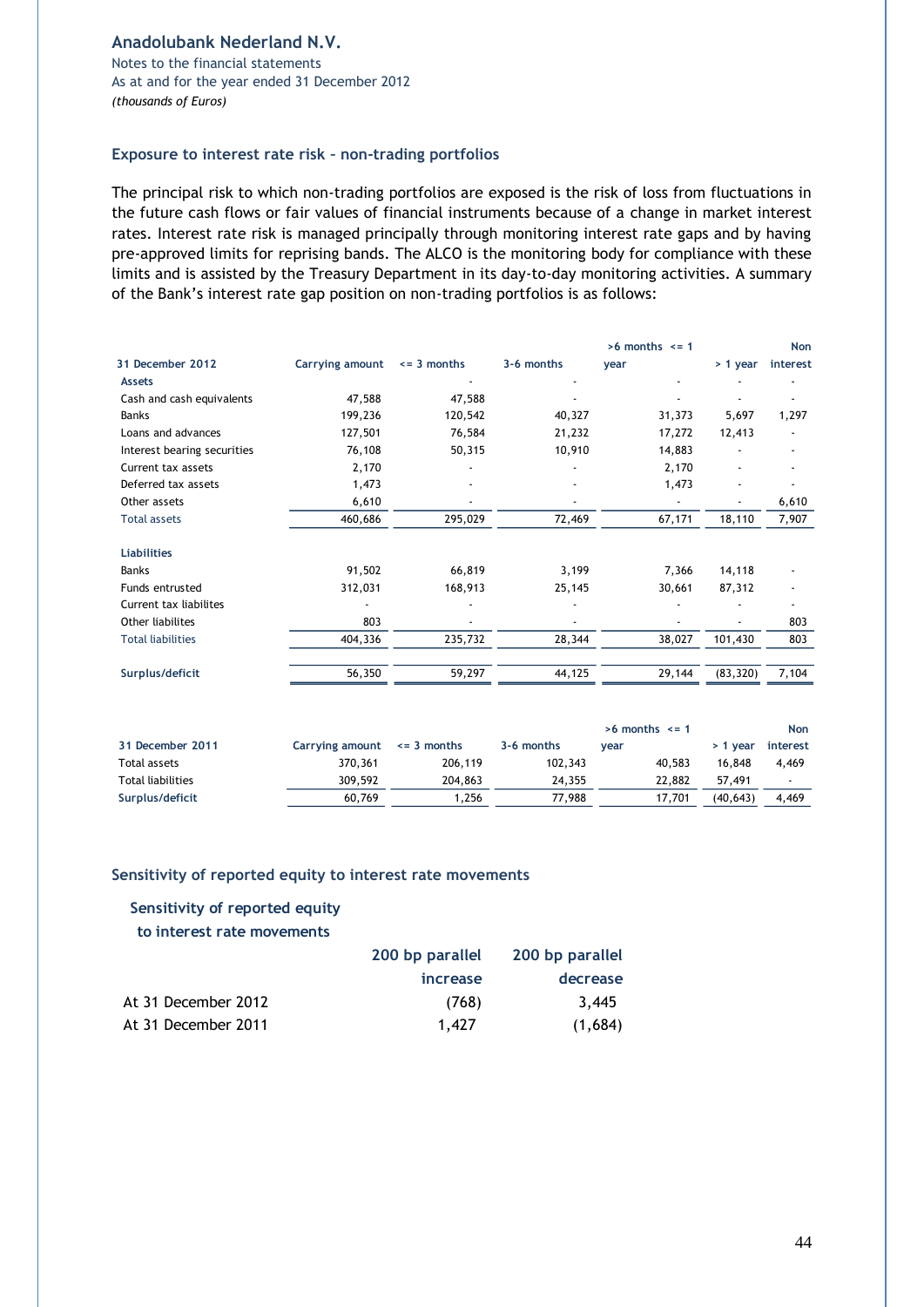Notes to the financial statements As at and for the year ended 31 December 2012 *(thousands of Euros)*

#### **Currency risk**

Currency risk arises when an entity's equity is under threat as a result of exchange rate fluctuations. Naturally, a bank doing business in multiple currencies would be exposed to currency risk unless these risks are properly hedged. Any sizeable transaction that would be causing currency risk is immediately hedged with a banking counterpart, or smaller transactions are gathered until they form a sizeable amount for hedging.

Foreign exchange gains and losses arising from foreign currency transactions are recorded at transaction dates. At the end of the periods, foreign currency assets and liabilities evaluated with the Bank's spot purchase rates and the differences are recorded as foreign exchange gain or loss in the income statement.

The Bank takes on exposure to effects of fluctuations in the prevailing foreign currency exchange rates on its financial position and cash flows. The Board of Directors sets limits on the level of exposure by currency and in total for both overnight and intra-day positions, which are monitored daily. The Bank's exposure to foreign currency exchange rate risk at 31 December 2012, on the basis of the Bank's assets and liabilities at carrying amounts, categorized by currency, is shown in the following table:

| <b>Euro</b> | <b>USD</b> | <b>TRY</b> | <b>JPY</b> | <b>Other</b>   | <b>Total</b> |
|-------------|------------|------------|------------|----------------|--------------|
|             |            |            |            |                |              |
| 31,396      | 15,411     | 773        | 6          | $\overline{2}$ | 47,588       |
| 163,570     | 126,747    | 36,420     |            |                | 326,737      |
| 64,704      | 11,404     |            |            |                | 76,108       |
| 2,170       |            |            |            |                | 2,170        |
| 1,473       |            |            |            |                | 1,473        |
| 6,610       |            |            |            |                | 6,610        |
| 269,923     | 153,562    | 37,193     | 6          | $\overline{2}$ | 460,686      |
|             |            |            |            |                |              |
| 55,233      | 26,824     | 9,445      |            |                | 91,502       |
| 294,296     | 17,735     |            |            |                | 312,031      |
|             |            |            |            |                |              |
| 57,153      |            |            |            |                | 57,153       |
| 406,682     | 44,559     | 9,445      |            |                | 460,686      |
| (136, 759)  | 109,003    | 27,748     | 6          | $\overline{2}$ | $\mathbf{0}$ |
| 153,030     | (124, 844) | (27, 739)  |            | 18             | 465          |
| 16,271      | (15, 841)  | 9          | 6          | 20             | 465          |
|             |            |            |            |                |              |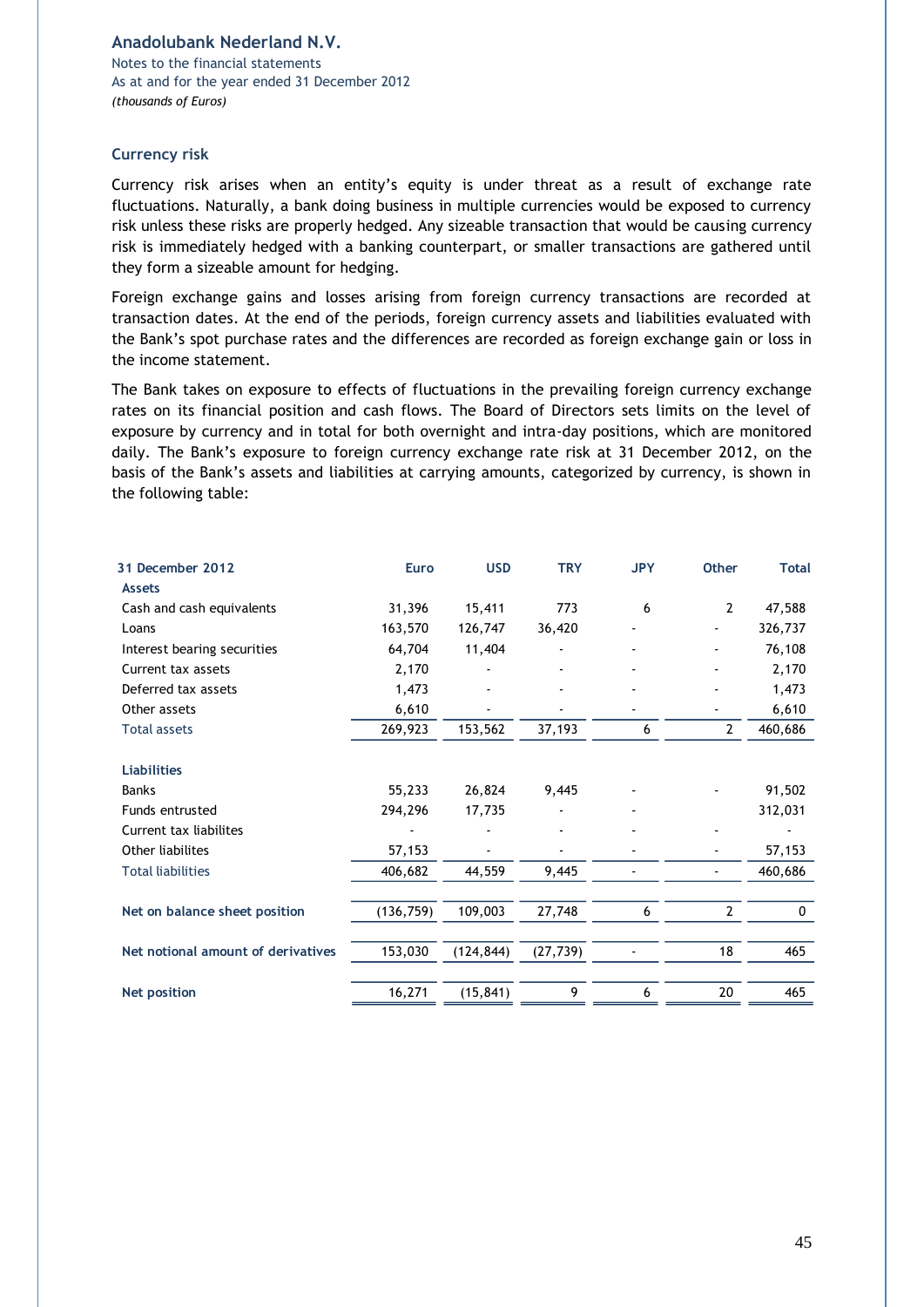Notes to the financial statements As at and for the year ended 31 December 2012 *(thousands of Euros)*

| 31 December 2011                   | Euro      | <b>USD</b> | <b>TRY</b> | <b>JPY</b>               | <b>Other</b> | <b>Total</b> |
|------------------------------------|-----------|------------|------------|--------------------------|--------------|--------------|
| Total assets                       | 245,419   | 118,026    | 6,040      |                          | 870          | 370,362      |
| Total liabilities                  | 335,063   | 35,298     |            | $\overline{\phantom{a}}$ | ۰            | 370,362      |
| Net on balance sheet position      | (89, 644) | 82,728     | 6,039      |                          | 870          |              |
|                                    |           |            |            |                          |              |              |
| Net notional amount of derivatives | 85,548    | (82, 722)  | (6,038)    |                          | (861)        | (4,073)      |
|                                    |           |            |            |                          |              |              |
| Net position                       | (4,096)   | 6          |            |                          | Q            | (4,073)      |

For purposes of the evaluation of the table above, the figures present the EUR-equivalent of the related currencies.

#### **(e) Capital management – regulatory capital**

As at 31 December 2012 the BIS solvency ratio of the Bank is 17.91%.

|                 | 2012     |        |          |        |
|-----------------|----------|--------|----------|--------|
|                 | Reauired | Actual | Reauired | Actual |
| Total own funds | 25.162   | 56,350 | 20.952   | 60.769 |
| Tier 1 capital  | 25,162   | 56,350 | 20,952   | 60.769 |

Management uses regulatory capital ratios in order to monitor its capital base and the capital ratios remain within the international standards for measuring capital adequacy. The Bank ensures that regulatory capital requirements are met during its business planning process and as such controls compliance throughout the year. In 2012, within the Basel II framework, the Bank complied with the BIS and additional regulatory capital requirements entirely throughout the periods. The management of the Bank observes and supervises the effective use of capital at its business operations throughout the year.

The Bank has taken part in the Basel III Monitoring Exercises since 2011, supervised by DNB and the Basel Committee. The results of these analyses indicate that the Bank is well-placed for the regulatory changes. The impact of the changes in the definition of capital, as well as the minimum capital requirements, is expected to be limited given that the Bank has a high common equity Tier I ratio. The Bank comfortably meets the leverage ratio requirement, as determined in the monitoring exercises. Finally, the Bank maintains a high liquidity buffer and given its strong retail funding base, the Bank expects to have a smooth transition and meet both liquidity requirements. The parent bank injected EUR 15 million additional fresh capital in the beginning of 2013 due to the 100% impairment related to trade finance exposure in 2012.